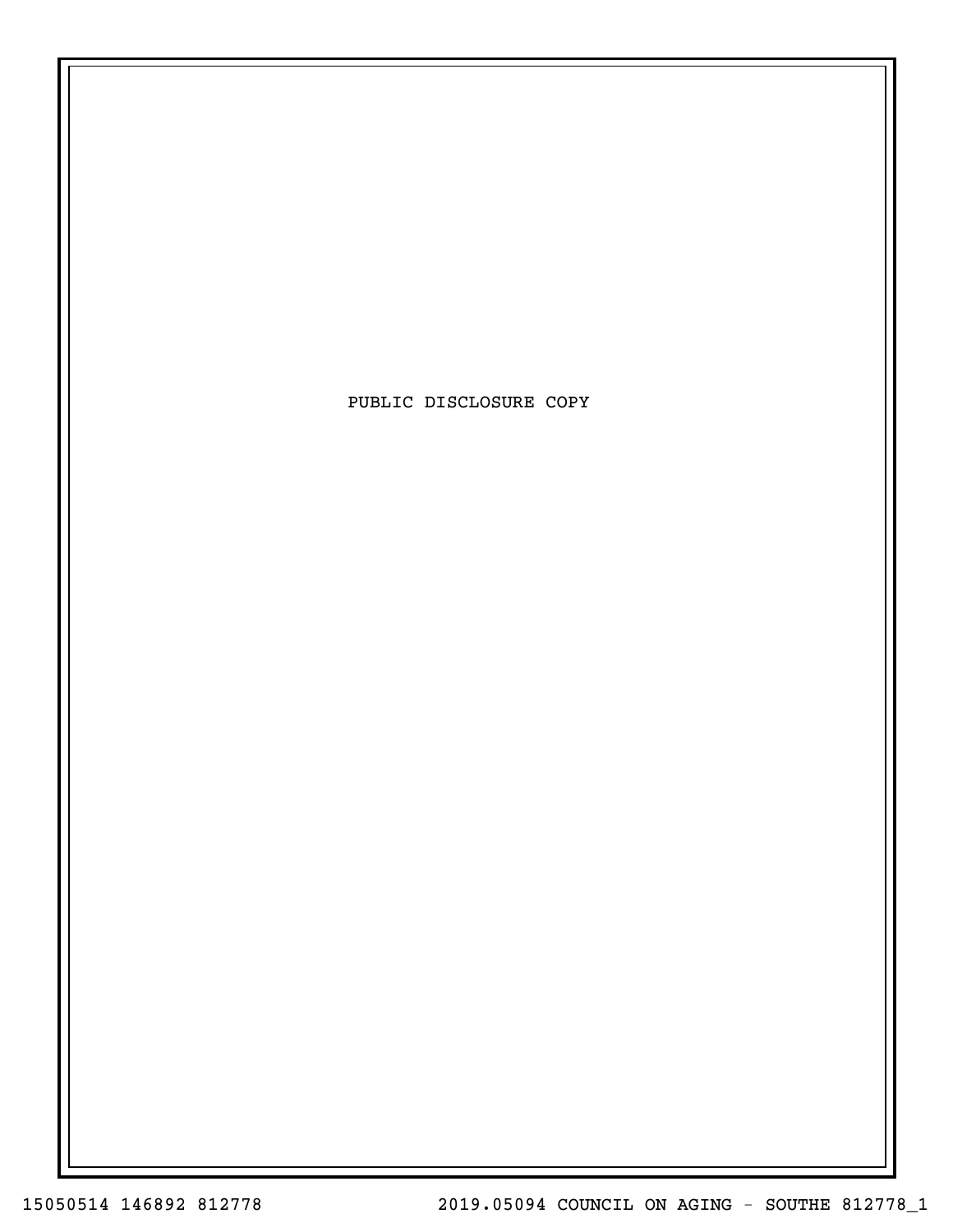|                                                          | EXTENDED TO MAY 17, 2021                                                                                                                                                                                                                                                                                               |                                                             | OMB No. 1545-0047                                                            |
|----------------------------------------------------------|------------------------------------------------------------------------------------------------------------------------------------------------------------------------------------------------------------------------------------------------------------------------------------------------------------------------|-------------------------------------------------------------|------------------------------------------------------------------------------|
|                                                          | <b>Return of Organization Exempt From Income Tax</b>                                                                                                                                                                                                                                                                   |                                                             |                                                                              |
| Form $\mathbf{y}$<br>(Rev. January 2020)                 | Under section 501(c), 527, or 4947(a)(1) of the Internal Revenue Code (except private foundations)                                                                                                                                                                                                                     |                                                             |                                                                              |
| Department of the Treasury                               | Do not enter social security numbers on this form as it may be made public.                                                                                                                                                                                                                                            |                                                             | <b>Open to Public</b>                                                        |
| Internal Revenue Service                                 | Go to www.irs.gov/Form990 for instructions and the latest information.<br>2019<br>JUL 1,<br>A For the 2019 calendar year, or tax year beginning                                                                                                                                                                        | and ending JUN 30, 2020                                     | Inspection                                                                   |
|                                                          |                                                                                                                                                                                                                                                                                                                        |                                                             |                                                                              |
| <b>B</b> Check if<br>applicable:                         | <b>C</b> Name of organization                                                                                                                                                                                                                                                                                          | D Employer identification number                            |                                                                              |
| Address                                                  | COUNCIL ON AGING - SOUTHERN CALIFORNIA                                                                                                                                                                                                                                                                                 |                                                             |                                                                              |
| change<br>Name                                           | Doing business as                                                                                                                                                                                                                                                                                                      | 95-2874089                                                  |                                                                              |
| change<br>Initial                                        | Number and street (or P.O. box if mail is not delivered to street address)<br>Room/suite                                                                                                                                                                                                                               | E Telephone number                                          |                                                                              |
| return<br>Final                                          | 175<br>2 EXECUTIVE CIRCLE                                                                                                                                                                                                                                                                                              | $714 - 479 - 0107$                                          |                                                                              |
| return/<br>termin-<br>ated                               | City or town, state or province, country, and ZIP or foreign postal code                                                                                                                                                                                                                                               | G Gross receipts \$                                         | 6,002,513.                                                                   |
| Amended<br>return                                        | IRVINE, CA 92614                                                                                                                                                                                                                                                                                                       | H(a) Is this a group return                                 |                                                                              |
| Applica-<br>Ition                                        | F Name and address of principal officer: DARYL YEELITT                                                                                                                                                                                                                                                                 | for subordinates?                                           | $ {\mathsf Y}{\mathsf e}{\mathsf s} \ \overline{{\mathsf X}}$ No             |
| pending                                                  | SAME AS C ABOVE                                                                                                                                                                                                                                                                                                        | $H(b)$ Are all subordinates included? $\Box$ Yes $\Box$     | No                                                                           |
| <b>Tax-exempt status:</b> $\boxed{\mathbf{X}}$ 501(c)(3) | $501(c)$ (<br>$\sqrt{\frac{2}{1}}$ (insert no.)<br>4947(a)(1) or                                                                                                                                                                                                                                                       | 527<br>If "No," attach a list. (see instructions)           |                                                                              |
|                                                          | J Website: WWW.COASC.ORG                                                                                                                                                                                                                                                                                               | $H(c)$ Group exemption number $\blacktriangleright$         |                                                                              |
| K Form of organization: X Corporation                    | Trust<br>Other $\blacktriangleright$<br>Association                                                                                                                                                                                                                                                                    | L Year of formation: $1973$ M State of legal domicile: $CA$ |                                                                              |
| Part I<br><b>Summary</b>                                 |                                                                                                                                                                                                                                                                                                                        |                                                             |                                                                              |
| 1.                                                       | Briefly describe the organization's mission or most significant activities: TO PROMOTE INDEPENDENCE, HEALTH,                                                                                                                                                                                                           |                                                             |                                                                              |
|                                                          | AND DIGNITY OF OLDER ADULTS THROUGH EDUCATION AND ADVOCACY.                                                                                                                                                                                                                                                            |                                                             |                                                                              |
| Governance<br>2                                          | Check this box $\blacktriangleright$ $\Box$ if the organization discontinued its operations or disposed of more than 25% of its net assets.                                                                                                                                                                            |                                                             |                                                                              |
| з                                                        | Number of voting members of the governing body (Part VI, line 1a)                                                                                                                                                                                                                                                      | 3                                                           | 20                                                                           |
| 4                                                        |                                                                                                                                                                                                                                                                                                                        | $\overline{\mathbf{4}}$                                     | $\overline{20}$                                                              |
| <b>Activities &amp;</b><br>5                             |                                                                                                                                                                                                                                                                                                                        | 5                                                           | 105                                                                          |
| 6                                                        |                                                                                                                                                                                                                                                                                                                        | 6                                                           | 876                                                                          |
|                                                          |                                                                                                                                                                                                                                                                                                                        | 7a                                                          | 0.                                                                           |
|                                                          |                                                                                                                                                                                                                                                                                                                        | 7b                                                          | $\overline{0}$ .                                                             |
|                                                          |                                                                                                                                                                                                                                                                                                                        | <b>Prior Year</b>                                           | <b>Current Year</b>                                                          |
| 8                                                        | Contributions and grants (Part VIII, line 1h)                                                                                                                                                                                                                                                                          | 677,539.                                                    | 5,767,725.                                                                   |
| evenue<br>9                                              | Program service revenue (Part VIII, line 2g)                                                                                                                                                                                                                                                                           | 4,035,237.<br>369.                                          | 161,713.<br>221.                                                             |
| 10<br>∝                                                  |                                                                                                                                                                                                                                                                                                                        | $0$ .                                                       | 0.                                                                           |
| 11                                                       | Other revenue (Part VIII, column (A), lines 5, 6d, 8c, 9c, 10c, and 11e)                                                                                                                                                                                                                                               | 4,713,145.                                                  | 5,929,659.                                                                   |
| 12                                                       | Total revenue - add lines 8 through 11 (must equal Part VIII, column (A), line 12)                                                                                                                                                                                                                                     | $0$ .                                                       | 0.                                                                           |
| 13                                                       | Grants and similar amounts paid (Part IX, column (A), lines 1-3)                                                                                                                                                                                                                                                       | $\overline{0}$ .                                            |                                                                              |
| 14                                                       | Benefits paid to or for members (Part IX, column (A), line 4)                                                                                                                                                                                                                                                          |                                                             |                                                                              |
|                                                          |                                                                                                                                                                                                                                                                                                                        |                                                             |                                                                              |
| 15                                                       | Salaries, other compensation, employee benefits (Part IX, column (A), lines 5-10)                                                                                                                                                                                                                                      | 3,226,657.                                                  |                                                                              |
|                                                          |                                                                                                                                                                                                                                                                                                                        | 0.                                                          |                                                                              |
|                                                          | 15 Salaries, order components, $\frac{1}{2}$ , $\frac{1}{2}$ , $\frac{1}{2}$ , $\frac{1}{2}$ , $\frac{1}{2}$ , $\frac{1}{2}$ , $\frac{1}{2}$ , $\frac{1}{2}$ , $\frac{1}{2}$ , $\frac{1}{2}$ , $\frac{1}{2}$ , $\frac{1}{2}$ , $\frac{1}{2}$ , $\frac{1}{2}$ , $\frac{1}{2}$ , $\frac{1}{2}$ , $\frac{1}{2}$ , $\frac$ |                                                             |                                                                              |
| 17                                                       |                                                                                                                                                                                                                                                                                                                        | 1,525,906.                                                  |                                                                              |
| 18                                                       | Total expenses. Add lines 13-17 (must equal Part IX, column (A), line 25)                                                                                                                                                                                                                                              | $\overline{4}$ , 752, 563.                                  |                                                                              |
| 19                                                       |                                                                                                                                                                                                                                                                                                                        | $-39,418.$                                                  | $\overline{0}$ .<br>3,939,279.<br>0.<br>1,845,932.<br>5,785,211.<br>144,448. |
|                                                          |                                                                                                                                                                                                                                                                                                                        | <b>Beginning of Current Year</b>                            | <b>End of Year</b>                                                           |
| 20                                                       | Total assets (Part X, line 16)                                                                                                                                                                                                                                                                                         | 1,207,651.                                                  |                                                                              |
| 21                                                       | Total liabilities (Part X, line 26)                                                                                                                                                                                                                                                                                    | 790,748.                                                    | 1,687,223.<br>1,126,234.<br>560,989.                                         |
| Expenses<br>t Assets or<br>d.Balances<br>22<br>Part II   | <b>Signature Block</b>                                                                                                                                                                                                                                                                                                 | 416,903.                                                    |                                                                              |
|                                                          | Under penalties of perjury, I declare that I have examined this return, including accompanying schedules and statements, and to the best of my knowledge and belief, it is                                                                                                                                             |                                                             |                                                                              |

| Sign     | Signature of officer                                                                                                                        |                      | Date                                       |  |  |  |  |  |  |  |  |  |
|----------|---------------------------------------------------------------------------------------------------------------------------------------------|----------------------|--------------------------------------------|--|--|--|--|--|--|--|--|--|
| Here     | DARYL YEELITT,<br>BOARD CHAIR                                                                                                               |                      |                                            |  |  |  |  |  |  |  |  |  |
|          | Type or print name and title                                                                                                                |                      |                                            |  |  |  |  |  |  |  |  |  |
|          | Print/Type preparer's name                                                                                                                  | Preparer's signature | <b>PTIN</b><br>Date<br>Check               |  |  |  |  |  |  |  |  |  |
| Paid     | P00545829<br> 05/14/21 <br>LAUREN A. HAVERLOCK<br>LAUREN A. HAVERLOCK<br>self-emploved                                                      |                      |                                            |  |  |  |  |  |  |  |  |  |
| Preparer | MOSS ADAMS, LLP<br>Firm's name<br>$\blacksquare$                                                                                            |                      | $1$ Firm's EIN $\triangleright$ 91-0189318 |  |  |  |  |  |  |  |  |  |
| Use Only | Firm's address 10960 WILSHIRE BLVD SUITE 1100                                                                                               |                      |                                            |  |  |  |  |  |  |  |  |  |
|          | Phone no. $310 - 477 - 0450$<br>LOS ANGELES, CA 90024                                                                                       |                      |                                            |  |  |  |  |  |  |  |  |  |
|          | May the IRS discuss this return with the preparer shown above? (see instructions)                                                           |                      | $\mathbf{x}$<br>Yes<br>No                  |  |  |  |  |  |  |  |  |  |
|          | $F = 000 \text{ (0010)}$<br>t de la componenta de la componenta de la componenta de la componenta de la componenta de la componenta de la c |                      |                                            |  |  |  |  |  |  |  |  |  |

932001 01-20-20 **For Paperwork Reduction Act Notice, see the separate instructions.** LHA Form (2019)

**990**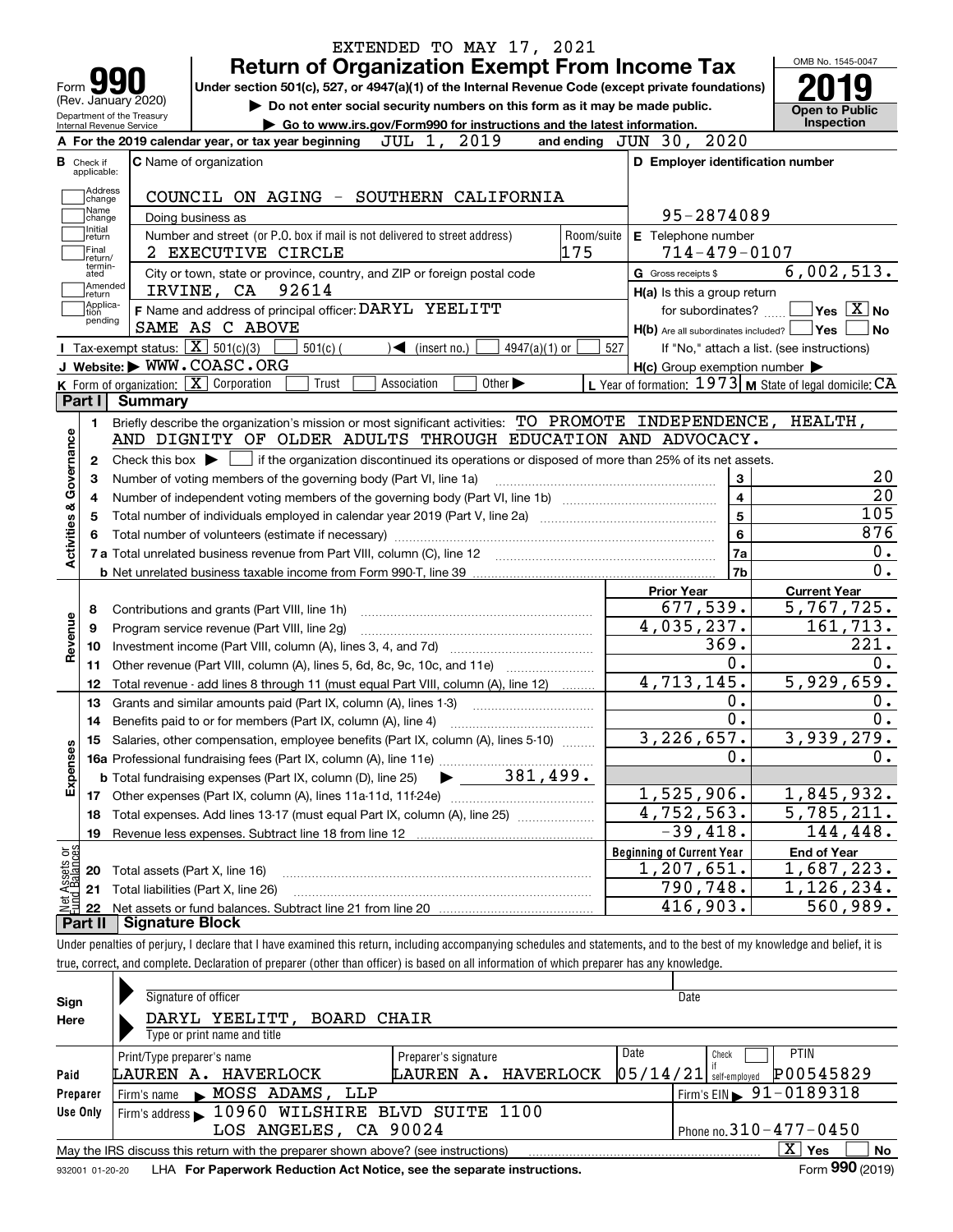| 1  | $\overline{\mathbf{x}}$<br>Briefly describe the organization's mission:                                                                                                            |
|----|------------------------------------------------------------------------------------------------------------------------------------------------------------------------------------|
|    | THE COUNCIL ON AGING -SOUTHERN CALIFORNIA (THE "ORGANIZATION"),                                                                                                                    |
|    | FORMERLY KNOWN AS COUNCIL ON AGING- ORANGE COUNTY, IS A NONPROFIT                                                                                                                  |
|    | ORGANIZATION WHOSE MISSION IS TO PROMOTE THE INDEPENDENCE, HEALTH,                                                                                                                 |
|    | DIGNITY OF OLDER ADULTS THROUGH COMPASSION, EDUCATION, AND ADVOCACY.                                                                                                               |
| 2  | Did the organization undertake any significant program services during the year which were not listed on the                                                                       |
|    | $\sqrt{}$ Yes $\sqrt{X}$ No                                                                                                                                                        |
|    | If "Yes," describe these new services on Schedule O.                                                                                                                               |
| 3  | $\overline{\mathsf{Yes} \mathrel{\;\;\overline{\mathbf{X}}\;}}$ No<br>Did the organization cease conducting, or make significant changes in how it conducts, any program services? |
|    | If "Yes," describe these changes on Schedule O.                                                                                                                                    |
| 4  | Describe the organization's program service accomplishments for each of its three largest program services, as measured by expenses.                                               |
|    | Section 501(c)(3) and 501(c)(4) organizations are required to report the amount of grants and allocations to others, the total expenses, and                                       |
|    | revenue, if any, for each program service reported.                                                                                                                                |
| 4a | 1,473,996. including grants of \$<br>(Expenses \$<br>) (Revenue \$<br>(Code:                                                                                                       |
|    | HEALTH INSURANCE COUNSELING AND ADVOCACY PROGRAM (HICAP)<br>THE PROGRAM                                                                                                            |
|    | PROVIDES EDUCATIONAL SEMINARS AND INDIVIDUAL COUNSELING FOR MEDICARE                                                                                                               |
|    | AND RELATED INSURANCE COVERAGE TO HELP MEDICARE RECIPIENTS MAXIMIZE                                                                                                                |
|    | BENEFITS AND MINIMIZE COSTS IN ORANGE, RIVERSIDE, SAN BERNARDINO, INYO,                                                                                                            |
|    | AND MONO COUNTIES. COUNSELING IS AVAILABLE BY PHONE OR IN PERSON AT                                                                                                                |
|    | MORE THAN 92 SITES THROUGHOUT SOUTHERN CALIFORNIA. VOLUNTEERS MUST                                                                                                                 |
|    | COMPLETE 28 HOURS OF TRAINING, 15 HOURS OF INTERNSHIP, AND PASS A                                                                                                                  |
|    | CALIFORNIA DEPARTMENT OF AGING TEST.                                                                                                                                               |
|    |                                                                                                                                                                                    |
|    |                                                                                                                                                                                    |
|    |                                                                                                                                                                                    |
|    | 1,535,639. including grants of \$                                                                                                                                                  |
| 4b | (Code:<br>(Expenses \$<br>) (Revenue \$<br>ADVOCATES FOR NURSING HOME RESIDENTS (LONG-TERM CARE OMBUDSMAN                                                                          |
|    | SERVICE): THE STATE CERTIFIED LONG-TERM CARE OMBUDSMEN PROTECT THE                                                                                                                 |
|    | RIGHTS OF APPROXIMATELY 28,000 OLDER AND DISABLED ADULTS IN ORANGE                                                                                                                 |
|    | COUNTY AND 14,000 IN RIVERSIDE COUNTY WHO RESIDE IN SKILLED NURSING AND                                                                                                            |
|    | LONG-TERM RESIDENTIAL CARE FACILITIES. THE LONG-TERM CARE OMBUDSMEN                                                                                                                |
|    | MAKE ANNOUNCED AND UNANNOUNCED VISITS TO 1,600 FACILITIES ACROSS BOTH                                                                                                              |
|    | COUNTIES. CERTIFIED OMBUDSMEN SUCCESSFULLY COMPLETE A 36-HOUR                                                                                                                      |
|    | CERTIFICATION TRAINING PROGRAM AND LOG 12 HOURS OF MENTORED FIELD                                                                                                                  |
|    | TRAINING. TO MAINTAIN THEIR CERTIFICATION, OMBUDSMEN RECEIVE 1-2 HOURS                                                                                                             |
|    | A MONTH OF IN-SERVICE TRAINING FROM EXPERTS IN THE FIELD OF GERONTOLOGY                                                                                                            |
|    | AND PRESENTATIONS ON OTHER RELEVANT TOPICS.                                                                                                                                        |
|    |                                                                                                                                                                                    |
|    | 1, 653, 108. including grants of \$<br>) (Expenses \$<br>) (Revenue \$<br>$4c$ (Code:                                                                                              |
|    | PREVENTATIVE MENTAL HEALTH DEPARTMENT (PMHD): THE PROGRAM IS DESIGNED                                                                                                              |
|    | TO IDENTIFY AND REDUCE MENTAL HEALTH SYMPTOMS AND RISKS IN ISOLATED AND                                                                                                            |
|    | OLDER ADULTS IN ORANGE COUNTY. THE GOAL OF THE PROGRAM IS TO INCREASE                                                                                                              |
|    | SOCIAL FUNCTIONING BY RECONNECTING CLIENTS WITH MEANINGFUL COMMUNITY                                                                                                               |
|    | ACTIVITIES THAT REINFORCE HEALTHY LIFE PATTERNS AND GOOD MENTAL HEALTH.                                                                                                            |
|    | TO VOLUNTEER FOR OUR FRIENDLY VISITOR AND RECONNECT SOCIALIZATION                                                                                                                  |
|    | PROGRAMS INDIVIDUALS MUST COMPLETE A TWO AND A HALF HOUR TRAINING                                                                                                                  |
|    | SESSION, ATTEND IN-SERVICE MEETINGS, AND PARTICIPATE IN ONGOING                                                                                                                    |
|    | MONITORING FROM COUNCIL ON AGING STAFF.                                                                                                                                            |
|    |                                                                                                                                                                                    |
|    |                                                                                                                                                                                    |
|    |                                                                                                                                                                                    |
|    |                                                                                                                                                                                    |
|    | 4d Other program services (Describe on Schedule O.)                                                                                                                                |
|    | 575, 590. including grants of \$<br>161, 713.<br>(Expenses \$<br>) (Revenue \$                                                                                                     |
|    | 5, 238, 333.<br>4e Total program service expenses ><br>Form 990 (2019)                                                                                                             |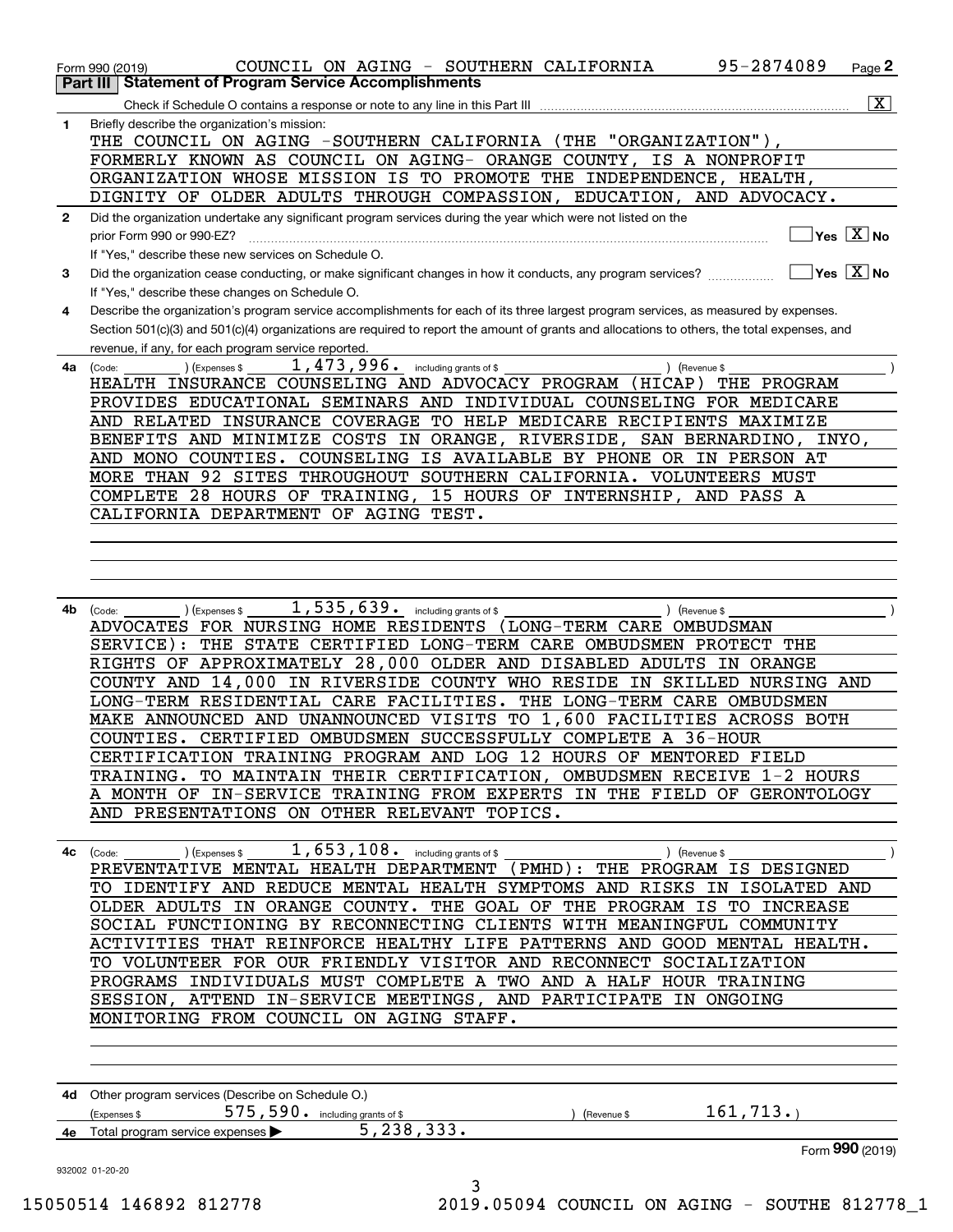|  | Form 990 (2019) |  |
|--|-----------------|--|

|     |                                                                                                                                  |                 |             | Yes   No        |
|-----|----------------------------------------------------------------------------------------------------------------------------------|-----------------|-------------|-----------------|
| 1.  | Is the organization described in section 501(c)(3) or 4947(a)(1) (other than a private foundation)?                              |                 |             |                 |
|     |                                                                                                                                  | 1.              | X           |                 |
| 2   |                                                                                                                                  | $\mathbf{2}$    | $\mathbf X$ |                 |
| 3   | Did the organization engage in direct or indirect political campaign activities on behalf of or in opposition to candidates for  |                 |             |                 |
|     |                                                                                                                                  | 3               |             | x               |
| 4   | Section 501(c)(3) organizations. Did the organization engage in lobbying activities, or have a section 501(h) election in effect |                 |             |                 |
|     |                                                                                                                                  | 4               |             | x               |
| 5   | Is the organization a section 501(c)(4), 501(c)(5), or 501(c)(6) organization that receives membership dues, assessments, or     |                 |             |                 |
|     |                                                                                                                                  | 5               |             | x               |
| 6   | Did the organization maintain any donor advised funds or any similar funds or accounts for which donors have the right to        |                 |             |                 |
|     | provide advice on the distribution or investment of amounts in such funds or accounts? If "Yes," complete Schedule D, Part I     | 6               |             | x               |
| 7   | Did the organization receive or hold a conservation easement, including easements to preserve open space,                        |                 |             |                 |
|     |                                                                                                                                  | $\overline{7}$  |             | x               |
| 8   | Did the organization maintain collections of works of art, historical treasures, or other similar assets? If "Yes," complete     |                 |             |                 |
|     |                                                                                                                                  | 8               |             | x               |
| 9   | Did the organization report an amount in Part X, line 21, for escrow or custodial account liability, serve as a custodian for    |                 |             |                 |
|     | amounts not listed in Part X; or provide credit counseling, debt management, credit repair, or debt negotiation services?        |                 |             |                 |
|     |                                                                                                                                  | 9               |             | x               |
| 10  | Did the organization, directly or through a related organization, hold assets in donor-restricted endowments                     | 10              | x           |                 |
|     |                                                                                                                                  |                 |             |                 |
| 11  | If the organization's answer to any of the following questions is "Yes," then complete Schedule D, Parts VI, VII, VIII, IX, or X |                 |             |                 |
|     | as applicable.                                                                                                                   |                 |             |                 |
| a   | Did the organization report an amount for land, buildings, and equipment in Part X, line 10? If "Yes," complete Schedule D.      | 11a             | X           |                 |
|     | Did the organization report an amount for investments - other securities in Part X, line 12, that is 5% or more of its total     |                 |             |                 |
|     |                                                                                                                                  | 11 <sub>b</sub> |             | x               |
|     | c Did the organization report an amount for investments - program related in Part X, line 13, that is 5% or more of its total    |                 |             |                 |
|     |                                                                                                                                  | 11c             |             | x               |
|     | d Did the organization report an amount for other assets in Part X, line 15, that is 5% or more of its total assets reported in  |                 |             |                 |
|     |                                                                                                                                  | 11d             |             | x               |
|     | e Did the organization report an amount for other liabilities in Part X, line 25? If "Yes," complete Schedule D, Part X          | 11e             | $\mathbf X$ |                 |
| f   | Did the organization's separate or consolidated financial statements for the tax year include a footnote that addresses          |                 |             |                 |
|     | the organization's liability for uncertain tax positions under FIN 48 (ASC 740)? If "Yes," complete Schedule D, Part X           | 11f             |             | x               |
|     | 12a Did the organization obtain separate, independent audited financial statements for the tax year? If "Yes," complete          |                 |             |                 |
|     |                                                                                                                                  | 12a             |             | x               |
|     | <b>b</b> Was the organization included in consolidated, independent audited financial statements for the tax year?               |                 |             |                 |
|     | If "Yes," and if the organization answered "No" to line 12a, then completing Schedule D, Parts XI and XII is optional            | 12 <sub>b</sub> |             | х               |
| 13  |                                                                                                                                  | 13              |             | X               |
| 14a | Did the organization maintain an office, employees, or agents outside of the United States?                                      | 14a             |             | X               |
| b   | Did the organization have aggregate revenues or expenses of more than \$10,000 from grantmaking, fundraising, business,          |                 |             |                 |
|     | investment, and program service activities outside the United States, or aggregate foreign investments valued at \$100,000       |                 |             |                 |
|     |                                                                                                                                  | 14b             |             | x               |
| 15  | Did the organization report on Part IX, column (A), line 3, more than \$5,000 of grants or other assistance to or for any        |                 |             |                 |
|     |                                                                                                                                  | 15              |             | x               |
| 16  | Did the organization report on Part IX, column (A), line 3, more than \$5,000 of aggregate grants or other assistance to         |                 |             |                 |
|     |                                                                                                                                  | 16              |             | x               |
| 17  | Did the organization report a total of more than \$15,000 of expenses for professional fundraising services on Part IX,          |                 |             |                 |
|     |                                                                                                                                  | 17              |             | x               |
| 18  | Did the organization report more than \$15,000 total of fundraising event gross income and contributions on Part VIII, lines     |                 |             |                 |
|     |                                                                                                                                  | 18              | х           |                 |
| 19  | Did the organization report more than \$15,000 of gross income from gaming activities on Part VIII, line 9a? If "Yes."           |                 |             |                 |
|     |                                                                                                                                  | 19              |             | X,              |
| 20a |                                                                                                                                  | 20a             |             | X               |
|     | <b>b</b> If "Yes" to line 20a, did the organization attach a copy of its audited financial statements to this return?            | 20 <sub>b</sub> |             |                 |
| 21  | Did the organization report more than \$5,000 of grants or other assistance to any domestic organization or                      |                 |             |                 |
|     |                                                                                                                                  | 21              |             | x               |
|     | 932003 01-20-20                                                                                                                  |                 |             | Form 990 (2019) |

932003 01-20-20

4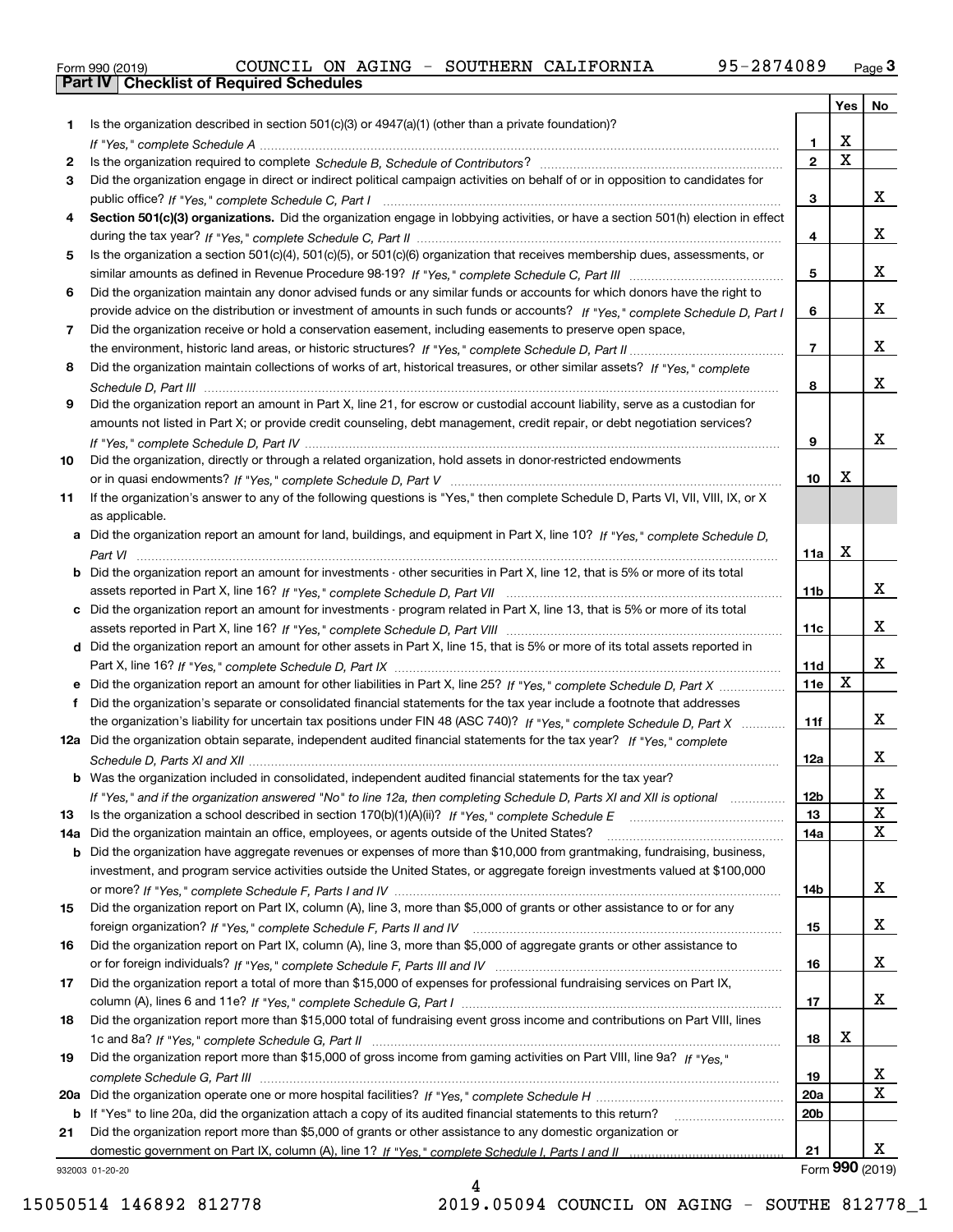|  | Form 990 (2019) |  |
|--|-----------------|--|
|  |                 |  |

*(continued)*

|               |                                                                                                                                                                                                                                        |                 | Yes | No              |
|---------------|----------------------------------------------------------------------------------------------------------------------------------------------------------------------------------------------------------------------------------------|-----------------|-----|-----------------|
| 22            | Did the organization report more than \$5,000 of grants or other assistance to or for domestic individuals on                                                                                                                          |                 |     |                 |
|               |                                                                                                                                                                                                                                        | 22              |     | х               |
| 23            | Did the organization answer "Yes" to Part VII, Section A, line 3, 4, or 5 about compensation of the organization's current                                                                                                             |                 |     |                 |
|               | and former officers, directors, trustees, key employees, and highest compensated employees? If "Yes," complete                                                                                                                         |                 |     |                 |
|               |                                                                                                                                                                                                                                        | 23              | х   |                 |
|               | 24a Did the organization have a tax-exempt bond issue with an outstanding principal amount of more than \$100,000 as of the                                                                                                            |                 |     |                 |
|               | last day of the year, that was issued after December 31, 2002? If "Yes," answer lines 24b through 24d and complete                                                                                                                     |                 |     |                 |
|               |                                                                                                                                                                                                                                        | 24a             |     | х               |
|               | <b>b</b> Did the organization invest any proceeds of tax-exempt bonds beyond a temporary period exception?                                                                                                                             | 24b             |     |                 |
|               | c Did the organization maintain an escrow account other than a refunding escrow at any time during the year to defease                                                                                                                 |                 |     |                 |
|               |                                                                                                                                                                                                                                        | 24c             |     |                 |
|               |                                                                                                                                                                                                                                        | 24d             |     |                 |
|               | 25a Section 501(c)(3), 501(c)(4), and 501(c)(29) organizations. Did the organization engage in an excess benefit                                                                                                                       |                 |     |                 |
|               |                                                                                                                                                                                                                                        | 25a             |     | х               |
|               | b Is the organization aware that it engaged in an excess benefit transaction with a disqualified person in a prior year, and                                                                                                           |                 |     |                 |
|               | that the transaction has not been reported on any of the organization's prior Forms 990 or 990-EZ? If "Yes," complete                                                                                                                  |                 |     |                 |
|               |                                                                                                                                                                                                                                        | 25 <sub>b</sub> |     | х               |
| 26            | Schedule L, Part I<br>Did the organization report any amount on Part X, line 5 or 22, for receivables from or payables to any current                                                                                                  |                 |     |                 |
|               | or former officer, director, trustee, key employee, creator or founder, substantial contributor, or 35%                                                                                                                                |                 |     |                 |
|               |                                                                                                                                                                                                                                        | 26              |     | х               |
| 27            | Did the organization provide a grant or other assistance to any current or former officer, director, trustee, key employee,                                                                                                            |                 |     |                 |
|               | creator or founder, substantial contributor or employee thereof, a grant selection committee member, or to a 35% controlled                                                                                                            |                 |     |                 |
|               | entity (including an employee thereof) or family member of any of these persons? If "Yes," complete Schedule L, Part III                                                                                                               | 27              |     | х               |
| 28            | Was the organization a party to a business transaction with one of the following parties (see Schedule L, Part IV                                                                                                                      |                 |     |                 |
|               | instructions, for applicable filing thresholds, conditions, and exceptions):                                                                                                                                                           |                 |     |                 |
|               | a A current or former officer, director, trustee, key employee, creator or founder, or substantial contributor? If                                                                                                                     |                 |     |                 |
|               |                                                                                                                                                                                                                                        | 28a             |     | х               |
|               |                                                                                                                                                                                                                                        | 28b             |     | $\mathbf x$     |
|               |                                                                                                                                                                                                                                        |                 |     |                 |
|               | c A 35% controlled entity of one or more individuals and/or organizations described in lines 28a or 28b? If                                                                                                                            |                 |     | х               |
|               |                                                                                                                                                                                                                                        | 28c<br>29       | X   |                 |
| 29            | Did the organization receive contributions of art, historical treasures, or other similar assets, or qualified conservation                                                                                                            |                 |     |                 |
| 30            |                                                                                                                                                                                                                                        |                 |     | х               |
|               |                                                                                                                                                                                                                                        | 30              |     | X               |
| 31            | Did the organization liquidate, terminate, or dissolve and cease operations? If "Yes," complete Schedule N, Part I<br>Did the organization sell, exchange, dispose of, or transfer more than 25% of its net assets? If "Yes," complete | 31              |     |                 |
| 32            |                                                                                                                                                                                                                                        | 32              |     | х               |
|               |                                                                                                                                                                                                                                        |                 |     |                 |
| 33            | Did the organization own 100% of an entity disregarded as separate from the organization under Regulations                                                                                                                             |                 |     | х               |
|               |                                                                                                                                                                                                                                        | 33              |     |                 |
| 34            | Was the organization related to any tax-exempt or taxable entity? If "Yes," complete Schedule R, Part II, III, or IV, and                                                                                                              |                 |     | x               |
|               | 35a Did the organization have a controlled entity within the meaning of section 512(b)(13)?                                                                                                                                            | 34<br>35а       |     | X               |
|               |                                                                                                                                                                                                                                        |                 |     |                 |
|               | <b>b</b> If "Yes" to line 35a, did the organization receive any payment from or engage in any transaction with a controlled entity                                                                                                     | 35b             |     |                 |
|               |                                                                                                                                                                                                                                        |                 |     |                 |
| 36            | Section 501(c)(3) organizations. Did the organization make any transfers to an exempt non-charitable related organization?                                                                                                             |                 |     | x               |
|               | Did the organization conduct more than 5% of its activities through an entity that is not a related organization                                                                                                                       | 36              |     |                 |
| 37            |                                                                                                                                                                                                                                        | 37              |     | х               |
|               |                                                                                                                                                                                                                                        |                 |     |                 |
| 38            | Did the organization complete Schedule O and provide explanations in Schedule O for Part VI, lines 11b and 19?<br>Note: All Form 990 filers are required to complete Schedule O                                                        | 38              | х   |                 |
| <b>Part V</b> | <b>Statements Regarding Other IRS Filings and Tax Compliance</b>                                                                                                                                                                       |                 |     |                 |
|               | Check if Schedule O contains a response or note to any line in this Part V                                                                                                                                                             |                 |     |                 |
|               |                                                                                                                                                                                                                                        |                 | Yes | No              |
|               | 27<br>1a                                                                                                                                                                                                                               |                 |     |                 |
|               | 0<br><b>b</b> Enter the number of Forms W-2G included in line 1a. Enter -0- if not applicable<br>1b                                                                                                                                    |                 |     |                 |
|               | c Did the organization comply with backup withholding rules for reportable payments to vendors and reportable gaming                                                                                                                   |                 |     |                 |
|               | (gambling) winnings to prize winners?                                                                                                                                                                                                  | 1c              | х   |                 |
|               | 932004 01-20-20                                                                                                                                                                                                                        |                 |     | Form 990 (2019) |
|               | 5                                                                                                                                                                                                                                      |                 |     |                 |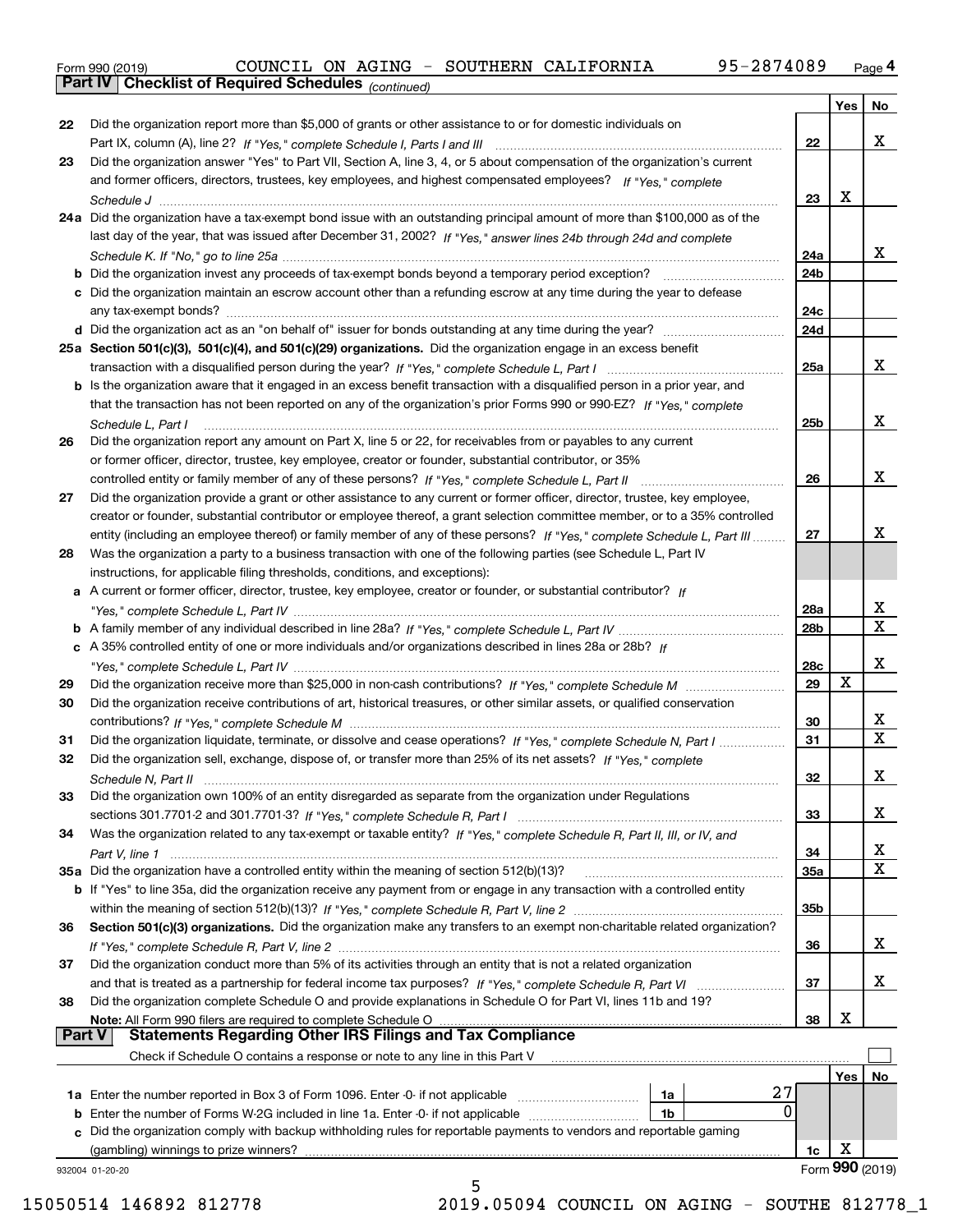|               | COUNCIL ON AGING - SOUTHERN CALIFORNIA<br>95-2874089<br>Form 990 (2019)                                                                               |                |      | $_{\text{Page}}$ 5 |  |  |  |  |
|---------------|-------------------------------------------------------------------------------------------------------------------------------------------------------|----------------|------|--------------------|--|--|--|--|
| <b>Part V</b> | Statements Regarding Other IRS Filings and Tax Compliance (continued)                                                                                 |                |      |                    |  |  |  |  |
|               |                                                                                                                                                       |                | Yes  | No                 |  |  |  |  |
|               | 2a Enter the number of employees reported on Form W-3, Transmittal of Wage and Tax Statements,                                                        |                |      |                    |  |  |  |  |
|               | 105<br>filed for the calendar year ending with or within the year covered by this return<br>2a                                                        |                |      |                    |  |  |  |  |
|               |                                                                                                                                                       | 2b             | х    |                    |  |  |  |  |
|               |                                                                                                                                                       |                |      |                    |  |  |  |  |
| За            | Did the organization have unrelated business gross income of \$1,000 or more during the year?                                                         | 3a             |      | x                  |  |  |  |  |
|               |                                                                                                                                                       | 3b             |      |                    |  |  |  |  |
|               | 4a At any time during the calendar year, did the organization have an interest in, or a signature or other authority over, a                          |                |      |                    |  |  |  |  |
|               |                                                                                                                                                       | 4a             |      | х                  |  |  |  |  |
|               | <b>b</b> If "Yes," enter the name of the foreign country $\blacktriangleright$                                                                        |                |      |                    |  |  |  |  |
|               | See instructions for filing requirements for FinCEN Form 114, Report of Foreign Bank and Financial Accounts (FBAR).                                   |                |      | х                  |  |  |  |  |
| 5a            | Was the organization a party to a prohibited tax shelter transaction at any time during the tax year?                                                 |                |      |                    |  |  |  |  |
| b             |                                                                                                                                                       | 5 <sub>b</sub> |      | X                  |  |  |  |  |
| с             |                                                                                                                                                       | 5c             |      |                    |  |  |  |  |
|               | 6a Does the organization have annual gross receipts that are normally greater than \$100,000, and did the organization solicit                        |                |      |                    |  |  |  |  |
|               | any contributions that were not tax deductible as charitable contributions?                                                                           | 6a             |      | x                  |  |  |  |  |
|               | <b>b</b> If "Yes," did the organization include with every solicitation an express statement that such contributions or gifts                         |                |      |                    |  |  |  |  |
|               | were not tax deductible?                                                                                                                              | 6b             |      |                    |  |  |  |  |
| 7             | Organizations that may receive deductible contributions under section 170(c).                                                                         |                |      |                    |  |  |  |  |
| а             | Did the organization receive a payment in excess of \$75 made partly as a contribution and partly for goods and services provided to the payor?       | 7a             | X    |                    |  |  |  |  |
| b             | If "Yes," did the organization notify the donor of the value of the goods or services provided?                                                       | 7b             | X    |                    |  |  |  |  |
| с             | Did the organization sell, exchange, or otherwise dispose of tangible personal property for which it was required                                     |                |      |                    |  |  |  |  |
|               |                                                                                                                                                       | 7c             |      | х                  |  |  |  |  |
|               | 7d<br>d If "Yes," indicate the number of Forms 8282 filed during the year [11,111] The set response to the number of Forms 8282 filed during the year |                |      |                    |  |  |  |  |
| е             |                                                                                                                                                       | 7e             |      | х<br>X             |  |  |  |  |
| f             | Did the organization, during the year, pay premiums, directly or indirectly, on a personal benefit contract?                                          | 7f<br>7g       |      |                    |  |  |  |  |
|               | If the organization received a contribution of qualified intellectual property, did the organization file Form 8899 as required?<br>g                 |                |      |                    |  |  |  |  |
| h             | If the organization received a contribution of cars, boats, airplanes, or other vehicles, did the organization file a Form 1098-C?                    | 7h             |      |                    |  |  |  |  |
| 8             | Sponsoring organizations maintaining donor advised funds. Did a donor advised fund maintained by the                                                  |                |      |                    |  |  |  |  |
|               | sponsoring organization have excess business holdings at any time during the year?<br>Sponsoring organizations maintaining donor advised funds.       | 8              |      |                    |  |  |  |  |
| 9             | Did the sponsoring organization make any taxable distributions under section 4966?                                                                    | 9а             |      |                    |  |  |  |  |
| а<br>b        | Did the sponsoring organization make a distribution to a donor, donor advisor, or related person?                                                     | 9b             |      |                    |  |  |  |  |
| 10            | Section 501(c)(7) organizations. Enter:                                                                                                               |                |      |                    |  |  |  |  |
|               | 10a                                                                                                                                                   |                |      |                    |  |  |  |  |
|               | 10 <sub>b</sub><br>Gross receipts, included on Form 990, Part VIII, line 12, for public use of club facilities                                        |                |      |                    |  |  |  |  |
| 11            | Section 501(c)(12) organizations. Enter:                                                                                                              |                |      |                    |  |  |  |  |
| a             | Gross income from members or shareholders<br>11a                                                                                                      |                |      |                    |  |  |  |  |
| b             | Gross income from other sources (Do not net amounts due or paid to other sources against                                                              |                |      |                    |  |  |  |  |
|               | 11b                                                                                                                                                   |                |      |                    |  |  |  |  |
|               | 12a Section 4947(a)(1) non-exempt charitable trusts. Is the organization filing Form 990 in lieu of Form 1041?                                        | 12a            |      |                    |  |  |  |  |
|               | 12 <sub>b</sub><br><b>b</b> If "Yes," enter the amount of tax-exempt interest received or accrued during the year                                     |                |      |                    |  |  |  |  |
| 13            | Section 501(c)(29) qualified nonprofit health insurance issuers.                                                                                      |                |      |                    |  |  |  |  |
| a             | Is the organization licensed to issue qualified health plans in more than one state?                                                                  | 13a            |      |                    |  |  |  |  |
|               | Note: See the instructions for additional information the organization must report on Schedule O.                                                     |                |      |                    |  |  |  |  |
| b             | Enter the amount of reserves the organization is required to maintain by the states in which the                                                      |                |      |                    |  |  |  |  |
|               | 13 <sub>b</sub>                                                                                                                                       |                |      |                    |  |  |  |  |
|               | 13c                                                                                                                                                   |                |      |                    |  |  |  |  |
| 14a           | Did the organization receive any payments for indoor tanning services during the tax year?                                                            | 14a            |      | x                  |  |  |  |  |
|               | <b>b</b> If "Yes," has it filed a Form 720 to report these payments? If "No," provide an explanation on Schedule O                                    | 14b            |      |                    |  |  |  |  |
| 15            | Is the organization subject to the section 4960 tax on payment(s) of more than \$1,000,000 in remuneration or                                         |                |      |                    |  |  |  |  |
|               |                                                                                                                                                       | 15             |      | х                  |  |  |  |  |
|               | If "Yes," see instructions and file Form 4720, Schedule N.                                                                                            |                |      |                    |  |  |  |  |
| 16            | Is the organization an educational institution subject to the section 4968 excise tax on net investment income?                                       | 16             |      | х                  |  |  |  |  |
|               | If "Yes," complete Form 4720, Schedule O.                                                                                                             |                | nnn. |                    |  |  |  |  |

Form (2019) **990**

932005 01-20-20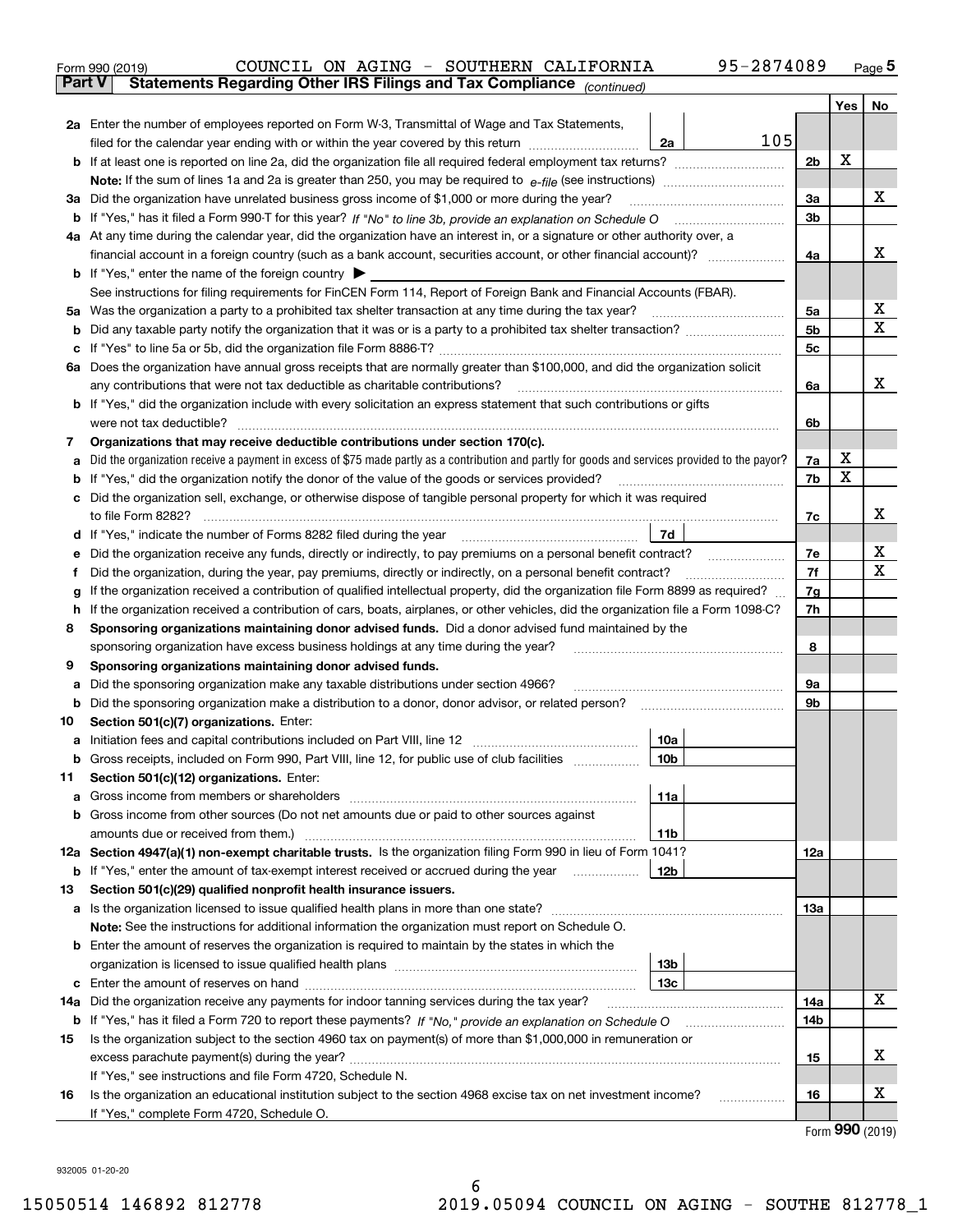| Form 990 (2019) |  |  |
|-----------------|--|--|
|                 |  |  |

| DUNCIL ON AGING - |  |  | SOUTHERN CALIFORNIA |  |
|-------------------|--|--|---------------------|--|
|                   |  |  |                     |  |

*For each "Yes" response to lines 2 through 7b below, and for a "No" response to line 8a, 8b, or 10b below, describe the circumstances, processes, or changes on Schedule O. See instructions.* Form 990 (2019) **COUNCIL ON AGING - SOUTHERN CALIFORNIA** 95-2874089 Page 6<br>**Part VI Governance, Management, and Disclosure** For each "Yes" response to lines 2 through 7b below, and for a "No" response

|    |                                                                                                                                                                                                                             |    | 20 |                         | Yes | No                           |
|----|-----------------------------------------------------------------------------------------------------------------------------------------------------------------------------------------------------------------------------|----|----|-------------------------|-----|------------------------------|
|    | <b>1a</b> Enter the number of voting members of the governing body at the end of the tax year <i>manumum</i><br>If there are material differences in voting rights among members of the governing body, or if the governing | 1a |    |                         |     |                              |
|    | body delegated broad authority to an executive committee or similar committee, explain on Schedule O.                                                                                                                       |    |    |                         |     |                              |
|    |                                                                                                                                                                                                                             |    | 20 |                         |     |                              |
|    | <b>b</b> Enter the number of voting members included on line 1a, above, who are independent <i>manumum</i>                                                                                                                  | 1b |    |                         |     |                              |
| 2  | Did any officer, director, trustee, or key employee have a family relationship or a business relationship with any other                                                                                                    |    |    |                         |     | х                            |
|    | officer, director, trustee, or key employee?                                                                                                                                                                                |    |    | $\mathbf{2}$            |     |                              |
| 3  | Did the organization delegate control over management duties customarily performed by or under the direct supervision                                                                                                       |    |    |                         |     |                              |
|    | of officers, directors, trustees, or key employees to a management company or other person?                                                                                                                                 |    |    | 3                       |     | X<br>$\overline{\mathbf{x}}$ |
| 4  | Did the organization make any significant changes to its governing documents since the prior Form 990 was filed?                                                                                                            |    |    | $\overline{\mathbf{4}}$ |     | $\mathbf{X}$                 |
| 5  |                                                                                                                                                                                                                             |    |    | 5                       |     |                              |
| 6  | Did the organization have members or stockholders?                                                                                                                                                                          |    |    | 6                       |     | X                            |
| 7a | Did the organization have members, stockholders, or other persons who had the power to elect or appoint one or                                                                                                              |    |    |                         |     |                              |
|    |                                                                                                                                                                                                                             |    |    | 7a                      |     | х                            |
|    | <b>b</b> Are any governance decisions of the organization reserved to (or subject to approval by) members, stockholders, or                                                                                                 |    |    |                         |     |                              |
|    | persons other than the governing body?                                                                                                                                                                                      |    |    | 7b                      |     | х                            |
| 8  | Did the organization contemporaneously document the meetings held or written actions undertaken during the year by the following:                                                                                           |    |    |                         |     |                              |
| a  |                                                                                                                                                                                                                             |    |    | 8a                      | X   |                              |
|    |                                                                                                                                                                                                                             |    |    | 8b                      | X   |                              |
| 9  | Is there any officer, director, trustee, or key employee listed in Part VII, Section A, who cannot be reached at the                                                                                                        |    |    |                         |     |                              |
|    |                                                                                                                                                                                                                             |    |    | 9                       |     | x                            |
|    | <b>Section B. Policies</b> (This Section B requests information about policies not required by the Internal Revenue Code.)                                                                                                  |    |    |                         |     |                              |
|    |                                                                                                                                                                                                                             |    |    |                         | Yes | No                           |
|    |                                                                                                                                                                                                                             |    |    | 10a                     |     | X                            |
|    | <b>b</b> If "Yes," did the organization have written policies and procedures governing the activities of such chapters, affiliates,                                                                                         |    |    |                         |     |                              |
|    |                                                                                                                                                                                                                             |    |    | 10 <sub>b</sub>         |     |                              |
|    | 11a Has the organization provided a complete copy of this Form 990 to all members of its governing body before filing the form?                                                                                             |    |    | 11a                     | X   |                              |
|    | <b>b</b> Describe in Schedule O the process, if any, used by the organization to review this Form 990.                                                                                                                      |    |    |                         |     |                              |
|    |                                                                                                                                                                                                                             |    |    | 12a                     | X   |                              |
| b  | Were officers, directors, or trustees, and key employees required to disclose annually interests that could give rise to conflicts?                                                                                         |    |    | 12 <sub>b</sub>         | X   |                              |
|    | c Did the organization regularly and consistently monitor and enforce compliance with the policy? If "Yes." describe                                                                                                        |    |    |                         |     |                              |
|    | in Schedule O how this was done manufactured and continuum control of the Schedule O how this was done manufactured and the state of the Schedule O how this was done                                                       |    |    | 12c                     | Х   |                              |
| 13 |                                                                                                                                                                                                                             |    |    | 13                      | X   |                              |
| 14 | Did the organization have a written document retention and destruction policy? manufactured and the organization have a written document retention and destruction policy?                                                  |    |    | 14                      | X   |                              |
| 15 | Did the process for determining compensation of the following persons include a review and approval by independent                                                                                                          |    |    |                         |     |                              |
|    | persons, comparability data, and contemporaneous substantiation of the deliberation and decision?                                                                                                                           |    |    |                         |     |                              |
|    |                                                                                                                                                                                                                             |    |    | 15a                     | х   |                              |
|    |                                                                                                                                                                                                                             |    |    | 15b                     | X   |                              |
|    | If "Yes" to line 15a or 15b, describe the process in Schedule O (see instructions).                                                                                                                                         |    |    |                         |     |                              |
|    | 16a Did the organization invest in, contribute assets to, or participate in a joint venture or similar arrangement with a                                                                                                   |    |    |                         |     |                              |
|    | taxable entity during the year?                                                                                                                                                                                             |    |    | 16a                     |     | х                            |
|    | b If "Yes," did the organization follow a written policy or procedure requiring the organization to evaluate its participation                                                                                              |    |    |                         |     |                              |
|    | in joint venture arrangements under applicable federal tax law, and take steps to safeguard the organization's                                                                                                              |    |    |                         |     |                              |
|    | exempt status with respect to such arrangements?                                                                                                                                                                            |    |    | 16b                     |     |                              |
|    | <b>Section C. Disclosure</b>                                                                                                                                                                                                |    |    |                         |     |                              |
| 17 | List the states with which a copy of this Form 990 is required to be filed $\blacktriangleright$ CA                                                                                                                         |    |    |                         |     |                              |
| 18 | Section 6104 requires an organization to make its Forms 1023 (1024 or 1024-A, if applicable), 990, and 990-T (Section 501(c)(3)s only) available                                                                            |    |    |                         |     |                              |
|    | for public inspection. Indicate how you made these available. Check all that apply.                                                                                                                                         |    |    |                         |     |                              |
|    | $X$ Upon request<br>Own website<br>Another's website                                                                                                                                                                        |    |    |                         |     |                              |
| 19 | Other (explain on Schedule O)<br>Describe on Schedule O whether (and if so, how) the organization made its governing documents, conflict of interest policy, and financial                                                  |    |    |                         |     |                              |
|    |                                                                                                                                                                                                                             |    |    |                         |     |                              |
|    | statements available to the public during the tax year.                                                                                                                                                                     |    |    |                         |     |                              |
| 20 | State the name, address, and telephone number of the person who possesses the organization's books and records<br>VALERIE USHER - 714-648-0892                                                                              |    |    |                         |     |                              |
|    |                                                                                                                                                                                                                             |    |    |                         |     |                              |
|    | 92614<br>2 EXECUTIVE CIRCLE NO. 175, IRVINE,<br>CA                                                                                                                                                                          |    |    |                         |     |                              |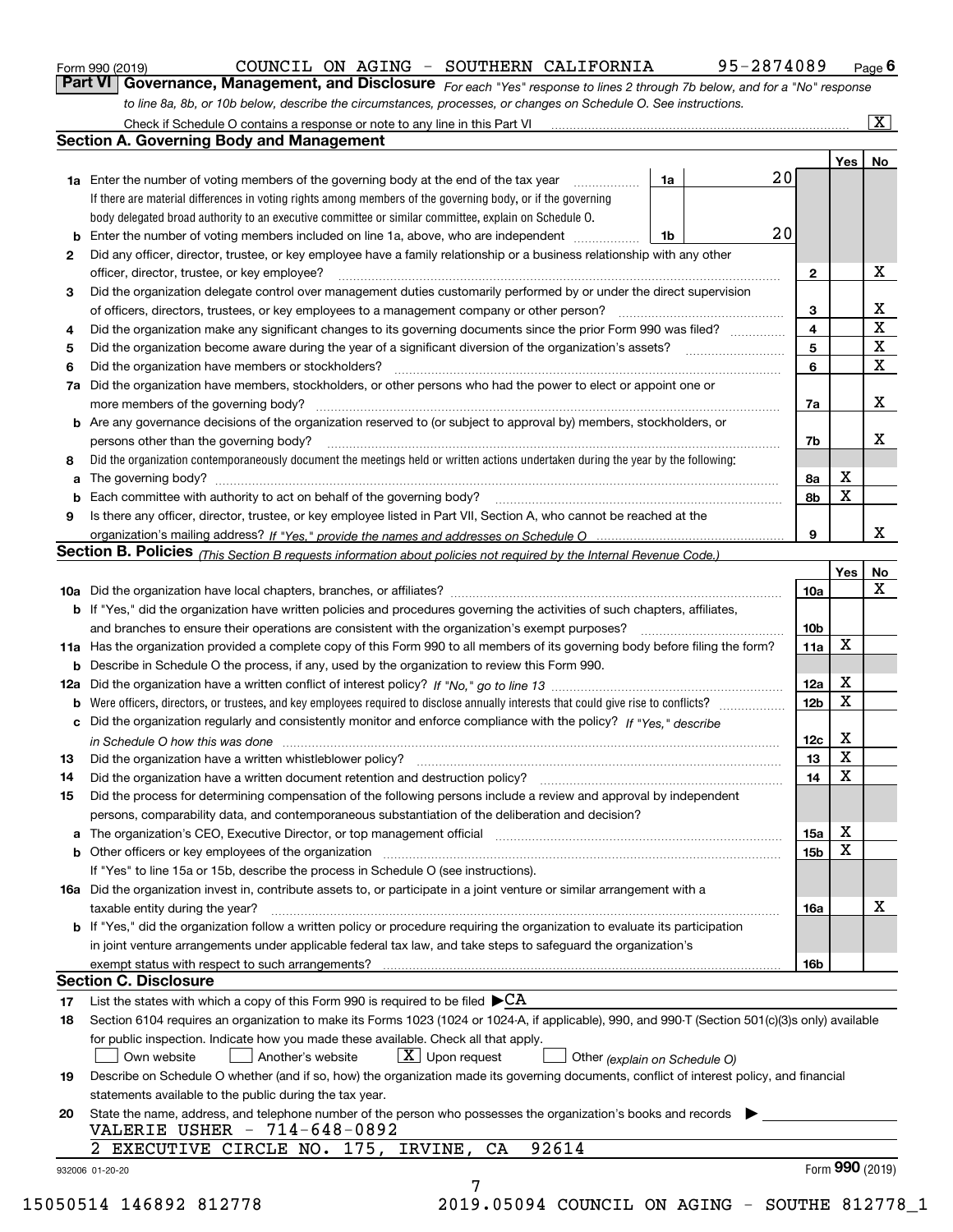$\mathcal{L}^{\text{max}}$ 

| Form 990 (2019) |                                                                                            |  |  | COUNCIL ON AGING - SOUTHERN CALIFORNIA | 95-2874089 | Page 7 |
|-----------------|--------------------------------------------------------------------------------------------|--|--|----------------------------------------|------------|--------|
|                 | Part VII Compensation of Officers, Directors, Trustees, Key Employees, Highest Compensated |  |  |                                        |            |        |
|                 | Employees, and Independent Contractors                                                     |  |  |                                        |            |        |

#### **Employees, and Independent Contractors**

Check if Schedule O contains a response or note to any line in this Part VII

**Section A. Officers, Directors, Trustees, Key Employees, and Highest Compensated Employees**

**1a**  Complete this table for all persons required to be listed. Report compensation for the calendar year ending with or within the organization's tax year. **•** List all of the organization's current officers, directors, trustees (whether individuals or organizations), regardless of amount of compensation.

Enter -0- in columns (D), (E), and (F) if no compensation was paid.

 $\bullet$  List all of the organization's  $\,$ current key employees, if any. See instructions for definition of "key employee."

**•** List the organization's five current highest compensated employees (other than an officer, director, trustee, or key employee) who received reportable compensation (Box 5 of Form W-2 and/or Box 7 of Form 1099-MISC) of more than \$100,000 from the organization and any related organizations.

**•** List all of the organization's former officers, key employees, and highest compensated employees who received more than \$100,000 of reportable compensation from the organization and any related organizations.

**former directors or trustees**  ¥ List all of the organization's that received, in the capacity as a former director or trustee of the organization, more than \$10,000 of reportable compensation from the organization and any related organizations.

See instructions for the order in which to list the persons above.

Check this box if neither the organization nor any related organization compensated any current officer, director, or trustee.  $\mathcal{L}^{\text{max}}$ 

| (A)                               | (B)                      |                               |                                                                  | (C)                     |              |                                  |        | (D)             | (E)             | (F)                         |
|-----------------------------------|--------------------------|-------------------------------|------------------------------------------------------------------|-------------------------|--------------|----------------------------------|--------|-----------------|-----------------|-----------------------------|
| Name and title                    | Average                  |                               | (do not check more than one                                      | Position                |              |                                  |        | Reportable      | Reportable      | Estimated                   |
|                                   | hours per                |                               | box, unless person is both an<br>officer and a director/trustee) |                         |              |                                  |        | compensation    | compensation    | amount of                   |
|                                   | week                     |                               |                                                                  |                         |              |                                  |        | from            | from related    | other                       |
|                                   | (list any                |                               |                                                                  |                         |              |                                  |        | the             | organizations   | compensation                |
|                                   | hours for                |                               |                                                                  |                         |              |                                  |        | organization    | (W-2/1099-MISC) | from the                    |
|                                   | related<br>organizations |                               |                                                                  |                         |              |                                  |        | (W-2/1099-MISC) |                 | organization<br>and related |
|                                   | below                    |                               |                                                                  |                         |              |                                  |        |                 |                 | organizations               |
|                                   | line)                    | ndividual trustee or director | Institutional trustee                                            | Officer                 | Key employee | Highest compensated<br> employee | Former |                 |                 |                             |
| LISA WRIGHT JENKINS<br>(1)        | 40.00                    |                               |                                                                  |                         |              |                                  |        |                 |                 |                             |
| PRESIDENT & CEO                   |                          |                               |                                                                  | $\mathbf X$             |              |                                  |        | 143,534.        | $\mathbf 0$ .   | 11,495.                     |
| <b>MIRIAM BOULGER</b><br>(2)      | 40.00                    |                               |                                                                  |                         |              |                                  |        |                 |                 |                             |
| DIRECTOR OF FINANCE & HR          |                          |                               |                                                                  |                         |              | X                                |        | 104,785.        | 0.              | 8,596.                      |
| DARYL YEELITT<br>(3)              | 1.00                     |                               |                                                                  |                         |              |                                  |        |                 |                 |                             |
| <b>BOARD CHAIR</b>                |                          | $\rm X$                       |                                                                  | $\mathbf X$             |              |                                  |        | 0.              | $\mathbf 0$ .   | $\mathbf 0$ .               |
| DANIEL HOLTZ<br>(4)               | 1.00                     |                               |                                                                  |                         |              |                                  |        |                 |                 |                             |
| VICE CHAIR                        |                          | $\overline{\mathbf{X}}$       |                                                                  | $\mathbf X$             |              |                                  |        | 0.              | $\mathbf 0$ .   | $\mathbf 0$ .               |
| MADHU VIJAY<br>(5)                | 1.00                     |                               |                                                                  |                         |              |                                  |        |                 |                 |                             |
| <b>BOARD TREASURER</b>            |                          | $\mathbf X$                   |                                                                  | $\overline{\mathbf{X}}$ |              |                                  |        | 0.              | $\mathbf 0$ .   | $\mathbf 0$ .               |
| KEN CORNELISON<br>(6)             | 1.00                     |                               |                                                                  |                         |              |                                  |        |                 |                 |                             |
| <b>BOARD SECRETARY</b>            |                          | $\overline{\mathbf{X}}$       |                                                                  | $\mathbf X$             |              |                                  |        | $\mathbf 0$ .   | $\mathbf 0$ .   | $0_{.}$                     |
| (7)<br>HARRY M. BARTH, ESQ.       | 1.00                     |                               |                                                                  |                         |              |                                  |        |                 |                 |                             |
| <b>MEMBER</b>                     |                          | $\overline{\text{X}}$         |                                                                  |                         |              |                                  |        | $\mathbf 0$ .   | $\mathbf 0$ .   | $0_{.}$                     |
| KAREN CLARK<br>(8)                | 1.00                     |                               |                                                                  |                         |              |                                  |        |                 |                 |                             |
| <b>MEMBER</b>                     |                          | X                             |                                                                  |                         |              |                                  |        | 0.              | $\mathbf 0$ .   | $\mathbf 0$ .               |
| (9)<br>ANTONIOS (TONY) GRIGORIOU  | 1.00                     |                               |                                                                  |                         |              |                                  |        |                 |                 |                             |
| <b>MEMBER</b>                     |                          | $\overline{\mathbf{X}}$       |                                                                  |                         |              |                                  |        | 0.              | 0.              | $0_{.}$                     |
| (10) KAAREN HALL                  | 1.00                     |                               |                                                                  |                         |              |                                  |        |                 |                 |                             |
| <b>MEMBER</b>                     |                          | $\overline{\text{X}}$         |                                                                  |                         |              |                                  |        | 0.              | $\mathbf 0$ .   | 0.                          |
| (11) LINDA HUGHES                 | 1.00                     |                               |                                                                  |                         |              |                                  |        |                 |                 |                             |
| <b>MEMBER</b>                     |                          | X                             |                                                                  |                         |              |                                  |        | 0.              | 0.              | $\mathbf 0$ .               |
| (12) PAMELA JUNG                  | 1.00                     |                               |                                                                  |                         |              |                                  |        |                 |                 |                             |
| <b>MEMBER</b>                     |                          | $\overline{\text{X}}$         |                                                                  |                         |              |                                  |        | 0.              | $\mathbf 0$ .   | $0_{.}$                     |
| (13) GEOFFREY KING                | 1.00                     |                               |                                                                  |                         |              |                                  |        |                 |                 |                             |
| <b>MEMBER</b>                     |                          | X                             |                                                                  |                         |              |                                  |        | 0.              | 0.              | $\mathbf 0$ .               |
| (14) PHONG LUU                    | 1.00                     |                               |                                                                  |                         |              |                                  |        |                 |                 |                             |
| <b>MEMBER</b>                     |                          | $\overline{\text{X}}$         |                                                                  |                         |              |                                  |        | $\mathbf 0$ .   | $\mathbf 0$ .   | $0$ .                       |
| (15) JASON AMANSEC                | 1.00                     |                               |                                                                  |                         |              |                                  |        |                 |                 |                             |
| <b>MEMBER</b>                     |                          | X                             |                                                                  |                         |              |                                  |        | 0.              | 0.              | $\mathbf 0$ .               |
| (16) VERONICA GRAY (START 7/2019) | 1.00                     |                               |                                                                  |                         |              |                                  |        |                 |                 |                             |
| <b>MEMBER</b>                     |                          | $\rm X$                       |                                                                  |                         |              |                                  |        | 0.              | $\mathbf 0$ .   | 0.                          |
| (17) DONNA GREENE                 | 1.00                     |                               |                                                                  |                         |              |                                  |        |                 |                 |                             |
| <b>MEMBER</b>                     |                          | $\overline{\mathbf{X}}$       |                                                                  |                         |              |                                  |        | 0.              | $\mathbf 0$ .   | 0.<br>$\overline{2}$        |

932007 01-20-20

Form (2019) **990**

8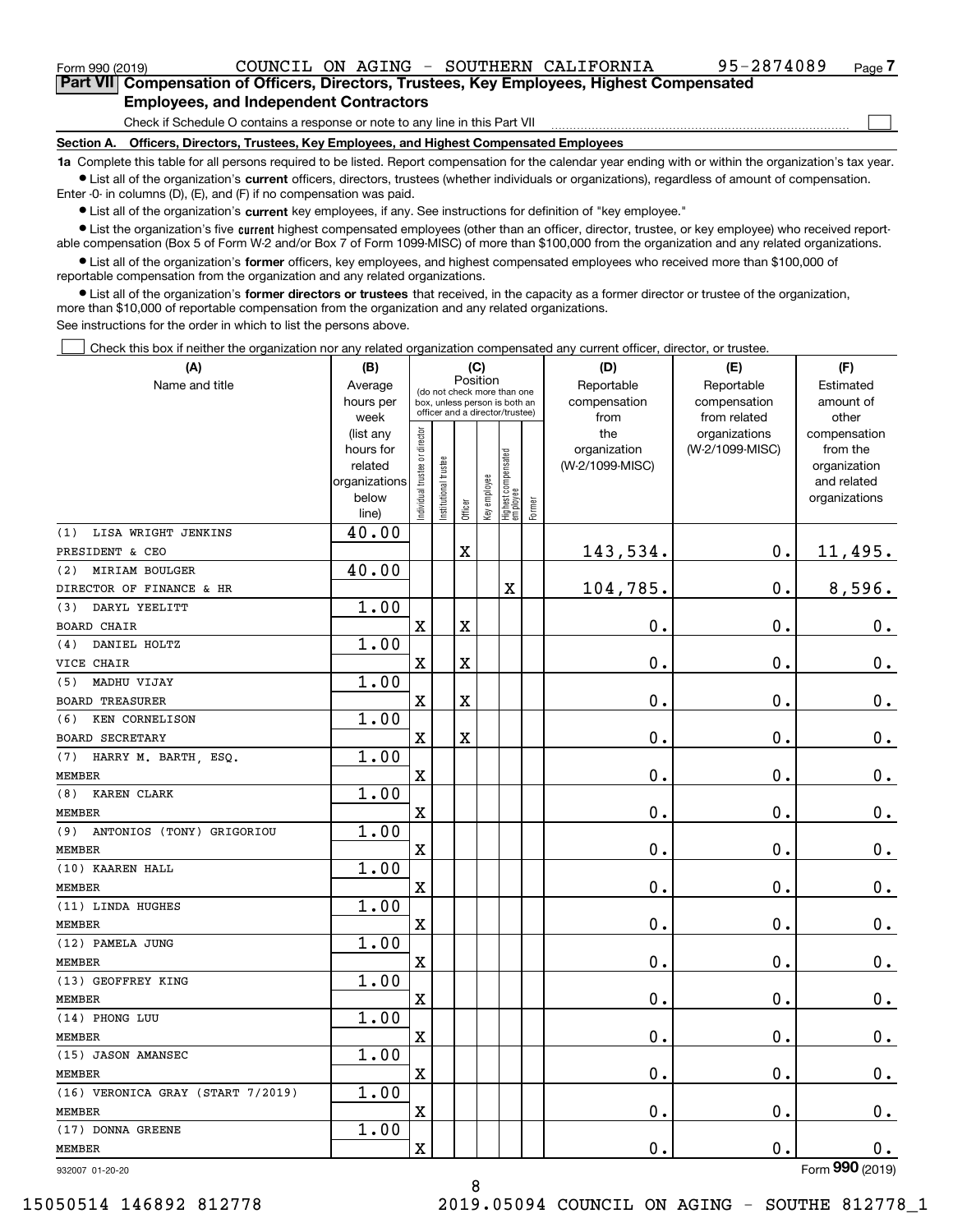| Form 990 (2019)                                                                                                                                 |               |                                |                                                              |          |              |                                  |        | COUNCIL ON AGING - SOUTHERN CALIFORNIA | 95-2874089      |                  |              |               | Page 8  |
|-------------------------------------------------------------------------------------------------------------------------------------------------|---------------|--------------------------------|--------------------------------------------------------------|----------|--------------|----------------------------------|--------|----------------------------------------|-----------------|------------------|--------------|---------------|---------|
| <b>Part VII</b><br>Section A. Officers, Directors, Trustees, Key Employees, and Highest Compensated Employees (continued)                       |               |                                |                                                              |          |              |                                  |        |                                        |                 |                  |              |               |         |
| (A)                                                                                                                                             | (B)           |                                |                                                              | (C)      |              |                                  |        | (D)                                    | (E)             |                  |              | (F)           |         |
| Name and title                                                                                                                                  | Average       |                                |                                                              | Position |              |                                  |        | Reportable                             | Reportable      |                  |              | Estimated     |         |
|                                                                                                                                                 | hours per     |                                | (do not check more than one<br>box, unless person is both an |          |              |                                  |        | compensation                           | compensation    |                  |              | amount of     |         |
|                                                                                                                                                 | week          |                                | officer and a director/trustee)                              |          |              |                                  |        | from                                   | from related    |                  |              | other         |         |
|                                                                                                                                                 | (list any     |                                |                                                              |          |              |                                  |        | the                                    | organizations   |                  |              | compensation  |         |
|                                                                                                                                                 | hours for     |                                |                                                              |          |              |                                  |        | organization                           | (W-2/1099-MISC) |                  |              | from the      |         |
|                                                                                                                                                 | related       |                                |                                                              |          |              |                                  |        | (W-2/1099-MISC)                        |                 |                  |              | organization  |         |
|                                                                                                                                                 | organizations |                                |                                                              |          |              |                                  |        |                                        |                 |                  |              | and related   |         |
|                                                                                                                                                 | below         |                                |                                                              |          |              |                                  |        |                                        |                 |                  |              | organizations |         |
|                                                                                                                                                 | line)         | Individual trustee or director | In stitutional trustee                                       | Officer  | Key employee | Highest compensated<br> employee | Former |                                        |                 |                  |              |               |         |
| (18) DR.GWYN PARRY, MD                                                                                                                          | 1.00          |                                |                                                              |          |              |                                  |        |                                        |                 |                  |              |               |         |
| <b>MEMBER</b>                                                                                                                                   |               | Χ                              |                                                              |          |              |                                  |        | 0.                                     |                 | 0.               |              |               | 0.      |
| (19) BRIAN RUTTENCUTTER                                                                                                                         | 1.00          |                                |                                                              |          |              |                                  |        |                                        |                 |                  |              |               |         |
| <b>MEMBER</b>                                                                                                                                   |               | Χ                              |                                                              |          |              |                                  |        | 0.                                     |                 | 0.               |              |               | $0$ .   |
|                                                                                                                                                 | 1.00          |                                |                                                              |          |              |                                  |        |                                        |                 |                  |              |               |         |
| (20) HOWARD GREENBAUM (START 5/2020)                                                                                                            |               |                                |                                                              |          |              |                                  |        |                                        |                 |                  |              |               |         |
| <b>MEMBER</b>                                                                                                                                   |               | Χ                              |                                                              |          |              |                                  |        | 0.                                     |                 | 0.               |              |               | 0.      |
| (21) DARON AMICK (START 3/2020)                                                                                                                 | 1.00          |                                |                                                              |          |              |                                  |        |                                        |                 |                  |              |               |         |
| <b>MEMBER</b>                                                                                                                                   |               | Χ                              |                                                              |          |              |                                  |        | 0.                                     |                 | 0.               |              |               | $0$ .   |
| (22) FREDERIC RANDALL (START 2/2020)                                                                                                            | 1.00          |                                |                                                              |          |              |                                  |        |                                        |                 |                  |              |               |         |
| <b>MEMBER</b>                                                                                                                                   |               | Χ                              |                                                              |          |              |                                  |        | 0.                                     |                 | 0.               |              |               | $0$ .   |
|                                                                                                                                                 |               |                                |                                                              |          |              |                                  |        |                                        |                 |                  |              |               |         |
|                                                                                                                                                 |               |                                |                                                              |          |              |                                  |        |                                        |                 |                  |              |               |         |
|                                                                                                                                                 |               |                                |                                                              |          |              |                                  |        |                                        |                 |                  |              |               |         |
|                                                                                                                                                 |               |                                |                                                              |          |              |                                  |        |                                        |                 |                  |              |               |         |
|                                                                                                                                                 |               |                                |                                                              |          |              |                                  |        |                                        |                 |                  |              |               |         |
|                                                                                                                                                 |               |                                |                                                              |          |              |                                  |        |                                        |                 |                  |              |               |         |
|                                                                                                                                                 |               |                                |                                                              |          |              |                                  |        |                                        |                 |                  |              |               |         |
|                                                                                                                                                 |               |                                |                                                              |          |              |                                  |        |                                        |                 |                  |              |               |         |
|                                                                                                                                                 |               |                                |                                                              |          |              |                                  |        |                                        |                 |                  |              |               |         |
|                                                                                                                                                 |               |                                |                                                              |          |              |                                  |        | 248,319.                               |                 | $0$ .            |              |               | 20,091. |
| c Total from continuation sheets to Part VII, Section A                                                                                         |               |                                |                                                              |          |              |                                  |        | 0.                                     |                 | $\overline{0}$ . |              |               | $0$ .   |
|                                                                                                                                                 |               |                                |                                                              |          |              |                                  |        | 248, 319.                              |                 | $\overline{0}$ . |              | 20,091.       |         |
| Total number of individuals (including but not limited to those listed above) who received more than \$100,000 of reportable<br>$\mathbf{2}$    |               |                                |                                                              |          |              |                                  |        |                                        |                 |                  |              |               |         |
| compensation from the organization $\blacktriangleright$                                                                                        |               |                                |                                                              |          |              |                                  |        |                                        |                 |                  |              |               | 2       |
|                                                                                                                                                 |               |                                |                                                              |          |              |                                  |        |                                        |                 |                  |              | Yes           | No      |
| 3<br>Did the organization list any former officer, director, trustee, key employee, or highest compensated employee on                          |               |                                |                                                              |          |              |                                  |        |                                        |                 |                  |              |               |         |
| line 1a? If "Yes," complete Schedule J for such individual manufactured contained and the 1a? If "Yes," complete Schedule J for such individual |               |                                |                                                              |          |              |                                  |        |                                        |                 |                  | 3            |               | X       |
| For any individual listed on line 1a, is the sum of reportable compensation and other compensation from the organization                        |               |                                |                                                              |          |              |                                  |        |                                        |                 |                  |              |               |         |
|                                                                                                                                                 |               |                                |                                                              |          |              |                                  |        |                                        |                 |                  | 4            | X             |         |
|                                                                                                                                                 |               |                                |                                                              |          |              |                                  |        |                                        |                 |                  |              |               |         |
| Did any person listed on line 1a receive or accrue compensation from any unrelated organization or individual for services<br>5                 |               |                                |                                                              |          |              |                                  |        |                                        |                 |                  |              |               |         |
|                                                                                                                                                 |               |                                |                                                              |          |              |                                  |        |                                        |                 |                  | 5            |               | х       |
| <b>Section B. Independent Contractors</b>                                                                                                       |               |                                |                                                              |          |              |                                  |        |                                        |                 |                  |              |               |         |
| Complete this table for your five highest compensated independent contractors that received more than \$100,000 of compensation from<br>1       |               |                                |                                                              |          |              |                                  |        |                                        |                 |                  |              |               |         |
| the organization. Report compensation for the calendar year ending with or within the organization's tax year.                                  |               |                                |                                                              |          |              |                                  |        |                                        |                 |                  |              |               |         |
| (A)                                                                                                                                             |               |                                |                                                              |          |              |                                  |        | (B)                                    |                 |                  | (C)          |               |         |
| Name and business address                                                                                                                       |               |                                | <b>NONE</b>                                                  |          |              |                                  |        | Description of services                |                 |                  | Compensation |               |         |
|                                                                                                                                                 |               |                                |                                                              |          |              |                                  |        |                                        |                 |                  |              |               |         |
|                                                                                                                                                 |               |                                |                                                              |          |              |                                  |        |                                        |                 |                  |              |               |         |
|                                                                                                                                                 |               |                                |                                                              |          |              |                                  |        |                                        |                 |                  |              |               |         |
|                                                                                                                                                 |               |                                |                                                              |          |              |                                  |        |                                        |                 |                  |              |               |         |
|                                                                                                                                                 |               |                                |                                                              |          |              |                                  |        |                                        |                 |                  |              |               |         |
|                                                                                                                                                 |               |                                |                                                              |          |              |                                  |        |                                        |                 |                  |              |               |         |
|                                                                                                                                                 |               |                                |                                                              |          |              |                                  |        |                                        |                 |                  |              |               |         |
|                                                                                                                                                 |               |                                |                                                              |          |              |                                  |        |                                        |                 |                  |              |               |         |
|                                                                                                                                                 |               |                                |                                                              |          |              |                                  |        |                                        |                 |                  |              |               |         |
|                                                                                                                                                 |               |                                |                                                              |          |              |                                  |        |                                        |                 |                  |              |               |         |
|                                                                                                                                                 |               |                                |                                                              |          |              |                                  |        |                                        |                 |                  |              |               |         |
| Total number of independent contractors (including but not limited to those listed above) who received more than<br>2                           |               |                                |                                                              |          |              |                                  |        |                                        |                 |                  |              |               |         |
| \$100,000 of compensation from the organization                                                                                                 |               |                                |                                                              |          | 0            |                                  |        |                                        |                 |                  |              |               |         |

Form (2019) **990**

932008 01-20-20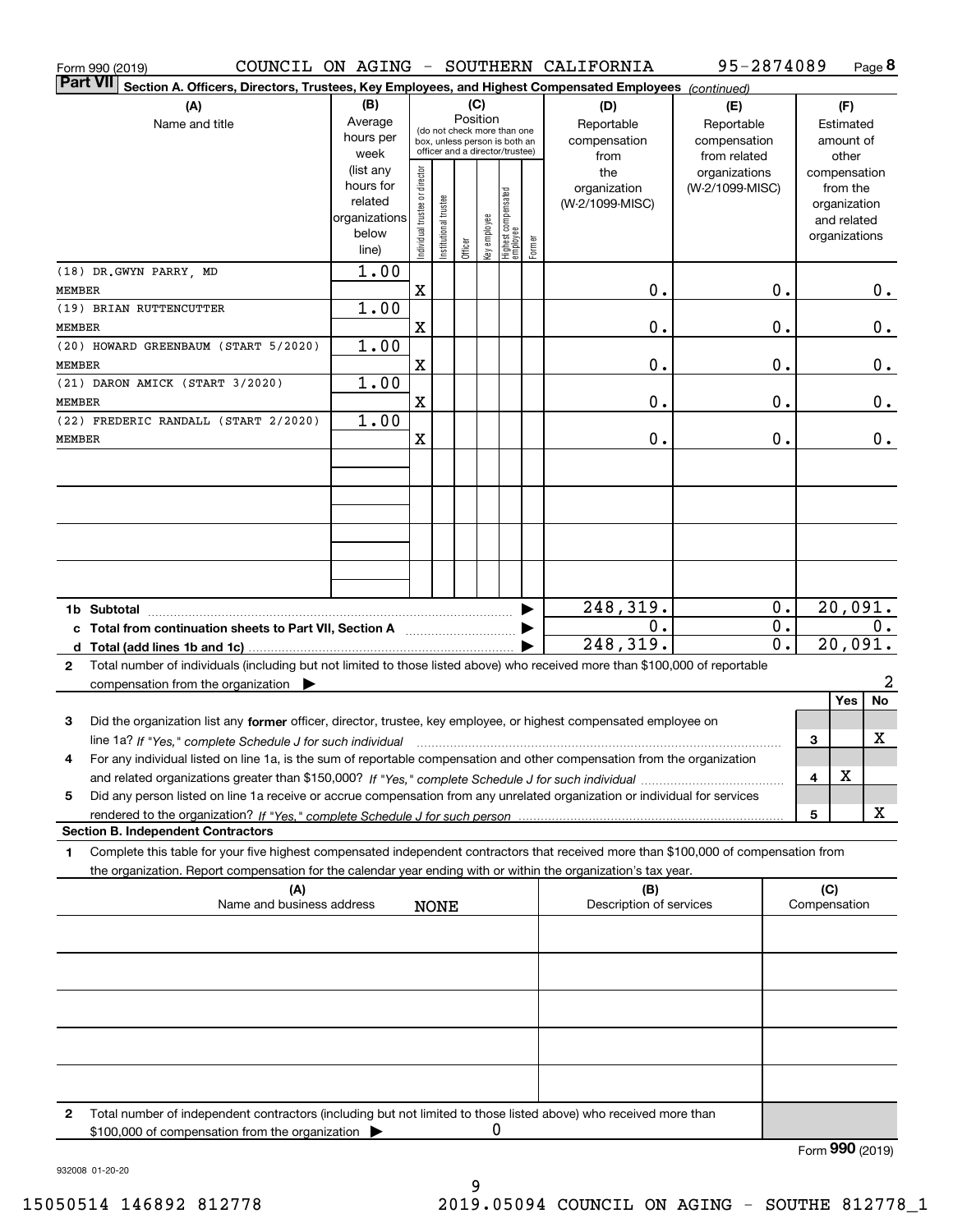|                                                           |                  |   | COUNCIL ON AGING - SOUTHERN CALIFORNIA<br>Form 990 (2019)                     |                      |                      |                                       | 95-2874089                    | Page 9                                                          |
|-----------------------------------------------------------|------------------|---|-------------------------------------------------------------------------------|----------------------|----------------------|---------------------------------------|-------------------------------|-----------------------------------------------------------------|
|                                                           | <b>Part VIII</b> |   | <b>Statement of Revenue</b>                                                   |                      |                      |                                       |                               |                                                                 |
|                                                           |                  |   | Check if Schedule O contains a response or note to any line in this Part VIII |                      |                      | (B)                                   | $\overline{(C)}$              |                                                                 |
|                                                           |                  |   |                                                                               |                      | (A)<br>Total revenue | Related or exempt<br>function revenue | Unrelated<br>business revenue | (D)<br>Revenue excluded<br>from tax under<br>sections 512 - 514 |
|                                                           |                  |   | 1a<br>1 a Federated campaigns                                                 | 210.                 |                      |                                       |                               |                                                                 |
| Contributions, Gifts, Grants<br>and Other Similar Amounts |                  | b | 1 <sub>b</sub><br>Membership dues                                             |                      |                      |                                       |                               |                                                                 |
|                                                           |                  | c | 1 <sub>c</sub><br>Fundraising events                                          | 168,510.             |                      |                                       |                               |                                                                 |
|                                                           |                  | d | 1 <sub>d</sub><br>Related organizations                                       |                      |                      |                                       |                               |                                                                 |
|                                                           |                  |   | 1e<br>Government grants (contributions)                                       | 4,640,281.           |                      |                                       |                               |                                                                 |
|                                                           |                  |   | f All other contributions, gifts, grants, and                                 |                      |                      |                                       |                               |                                                                 |
|                                                           |                  |   | similar amounts not included above<br>1f                                      | <u>958,724.</u>      |                      |                                       |                               |                                                                 |
|                                                           |                  |   | $1g$ \$<br>Noncash contributions included in lines 1a-1f                      | 166,400.             |                      |                                       |                               |                                                                 |
|                                                           |                  |   |                                                                               | <b>Business Code</b> | 5,767,725.           |                                       |                               |                                                                 |
|                                                           |                  |   | 2 a ANSWERS GUIDE                                                             | 624100               | 143,440.             | <u>143,440.</u>                       |                               |                                                                 |
|                                                           |                  | b | SERVICE FEE                                                                   | 624100               | 18, 273.             | 18, 273.                              |                               |                                                                 |
|                                                           |                  | c |                                                                               |                      |                      |                                       |                               |                                                                 |
|                                                           |                  | d |                                                                               |                      |                      |                                       |                               |                                                                 |
| Program Service<br>Revenue                                |                  | е |                                                                               |                      |                      |                                       |                               |                                                                 |
|                                                           |                  | f |                                                                               |                      |                      |                                       |                               |                                                                 |
|                                                           |                  | g |                                                                               |                      | 161,713.             |                                       |                               |                                                                 |
|                                                           | 3                |   | Investment income (including dividends, interest, and                         |                      |                      |                                       |                               |                                                                 |
|                                                           |                  |   |                                                                               |                      | 221.                 |                                       |                               | 221.                                                            |
|                                                           | 4                |   | Income from investment of tax-exempt bond proceeds                            |                      |                      |                                       |                               |                                                                 |
|                                                           | 5                |   | (i) Real                                                                      | (ii) Personal        |                      |                                       |                               |                                                                 |
|                                                           |                  |   |                                                                               |                      |                      |                                       |                               |                                                                 |
|                                                           |                  | b | 6a<br>6 a Gross rents<br>.<br>6b<br>Less: rental expenses                     |                      |                      |                                       |                               |                                                                 |
|                                                           |                  | c | 6c<br>Rental income or (loss)                                                 |                      |                      |                                       |                               |                                                                 |
|                                                           |                  | d | Net rental income or (loss)                                                   |                      |                      |                                       |                               |                                                                 |
|                                                           |                  |   | (i) Securities<br>7 a Gross amount from sales of                              | (ii) Other           |                      |                                       |                               |                                                                 |
|                                                           |                  |   | assets other than inventory<br>7a                                             |                      |                      |                                       |                               |                                                                 |
|                                                           |                  |   | <b>b</b> Less: cost or other basis                                            |                      |                      |                                       |                               |                                                                 |
|                                                           |                  |   | and sales expenses<br>7b                                                      |                      |                      |                                       |                               |                                                                 |
| evenue                                                    |                  |   | 7c<br>c Gain or (loss)                                                        |                      |                      |                                       |                               |                                                                 |
| č                                                         |                  |   |                                                                               |                      |                      |                                       |                               |                                                                 |
| Other                                                     |                  |   | 8 a Gross income from fundraising events (not                                 |                      |                      |                                       |                               |                                                                 |
|                                                           |                  |   | $168,510.$ of<br>including \$                                                 |                      |                      |                                       |                               |                                                                 |
|                                                           |                  |   | contributions reported on line 1c). See<br>  8a                               | 72,854.              |                      |                                       |                               |                                                                 |
|                                                           |                  | b | l 8b l<br>Less: direct expenses                                               | 72,854.              |                      |                                       |                               |                                                                 |
|                                                           |                  | c | Net income or (loss) from fundraising events                                  |                      |                      | 0.                                    |                               |                                                                 |
|                                                           |                  |   | 9 a Gross income from gaming activities. See                                  |                      |                      |                                       |                               |                                                                 |
|                                                           |                  |   | 9a                                                                            |                      |                      |                                       |                               |                                                                 |
|                                                           |                  | b | 9b<br>Less: direct expenses                                                   |                      |                      |                                       |                               |                                                                 |
|                                                           |                  |   | c Net income or (loss) from gaming activities                                 |                      |                      |                                       |                               |                                                                 |
|                                                           |                  |   | 10 a Gross sales of inventory, less returns                                   |                      |                      |                                       |                               |                                                                 |
|                                                           |                  |   | 10a                                                                           |                      |                      |                                       |                               |                                                                 |
|                                                           |                  |   | 10 <sub>b</sub><br><b>b</b> Less: cost of goods sold                          |                      |                      |                                       |                               |                                                                 |
|                                                           |                  |   | c Net income or (loss) from sales of inventory                                | <b>Business Code</b> |                      |                                       |                               |                                                                 |
|                                                           | 11 a             |   |                                                                               |                      |                      |                                       |                               |                                                                 |
|                                                           |                  | b |                                                                               |                      |                      |                                       |                               |                                                                 |
|                                                           |                  | c |                                                                               |                      |                      |                                       |                               |                                                                 |
| Miscellaneous<br>Revenue                                  |                  |   |                                                                               |                      |                      |                                       |                               |                                                                 |
|                                                           |                  |   |                                                                               |                      |                      |                                       |                               |                                                                 |
|                                                           | 12               |   |                                                                               |                      | 5,929,659.           | 161,713.                              | 0.                            | 221.                                                            |
| 932009 01-20-20                                           |                  |   |                                                                               |                      |                      |                                       |                               | Form 990 (2019)                                                 |

932009 01-20-20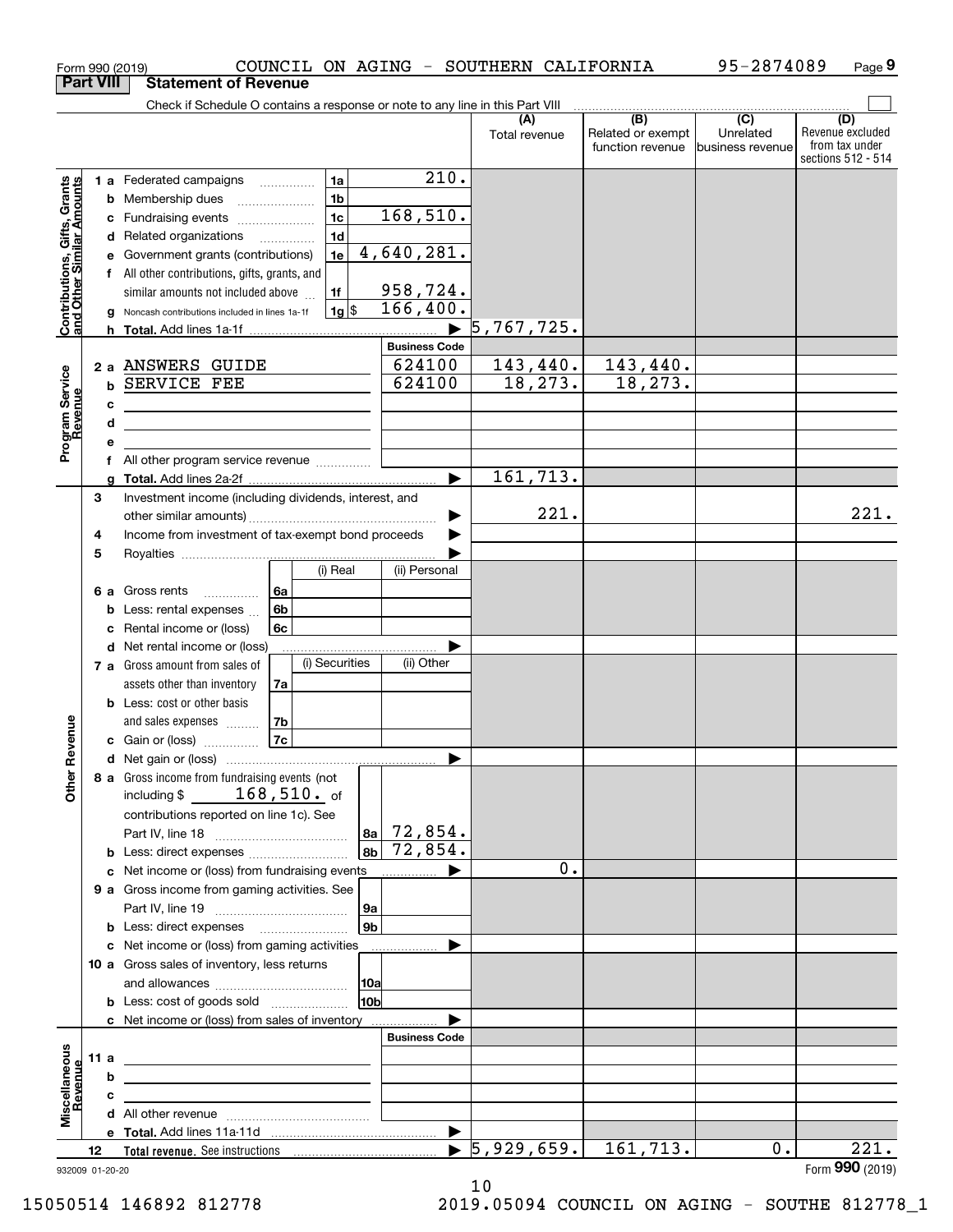|              | Section 501(c)(3) and 501(c)(4) organizations must complete all columns. All other organizations must complete column (A).                                                                                 |                       |                                    |                                           |                                |
|--------------|------------------------------------------------------------------------------------------------------------------------------------------------------------------------------------------------------------|-----------------------|------------------------------------|-------------------------------------------|--------------------------------|
|              | Check if Schedule O contains a response or note to any line in this Part IX                                                                                                                                |                       |                                    |                                           |                                |
|              | Do not include amounts reported on lines 6b,<br>7b, 8b, 9b, and 10b of Part VIII.                                                                                                                          | (A)<br>Total expenses | (B)<br>Program service<br>expenses | (C)<br>Management and<br>general expenses | (D)<br>Fundraising<br>expenses |
| 1.           | Grants and other assistance to domestic organizations                                                                                                                                                      |                       |                                    |                                           |                                |
|              | and domestic governments. See Part IV, line 21                                                                                                                                                             |                       |                                    |                                           |                                |
| $\mathbf{2}$ | Grants and other assistance to domestic                                                                                                                                                                    |                       |                                    |                                           |                                |
|              | individuals. See Part IV, line 22<br><u> 1986 - Johann Stoff, Amerikaansk politiker (</u>                                                                                                                  |                       |                                    |                                           |                                |
| З            | Grants and other assistance to foreign                                                                                                                                                                     |                       |                                    |                                           |                                |
|              | organizations, foreign governments, and foreign                                                                                                                                                            |                       |                                    |                                           |                                |
|              | individuals. See Part IV, lines 15 and 16                                                                                                                                                                  |                       |                                    |                                           |                                |
| 4            | Benefits paid to or for members                                                                                                                                                                            |                       |                                    |                                           |                                |
| 5            | Compensation of current officers, directors,                                                                                                                                                               |                       |                                    |                                           |                                |
|              | trustees, and key employees                                                                                                                                                                                | 186,496.              | 167,846.                           | 5,595.                                    | 13,055.                        |
| 6            | Compensation not included above to disqualified                                                                                                                                                            |                       |                                    |                                           |                                |
|              | persons (as defined under section 4958(f)(1)) and                                                                                                                                                          |                       |                                    |                                           |                                |
|              | persons described in section 4958(c)(3)(B)                                                                                                                                                                 |                       |                                    |                                           |                                |
| 7            |                                                                                                                                                                                                            | 3, 156, 242.          | 2,840,618.                         | 94,687.                                   | 220,937.                       |
| 8            | Pension plan accruals and contributions (include                                                                                                                                                           |                       |                                    |                                           |                                |
|              | section 401(k) and 403(b) employer contributions)                                                                                                                                                          |                       |                                    |                                           |                                |
| 9            |                                                                                                                                                                                                            | 351,654.              | 320, 121.                          | 10,550.                                   | 20,983.                        |
| 10           |                                                                                                                                                                                                            | $244,887$ .           | 220,398.                           | 7,347.                                    | 17, 142.                       |
| 11           | Fees for services (nonemployees):                                                                                                                                                                          |                       |                                    |                                           |                                |
| a            |                                                                                                                                                                                                            |                       |                                    |                                           |                                |
| b            |                                                                                                                                                                                                            |                       | 19,458.                            | 2,162.                                    |                                |
| c            |                                                                                                                                                                                                            | 24,022.               |                                    |                                           | 2,402.                         |
| d            |                                                                                                                                                                                                            |                       |                                    |                                           |                                |
|              | e Professional fundraising services. See Part IV, line 17                                                                                                                                                  |                       |                                    |                                           |                                |
| f            |                                                                                                                                                                                                            |                       |                                    |                                           |                                |
|              | g Other. (If line 11g amount exceeds 10% of line 25,<br>column (A) amount, list line 11g expenses on Sch O.)                                                                                               | 344,728.              | 296,466.                           | 20,684.                                   | 27,578.                        |
| 12           |                                                                                                                                                                                                            | 214,607.              | 198,588.                           | 2,113.                                    | 13,906.                        |
| 13           |                                                                                                                                                                                                            | 191,643.              | 168,249.                           | 4,950.                                    | 18,444.                        |
| 14           |                                                                                                                                                                                                            |                       |                                    |                                           |                                |
| 15           |                                                                                                                                                                                                            |                       |                                    |                                           |                                |
| 16           |                                                                                                                                                                                                            | 500, 599.             | 480,575.                           | 5,006.                                    | 15,018.                        |
| 17           |                                                                                                                                                                                                            | 78,059.               | 74, 156.                           | 781.                                      | 3,122.                         |
| 18           | Payments of travel or entertainment expenses                                                                                                                                                               |                       |                                    |                                           |                                |
|              | for any federal, state, or local public officials                                                                                                                                                          |                       |                                    |                                           |                                |
| 19           | Conferences, conventions, and meetings                                                                                                                                                                     | 27,510.               | 23,659.                            | 2, 201.                                   | 1,650.                         |
| 20           | Interest                                                                                                                                                                                                   | 7,220.                | 7,220.                             |                                           |                                |
| 21           |                                                                                                                                                                                                            |                       |                                    |                                           |                                |
| 22           | Depreciation, depletion, and amortization                                                                                                                                                                  | 60,674.               | 54,607.                            | 1,820.                                    | 4,247.                         |
| 23           | Insurance                                                                                                                                                                                                  | 66,689.               | 55,097.                            | 7,483.                                    | 4,109.                         |
| 24           | Other expenses. Itemize expenses not covered<br>above (List miscellaneous expenses on line 24e. If<br>line 24e amount exceeds 10% of line 25, column (A)<br>amount, list line 24e expenses on Schedule O.) |                       |                                    |                                           |                                |
| a            | PROGRAM EXPENSES                                                                                                                                                                                           | 258, 038.             | 241,543.                           |                                           | 16, 495.                       |
|              | PRINTING AND GRAPHIC DE                                                                                                                                                                                    | 69,911.               | 67,813.                            |                                           | $\overline{2}$ ,098.           |
|              | VOLUNTEER AND DONOR REC                                                                                                                                                                                    | 2,232.                | 1,919.                             |                                           | 313.                           |
| d            |                                                                                                                                                                                                            |                       |                                    |                                           |                                |
|              | e All other expenses                                                                                                                                                                                       |                       |                                    |                                           |                                |
| 25           | Total functional expenses. Add lines 1 through 24e                                                                                                                                                         | 5,785,211.            | 5,238,333.                         | 165,379.                                  | 381,499.                       |
| 26           | Joint costs. Complete this line only if the organization                                                                                                                                                   |                       |                                    |                                           |                                |
|              | reported in column (B) joint costs from a combined                                                                                                                                                         |                       |                                    |                                           |                                |
|              | educational campaign and fundraising solicitation.                                                                                                                                                         |                       |                                    |                                           |                                |
|              | Check here $\blacktriangleright$<br>if following SOP 98-2 (ASC 958-720)                                                                                                                                    |                       |                                    |                                           |                                |

11

Form 990 (2019) Page **Part IX Statement of Functional Expenses**

COUNCIL ON AGING - SOUTHERN CALIFORNIA 95-2874089

932010 01-20-20

Form (2019) **990**

**10**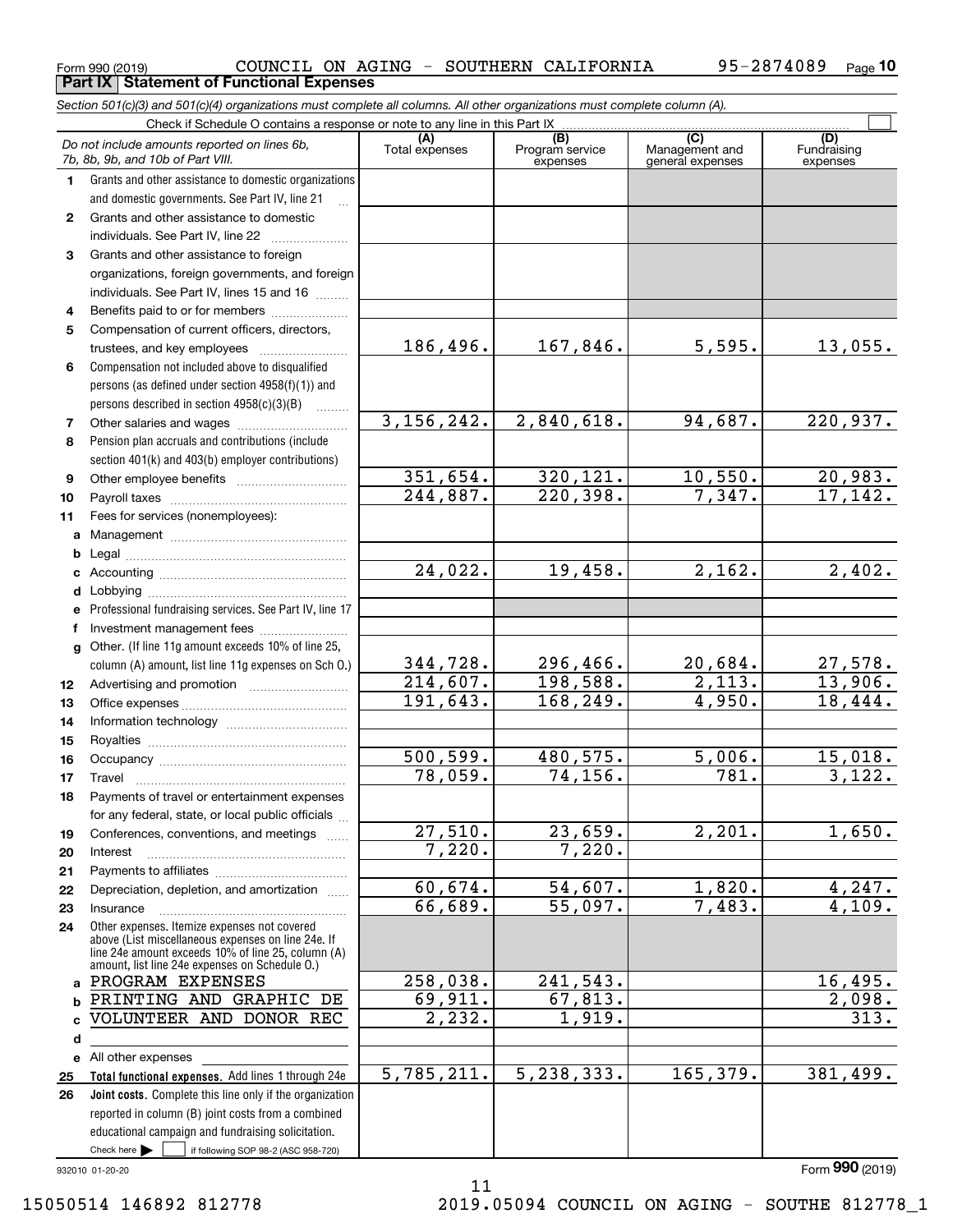|                   | 5  | Loans and other receivables from any current or former officer, director,                  |                   |          |                            |                 |                               |
|-------------------|----|--------------------------------------------------------------------------------------------|-------------------|----------|----------------------------|-----------------|-------------------------------|
|                   |    | trustee, key employee, creator or founder, substantial contributor, or 35%                 |                   |          |                            |                 |                               |
|                   |    | controlled entity or family member of any of these persons                                 |                   |          |                            | 5               |                               |
|                   | 6  | Loans and other receivables from other disqualified persons (as defined                    |                   |          |                            |                 |                               |
|                   |    | under section $4958(f)(1)$ , and persons described in section $4958(c)(3)(B)$              |                   | $\ldots$ |                            | 6               |                               |
|                   | 7  |                                                                                            |                   |          |                            | $\overline{7}$  |                               |
| Assets            | 8  |                                                                                            |                   |          |                            | 8               |                               |
|                   | 9  | Prepaid expenses and deferred charges                                                      | 224,900.          | 9        | 176,001.                   |                 |                               |
|                   |    | 10a Land, buildings, and equipment: cost or other                                          |                   |          |                            |                 |                               |
|                   |    | basis. Complete Part VI of Schedule D  10a                                                 |                   | 812,722. |                            |                 |                               |
|                   |    | <u>  1</u> 0b<br><b>b</b> Less: accumulated depreciation                                   |                   | 768,937. | 102,237.                   | 10 <sub>c</sub> | 43,785.                       |
|                   | 11 |                                                                                            |                   |          |                            | 11              |                               |
|                   | 12 |                                                                                            |                   |          | 34,677.                    | 12              | 34, 176.                      |
|                   | 13 |                                                                                            |                   |          |                            | 13              |                               |
|                   | 14 | Intangible assets www.communication.com/www.communication.com/www.com/www.com/www.com/     |                   |          | $\overline{0}$ .           | 14              | 17,778.                       |
|                   | 15 |                                                                                            |                   |          |                            | 15              |                               |
|                   | 16 | <b>Total assets.</b> Add lines 1 through 15 (must equal line 33) <i></i>                   |                   |          | 1,207,651.                 | 16              | 1,687,223.                    |
|                   | 17 |                                                                                            |                   |          | 525, 315.                  | 17              | 444,752.                      |
|                   | 18 |                                                                                            |                   |          | 18                         |                 |                               |
|                   | 19 |                                                                                            |                   |          | 53,360.                    | 19              | 42,500.                       |
|                   | 20 |                                                                                            |                   |          |                            | 20              |                               |
|                   | 21 | Escrow or custodial account liability. Complete Part IV of Schedule D                      | 1.1.1.1.1.1.1.1.1 |          | 21                         |                 |                               |
|                   | 22 | Loans and other payables to any current or former officer, director,                       |                   |          |                            |                 |                               |
|                   |    | trustee, key employee, creator or founder, substantial contributor, or 35%                 |                   |          |                            |                 |                               |
| Liabilities       |    | controlled entity or family member of any of these persons                                 |                   |          | 22                         |                 |                               |
|                   | 23 | Secured mortgages and notes payable to unrelated third parties                             |                   |          | 137,700.                   | 23              | $\overline{0}$ .              |
|                   | 24 | Unsecured notes and loans payable to unrelated third parties                               |                   |          |                            | 24              |                               |
|                   | 25 | Other liabilities (including federal income tax, payables to related third                 |                   |          |                            |                 |                               |
|                   |    | parties, and other liabilities not included on lines 17-24). Complete Part X               |                   |          |                            |                 |                               |
|                   |    | of Schedule D                                                                              |                   |          | $\frac{74,373.}{790,748.}$ | 25              | $\frac{638,982.}{1,126,234.}$ |
|                   | 26 | <b>Total liabilities.</b> Add lines 17 through 25                                          |                   |          |                            | 26              |                               |
|                   |    | Organizations that follow FASB ASC 958, check here $\blacktriangleright \lfloor X \rfloor$ |                   |          |                            |                 |                               |
|                   |    | and complete lines 27, 28, 32, and 33.                                                     |                   |          |                            |                 |                               |
|                   | 27 |                                                                                            |                   |          | <u>226,511.</u>            | 27              | $\frac{296,675.}{264,314.}$   |
|                   | 28 |                                                                                            |                   |          | 190, 392.                  | 28              |                               |
| or Fund Balances  |    | Organizations that do not follow FASB ASC 958, check here ▶ │                              |                   |          |                            |                 |                               |
|                   |    | and complete lines 29 through 33.                                                          |                   |          |                            |                 |                               |
|                   | 29 |                                                                                            |                   |          |                            | 29              |                               |
| <b>Net Assets</b> | 30 |                                                                                            |                   |          |                            | 30              |                               |
|                   | 31 | Retained earnings, endowment, accumulated income, or other funds                           |                   |          |                            | 31              |                               |
|                   | 32 |                                                                                            |                   |          | 416,903.                   | 32              | 560,989.                      |
|                   | 33 |                                                                                            |                   |          | 1,207,651.                 | 33              | 1,687,223.                    |
|                   |    |                                                                                            |                   |          |                            |                 | Form 990 (2019)               |

12

**1**Cash - non-interest-bearing ~~~~~~~~~~~~~~~~~~~~~~~~~ **2**Savings and temporary cash investments ~~~~~~~~~~~~~~~~~~ **3** Pledges and grants receivable, net  $\ldots$  **multimes contained and grants receivable**, net **multimes contained and grants receivable**, net **multimes contained and grants receivable** 

Accounts receivable, net ~~~~~~~~~~~~~~~~~~~~~~~~~~

Check if Schedule O contains a response or note to any line in this Part X

**11**

 $\mathcal{L}^{\text{max}}$ 

 $72,402.$  1 433,855.

773,435. 981,628.

**(A) (B)**

Beginning of year | | End of year

**Part X** | Balance Sheet

**4**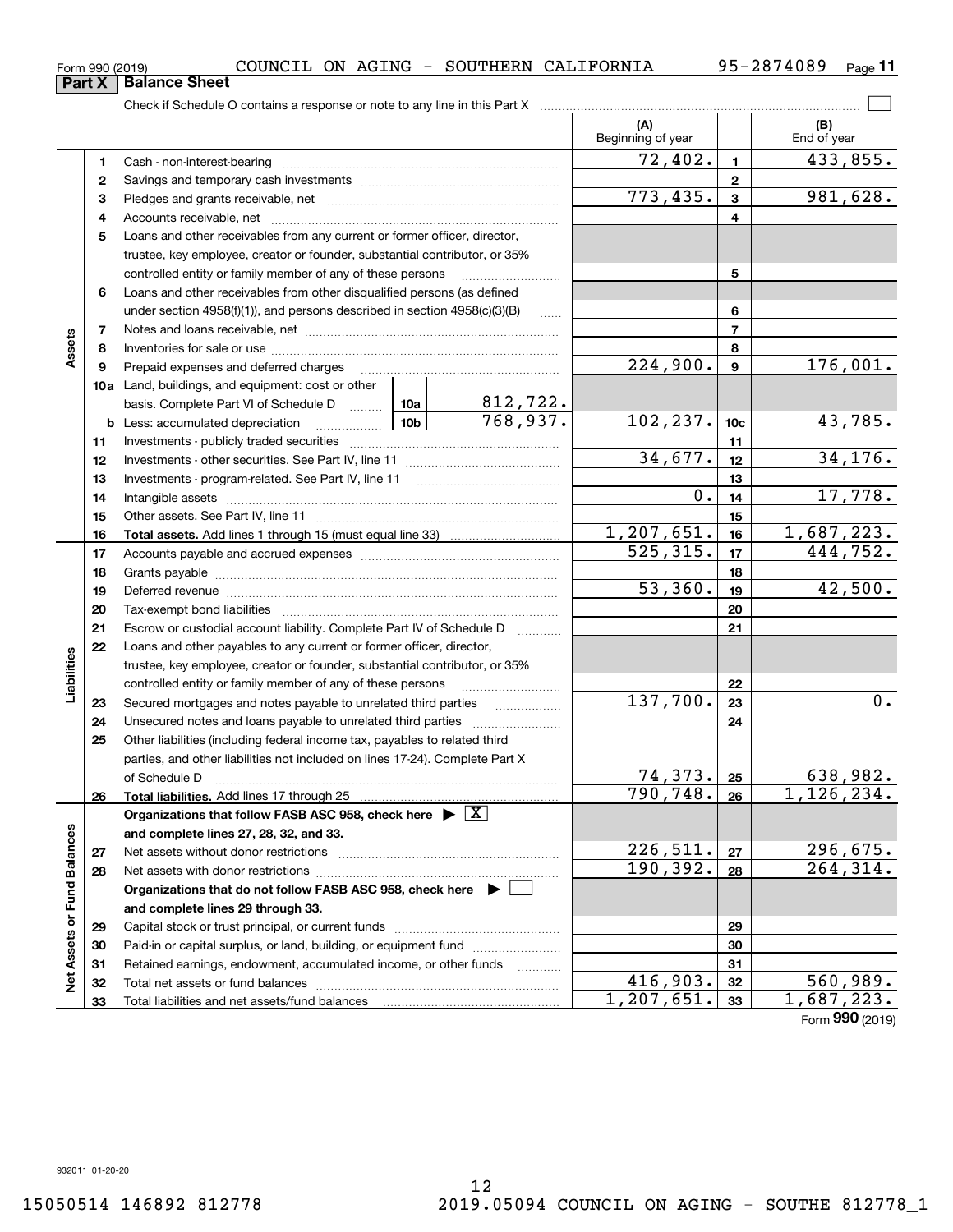|    | COUNCIL ON AGING - SOUTHERN CALIFORNIA<br>Form 990 (2019)                                                                                                                                                                      |                         | 95-2874089     |     | Page 12                 |
|----|--------------------------------------------------------------------------------------------------------------------------------------------------------------------------------------------------------------------------------|-------------------------|----------------|-----|-------------------------|
|    | <b>Reconciliation of Net Assets</b><br>Part XI I                                                                                                                                                                               |                         |                |     |                         |
|    |                                                                                                                                                                                                                                |                         |                |     |                         |
|    |                                                                                                                                                                                                                                |                         |                |     |                         |
| 1  | Total revenue (must equal Part VIII, column (A), line 12)                                                                                                                                                                      | $\mathbf{1}$            | 5,929,659.     |     |                         |
| 2  |                                                                                                                                                                                                                                | $\overline{2}$          | 5,785,211.     |     |                         |
| З  | Revenue less expenses. Subtract line 2 from line 1                                                                                                                                                                             | $\mathbf{3}$            |                |     | 144,448.                |
| 4  |                                                                                                                                                                                                                                | $\overline{\mathbf{4}}$ |                |     | 416,903.                |
| 5  |                                                                                                                                                                                                                                | 5                       |                |     | $-362.$                 |
| 6  | Donated services and use of facilities [111] Donated and the service of facilities [11] Donated services and use of facilities [11] Donated and the service of the service of the service of the service of the service of the | 6                       |                |     |                         |
| 7  |                                                                                                                                                                                                                                | $\overline{7}$          |                |     |                         |
| 8  | Prior period adjustments material contents and content of the content of the content of the content of the content of the content of the content of the content of the content of the content of the content of the content of | 8                       |                |     |                         |
| 9  | Other changes in net assets or fund balances (explain on Schedule O)                                                                                                                                                           | 9                       |                |     | 0.                      |
| 10 | Net assets or fund balances at end of year. Combine lines 3 through 9 (must equal Part X, line 32,                                                                                                                             |                         |                |     |                         |
|    |                                                                                                                                                                                                                                | 10                      |                |     | 560,989.                |
|    | Part XII Financial Statements and Reporting                                                                                                                                                                                    |                         |                |     |                         |
|    |                                                                                                                                                                                                                                |                         |                |     | $\overline{\mathbf{X}}$ |
|    |                                                                                                                                                                                                                                |                         |                | Yes | <b>No</b>               |
| 1  | $\boxed{\mathbf{X}}$ Accrual<br>Accounting method used to prepare the Form 990: <u>June</u> Cash<br>Other                                                                                                                      |                         |                |     |                         |
|    | If the organization changed its method of accounting from a prior year or checked "Other," explain in Schedule O.                                                                                                              |                         |                |     |                         |
|    | 2a Were the organization's financial statements compiled or reviewed by an independent accountant?                                                                                                                             |                         | 2a             |     | x                       |
|    | If "Yes," check a box below to indicate whether the financial statements for the year were compiled or reviewed on a                                                                                                           |                         |                |     |                         |
|    | separate basis, consolidated basis, or both:                                                                                                                                                                                   |                         |                |     |                         |
|    | Both consolidated and separate basis<br>Separate basis<br><b>Consolidated basis</b>                                                                                                                                            |                         |                |     |                         |
|    | <b>b</b> Were the organization's financial statements audited by an independent accountant?                                                                                                                                    |                         | 2 <sub>b</sub> |     | х                       |
|    | If "Yes," check a box below to indicate whether the financial statements for the year were audited on a separate basis,                                                                                                        |                         |                |     |                         |
|    | consolidated basis, or both:                                                                                                                                                                                                   |                         |                |     |                         |
|    | Separate basis<br>Consolidated basis<br>Both consolidated and separate basis                                                                                                                                                   |                         |                |     |                         |
| c  | If "Yes" to line 2a or 2b, does the organization have a committee that assumes responsibility for oversight of the audit,                                                                                                      |                         |                |     |                         |
|    |                                                                                                                                                                                                                                |                         | 2c             | х   |                         |
|    | If the organization changed either its oversight process or selection process during the tax year, explain on Schedule O.                                                                                                      |                         |                |     |                         |
|    | 3a As a result of a federal award, was the organization required to undergo an audit or audits as set forth in the Single Audit                                                                                                |                         |                |     |                         |
|    |                                                                                                                                                                                                                                |                         | За             | X   |                         |
|    | b If "Yes," did the organization undergo the required audit or audits? If the organization did not undergo the required audit                                                                                                  |                         |                |     |                         |
|    |                                                                                                                                                                                                                                |                         | 3 <sub>b</sub> |     | x.                      |

Form (2019) **990**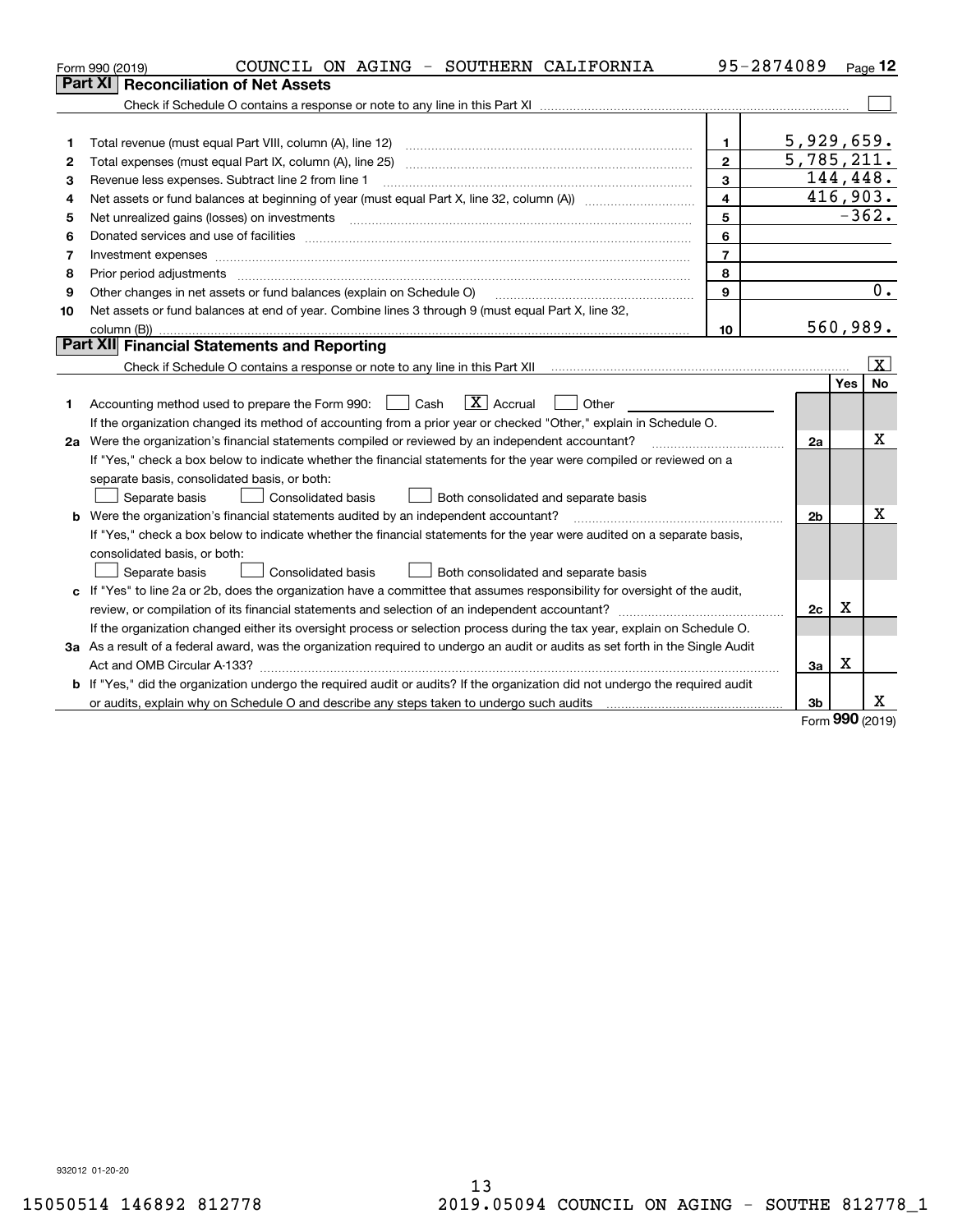| <b>SCHEDULE A</b> |
|-------------------|
|-------------------|

Department of the Treasury Internal Revenue Service

| (Form 990 or 990-EZ) |  |  |  |  |
|----------------------|--|--|--|--|
|----------------------|--|--|--|--|

## **Public Charity Status and Public Support**

**Complete if the organization is a section 501(c)(3) organization or a section 4947(a)(1) nonexempt charitable trust. | Attach to Form 990 or Form 990-EZ.** 

| ▸ Go to www.irs.gov/Form990 for instructions and the latest information. |
|--------------------------------------------------------------------------|
|--------------------------------------------------------------------------|

| OMB No. 1545-0047                   |
|-------------------------------------|
| 2019                                |
| <b>Open to Public</b><br>Inspection |

|  | Name of the organization |
|--|--------------------------|
|  |                          |
|  |                          |

|       |                    | Name of the organization                                                                                                                                                                                                                                  |          |                                                       |     |                                                                |                            |  | <b>Employer identification number</b> |  |  |  |
|-------|--------------------|-----------------------------------------------------------------------------------------------------------------------------------------------------------------------------------------------------------------------------------------------------------|----------|-------------------------------------------------------|-----|----------------------------------------------------------------|----------------------------|--|---------------------------------------|--|--|--|
|       |                    |                                                                                                                                                                                                                                                           |          | COUNCIL ON AGING - SOUTHERN CALIFORNIA                |     |                                                                |                            |  | 95-2874089                            |  |  |  |
|       | Part I             | Reason for Public Charity Status (All organizations must complete this part.) See instructions.                                                                                                                                                           |          |                                                       |     |                                                                |                            |  |                                       |  |  |  |
|       |                    | The organization is not a private foundation because it is: (For lines 1 through 12, check only one box.)                                                                                                                                                 |          |                                                       |     |                                                                |                            |  |                                       |  |  |  |
| 1.    |                    | A church, convention of churches, or association of churches described in section 170(b)(1)(A)(i).                                                                                                                                                        |          |                                                       |     |                                                                |                            |  |                                       |  |  |  |
| 2     |                    | A school described in section 170(b)(1)(A)(ii). (Attach Schedule E (Form 990 or 990-EZ).)                                                                                                                                                                 |          |                                                       |     |                                                                |                            |  |                                       |  |  |  |
| з     |                    | A hospital or a cooperative hospital service organization described in section 170(b)(1)(A)(iii).                                                                                                                                                         |          |                                                       |     |                                                                |                            |  |                                       |  |  |  |
| 4     |                    | A medical research organization operated in conjunction with a hospital described in section 170(b)(1)(A)(iii). Enter the hospital's name,                                                                                                                |          |                                                       |     |                                                                |                            |  |                                       |  |  |  |
|       |                    | city, and state:                                                                                                                                                                                                                                          |          |                                                       |     |                                                                |                            |  |                                       |  |  |  |
| 5     |                    | An organization operated for the benefit of a college or university owned or operated by a governmental unit described in                                                                                                                                 |          |                                                       |     |                                                                |                            |  |                                       |  |  |  |
|       |                    | section 170(b)(1)(A)(iv). (Complete Part II.)                                                                                                                                                                                                             |          |                                                       |     |                                                                |                            |  |                                       |  |  |  |
| 6     |                    | A federal, state, or local government or governmental unit described in section 170(b)(1)(A)(v).                                                                                                                                                          |          |                                                       |     |                                                                |                            |  |                                       |  |  |  |
| 7     | $\boxed{\text{X}}$ | An organization that normally receives a substantial part of its support from a governmental unit or from the general public described in                                                                                                                 |          |                                                       |     |                                                                |                            |  |                                       |  |  |  |
|       |                    | section 170(b)(1)(A)(vi). (Complete Part II.)                                                                                                                                                                                                             |          |                                                       |     |                                                                |                            |  |                                       |  |  |  |
| 8     |                    | A community trust described in section 170(b)(1)(A)(vi). (Complete Part II.)                                                                                                                                                                              |          |                                                       |     |                                                                |                            |  |                                       |  |  |  |
| 9     |                    | An agricultural research organization described in section 170(b)(1)(A)(ix) operated in conjunction with a land-grant college                                                                                                                             |          |                                                       |     |                                                                |                            |  |                                       |  |  |  |
|       |                    | or university or a non-land-grant college of agriculture (see instructions). Enter the name, city, and state of the college or                                                                                                                            |          |                                                       |     |                                                                |                            |  |                                       |  |  |  |
|       |                    | university:                                                                                                                                                                                                                                               |          |                                                       |     |                                                                |                            |  |                                       |  |  |  |
| 10    |                    | An organization that normally receives: (1) more than 33 1/3% of its support from contributions, membership fees, and gross receipts from                                                                                                                 |          |                                                       |     |                                                                |                            |  |                                       |  |  |  |
|       |                    | activities related to its exempt functions - subject to certain exceptions, and (2) no more than 33 1/3% of its support from gross investment                                                                                                             |          |                                                       |     |                                                                |                            |  |                                       |  |  |  |
|       |                    | income and unrelated business taxable income (less section 511 tax) from businesses acquired by the organization after June 30, 1975.                                                                                                                     |          |                                                       |     |                                                                |                            |  |                                       |  |  |  |
|       |                    | See section 509(a)(2). (Complete Part III.)                                                                                                                                                                                                               |          |                                                       |     |                                                                |                            |  |                                       |  |  |  |
| 11    |                    | An organization organized and operated exclusively to test for public safety. See section 509(a)(4).                                                                                                                                                      |          |                                                       |     |                                                                |                            |  |                                       |  |  |  |
| 12    |                    | An organization organized and operated exclusively for the benefit of, to perform the functions of, or to carry out the purposes of one or                                                                                                                |          |                                                       |     |                                                                |                            |  |                                       |  |  |  |
|       |                    | more publicly supported organizations described in section 509(a)(1) or section 509(a)(2). See section 509(a)(3). Check the box in                                                                                                                        |          |                                                       |     |                                                                |                            |  |                                       |  |  |  |
|       |                    | lines 12a through 12d that describes the type of supporting organization and complete lines 12e, 12f, and 12g.                                                                                                                                            |          |                                                       |     |                                                                |                            |  |                                       |  |  |  |
| a     |                    | Type I. A supporting organization operated, supervised, or controlled by its supported organization(s), typically by giving                                                                                                                               |          |                                                       |     |                                                                |                            |  |                                       |  |  |  |
|       |                    | the supported organization(s) the power to regularly appoint or elect a majority of the directors or trustees of the supporting                                                                                                                           |          |                                                       |     |                                                                |                            |  |                                       |  |  |  |
|       |                    | organization. You must complete Part IV, Sections A and B.                                                                                                                                                                                                |          |                                                       |     |                                                                |                            |  |                                       |  |  |  |
| b     |                    | Type II. A supporting organization supervised or controlled in connection with its supported organization(s), by having                                                                                                                                   |          |                                                       |     |                                                                |                            |  |                                       |  |  |  |
|       |                    | control or management of the supporting organization vested in the same persons that control or manage the supported                                                                                                                                      |          |                                                       |     |                                                                |                            |  |                                       |  |  |  |
|       |                    | organization(s). You must complete Part IV, Sections A and C.                                                                                                                                                                                             |          |                                                       |     |                                                                |                            |  |                                       |  |  |  |
| с     |                    | Type III functionally integrated. A supporting organization operated in connection with, and functionally integrated with,                                                                                                                                |          |                                                       |     |                                                                |                            |  |                                       |  |  |  |
|       |                    | its supported organization(s) (see instructions). You must complete Part IV, Sections A, D, and E.                                                                                                                                                        |          |                                                       |     |                                                                |                            |  |                                       |  |  |  |
| d     |                    | Type III non-functionally integrated. A supporting organization operated in connection with its supported organization(s)<br>that is not functionally integrated. The organization generally must satisfy a distribution requirement and an attentiveness |          |                                                       |     |                                                                |                            |  |                                       |  |  |  |
|       |                    | requirement (see instructions). You must complete Part IV, Sections A and D, and Part V.                                                                                                                                                                  |          |                                                       |     |                                                                |                            |  |                                       |  |  |  |
|       |                    |                                                                                                                                                                                                                                                           |          |                                                       |     |                                                                |                            |  |                                       |  |  |  |
| е     |                    | Check this box if the organization received a written determination from the IRS that it is a Type I, Type II, Type III<br>functionally integrated, or Type III non-functionally integrated supporting organization.                                      |          |                                                       |     |                                                                |                            |  |                                       |  |  |  |
| f     |                    | Enter the number of supported organizations                                                                                                                                                                                                               |          |                                                       |     |                                                                |                            |  |                                       |  |  |  |
|       |                    | Provide the following information about the supported organization(s).                                                                                                                                                                                    |          |                                                       |     |                                                                |                            |  |                                       |  |  |  |
|       |                    | (i) Name of supported                                                                                                                                                                                                                                     | (ii) EIN | (iii) Type of organization                            |     | (iv) Is the organization listed<br>in your governing document? | (v) Amount of monetary     |  | (vi) Amount of other                  |  |  |  |
|       |                    | organization                                                                                                                                                                                                                                              |          | (described on lines 1-10<br>above (see instructions)) | Yes | No.                                                            | support (see instructions) |  | support (see instructions)            |  |  |  |
|       |                    |                                                                                                                                                                                                                                                           |          |                                                       |     |                                                                |                            |  |                                       |  |  |  |
|       |                    |                                                                                                                                                                                                                                                           |          |                                                       |     |                                                                |                            |  |                                       |  |  |  |
|       |                    |                                                                                                                                                                                                                                                           |          |                                                       |     |                                                                |                            |  |                                       |  |  |  |
|       |                    |                                                                                                                                                                                                                                                           |          |                                                       |     |                                                                |                            |  |                                       |  |  |  |
|       |                    |                                                                                                                                                                                                                                                           |          |                                                       |     |                                                                |                            |  |                                       |  |  |  |
|       |                    |                                                                                                                                                                                                                                                           |          |                                                       |     |                                                                |                            |  |                                       |  |  |  |
|       |                    |                                                                                                                                                                                                                                                           |          |                                                       |     |                                                                |                            |  |                                       |  |  |  |
|       |                    |                                                                                                                                                                                                                                                           |          |                                                       |     |                                                                |                            |  |                                       |  |  |  |
|       |                    |                                                                                                                                                                                                                                                           |          |                                                       |     |                                                                |                            |  |                                       |  |  |  |
|       |                    |                                                                                                                                                                                                                                                           |          |                                                       |     |                                                                |                            |  |                                       |  |  |  |
| Total |                    |                                                                                                                                                                                                                                                           |          |                                                       |     |                                                                |                            |  |                                       |  |  |  |

LHA For Paperwork Reduction Act Notice, see the Instructions for Form 990 or 990-EZ. 932021 09-25-19 Schedule A (Form 990 or 990-EZ) 2019 14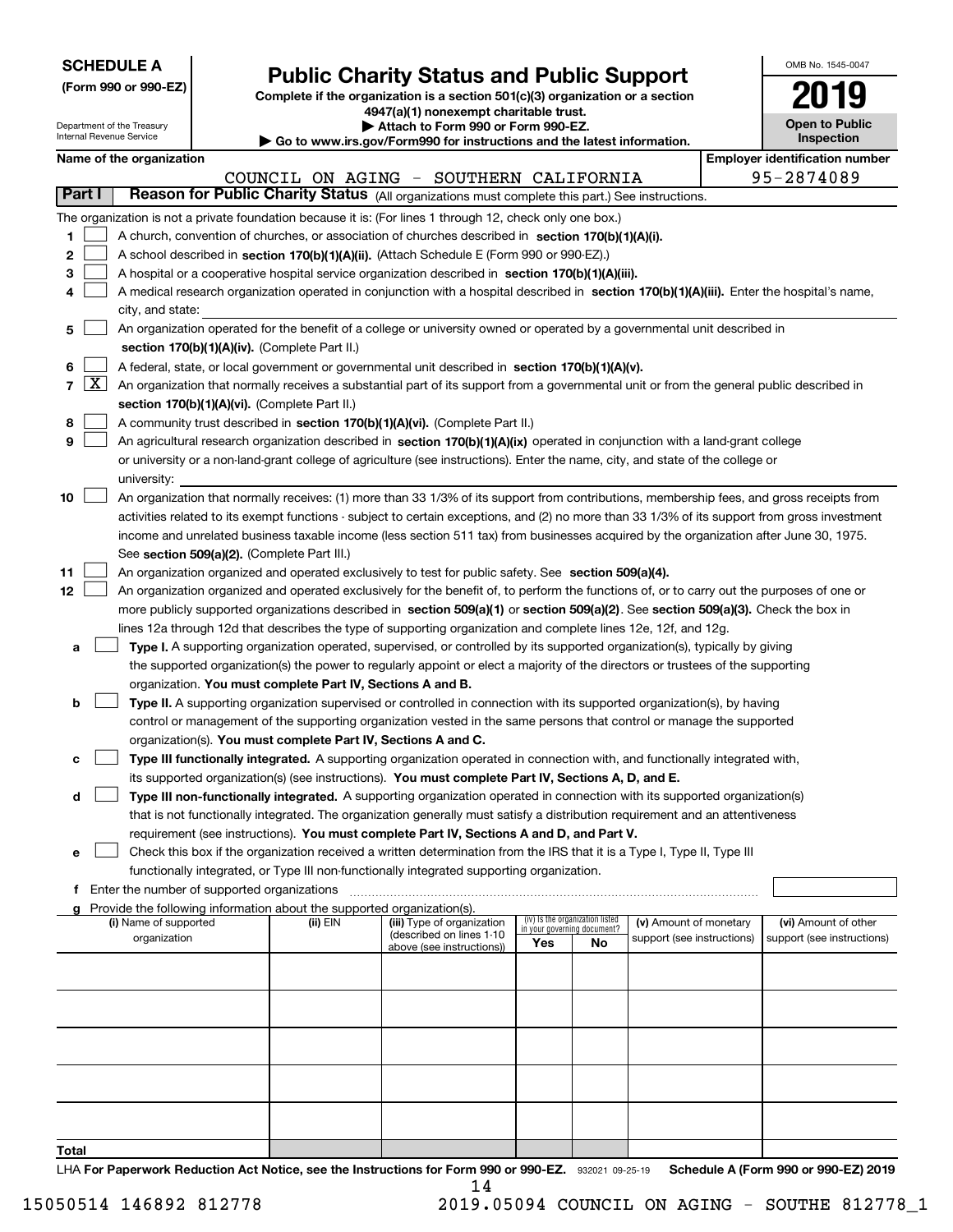#### **2** Schedule A (Form 990 or 990-EZ) 2019  $\,$  COUNCIL ON AGING –  $\,$  SOUTHERN <code>CALIFORNIA 95–2874089</code> <code>Page</code> **Part II Support Schedule for Organizations Described in Sections 170(b)(1)(A)(iv) and 170(b)(1)(A)(vi)**

(Complete only if you checked the box on line 5, 7, or 8 of Part I or if the organization failed to qualify under Part III. If the organization fails to qualify under the tests listed below, please complete Part III.)

|    | <b>Section A. Public Support</b>                                                                                                                                                                                               |          |            |                         |            |                                      |                                          |
|----|--------------------------------------------------------------------------------------------------------------------------------------------------------------------------------------------------------------------------------|----------|------------|-------------------------|------------|--------------------------------------|------------------------------------------|
|    | Calendar year (or fiscal year beginning in) $\blacktriangleright$                                                                                                                                                              | (a) 2015 | $(b)$ 2016 | $(c)$ 2017              | $(d)$ 2018 | (e) 2019                             | (f) Total                                |
|    | <b>1</b> Gifts, grants, contributions, and                                                                                                                                                                                     |          |            |                         |            |                                      |                                          |
|    | membership fees received. (Do not                                                                                                                                                                                              |          |            |                         |            |                                      |                                          |
|    | include any "unusual grants.")                                                                                                                                                                                                 | 658,967. | 845,743.   | 932,048.                | 677,539.   | 5767725.                             | 8882022.                                 |
|    | 2 Tax revenues levied for the organ-                                                                                                                                                                                           |          |            |                         |            |                                      |                                          |
|    | ization's benefit and either paid to                                                                                                                                                                                           |          |            |                         |            |                                      |                                          |
|    | or expended on its behalf                                                                                                                                                                                                      |          |            |                         |            |                                      |                                          |
|    | 3 The value of services or facilities                                                                                                                                                                                          |          |            |                         |            |                                      |                                          |
|    | furnished by a governmental unit to                                                                                                                                                                                            |          |            |                         |            |                                      |                                          |
|    | the organization without charge                                                                                                                                                                                                |          |            |                         |            |                                      |                                          |
|    | 4 Total. Add lines 1 through 3                                                                                                                                                                                                 | 658,967. | 845,743.   | 932,048.                | 677,539.   | 5767725.                             | 8882022.                                 |
| 5. | The portion of total contributions                                                                                                                                                                                             |          |            |                         |            |                                      |                                          |
|    | by each person (other than a                                                                                                                                                                                                   |          |            |                         |            |                                      |                                          |
|    | governmental unit or publicly                                                                                                                                                                                                  |          |            |                         |            |                                      |                                          |
|    | supported organization) included                                                                                                                                                                                               |          |            |                         |            |                                      |                                          |
|    | on line 1 that exceeds 2% of the                                                                                                                                                                                               |          |            |                         |            |                                      |                                          |
|    | amount shown on line 11,                                                                                                                                                                                                       |          |            |                         |            |                                      |                                          |
|    | column (f)                                                                                                                                                                                                                     |          |            |                         |            |                                      | 401,638.                                 |
|    | 6 Public support. Subtract line 5 from line 4.                                                                                                                                                                                 |          |            |                         |            |                                      | 8480384.                                 |
|    | <b>Section B. Total Support</b>                                                                                                                                                                                                |          |            |                         |            |                                      |                                          |
|    | Calendar year (or fiscal year beginning in) $\blacktriangleright$                                                                                                                                                              | (a) 2015 | $(b)$ 2016 | $(c)$ 2017              | $(d)$ 2018 | (e) 2019                             | (f) Total                                |
|    | <b>7</b> Amounts from line 4                                                                                                                                                                                                   | 658,967. | 845,743.   | $\overline{932}$ , 048. | 677,539.   | 5767725.                             | 8882022.                                 |
| 8  | Gross income from interest,                                                                                                                                                                                                    |          |            |                         |            |                                      |                                          |
|    | dividends, payments received on                                                                                                                                                                                                |          |            |                         |            |                                      |                                          |
|    | securities loans, rents, royalties,                                                                                                                                                                                            |          |            |                         |            |                                      |                                          |
|    | and income from similar sources                                                                                                                                                                                                | 917.     | 273.       | 232.                    | 369.       | 221.                                 | 2,012.                                   |
|    | <b>9</b> Net income from unrelated business                                                                                                                                                                                    |          |            |                         |            |                                      |                                          |
|    | activities, whether or not the                                                                                                                                                                                                 |          |            |                         |            |                                      |                                          |
|    | business is regularly carried on                                                                                                                                                                                               |          |            |                         |            |                                      |                                          |
|    | 10 Other income. Do not include gain                                                                                                                                                                                           |          |            |                         |            |                                      |                                          |
|    | or loss from the sale of capital                                                                                                                                                                                               |          |            |                         |            |                                      |                                          |
|    | assets (Explain in Part VI.)                                                                                                                                                                                                   |          |            |                         |            |                                      |                                          |
|    | 11 Total support. Add lines 7 through 10                                                                                                                                                                                       |          |            |                         |            |                                      | 8884034.                                 |
|    | <b>12</b> Gross receipts from related activities, etc. (see instructions)                                                                                                                                                      |          |            |                         |            | 12                                   | 15,005,317.                              |
|    | 13 First five years. If the Form 990 is for the organization's first, second, third, fourth, or fifth tax year as a section 501(c)(3)                                                                                          |          |            |                         |            |                                      |                                          |
|    | organization, check this box and stop here                                                                                                                                                                                     |          |            |                         |            |                                      |                                          |
|    | Section C. Computation of Public Support Percentage                                                                                                                                                                            |          |            |                         |            |                                      |                                          |
|    | 14 Public support percentage for 2019 (line 6, column (f) divided by line 11, column (f) <i></i>                                                                                                                               |          |            |                         |            | 14                                   | 95.46<br>%                               |
|    | 15 Public support percentage from 2018 Schedule A, Part II, line 14 [11] [11] manument continuum manument of Public support percentage from 2018 Schedule A, Part II, line 14 [11] manument continuum manument of Public suppo |          |            |                         |            | 15                                   | 99.60<br>$\%$                            |
|    | 16a 33 1/3% support test - 2019. If the organization did not check the box on line 13, and line 14 is 33 1/3% or more, check this box and                                                                                      |          |            |                         |            |                                      |                                          |
|    | stop here. The organization qualifies as a publicly supported organization                                                                                                                                                     |          |            |                         |            |                                      | $\blacktriangleright$ $\boxed{\text{X}}$ |
|    | b 33 1/3% support test - 2018. If the organization did not check a box on line 13 or 16a, and line 15 is 33 1/3% or more, check this box                                                                                       |          |            |                         |            |                                      |                                          |
|    | and stop here. The organization qualifies as a publicly supported organization [11] [11] [12] [12] [12] [12] [                                                                                                                 |          |            |                         |            |                                      |                                          |
|    | 17a 10% -facts-and-circumstances test - 2019. If the organization did not check a box on line 13, 16a, or 16b, and line 14 is 10% or more,                                                                                     |          |            |                         |            |                                      |                                          |
|    | and if the organization meets the "facts-and-circumstances" test, check this box and stop here. Explain in Part VI how the organization                                                                                        |          |            |                         |            |                                      |                                          |
|    |                                                                                                                                                                                                                                |          |            |                         |            |                                      |                                          |
|    | <b>b 10% -facts-and-circumstances test - 2018.</b> If the organization did not check a box on line 13, 16a, 16b, or 17a, and line 15 is 10% or                                                                                 |          |            |                         |            |                                      |                                          |
|    | more, and if the organization meets the "facts-and-circumstances" test, check this box and stop here. Explain in Part VI how the                                                                                               |          |            |                         |            |                                      |                                          |
|    | organization meets the "facts-and-circumstances" test. The organization qualifies as a publicly supported organization                                                                                                         |          |            |                         |            |                                      |                                          |
|    | 18 Private foundation. If the organization did not check a box on line 13, 16a, 16b, 17a, or 17b, check this box and see instructions                                                                                          |          |            |                         |            |                                      |                                          |
|    |                                                                                                                                                                                                                                |          |            |                         |            | Schedule A (Form 990 or 990-EZ) 2019 |                                          |

932022 09-25-19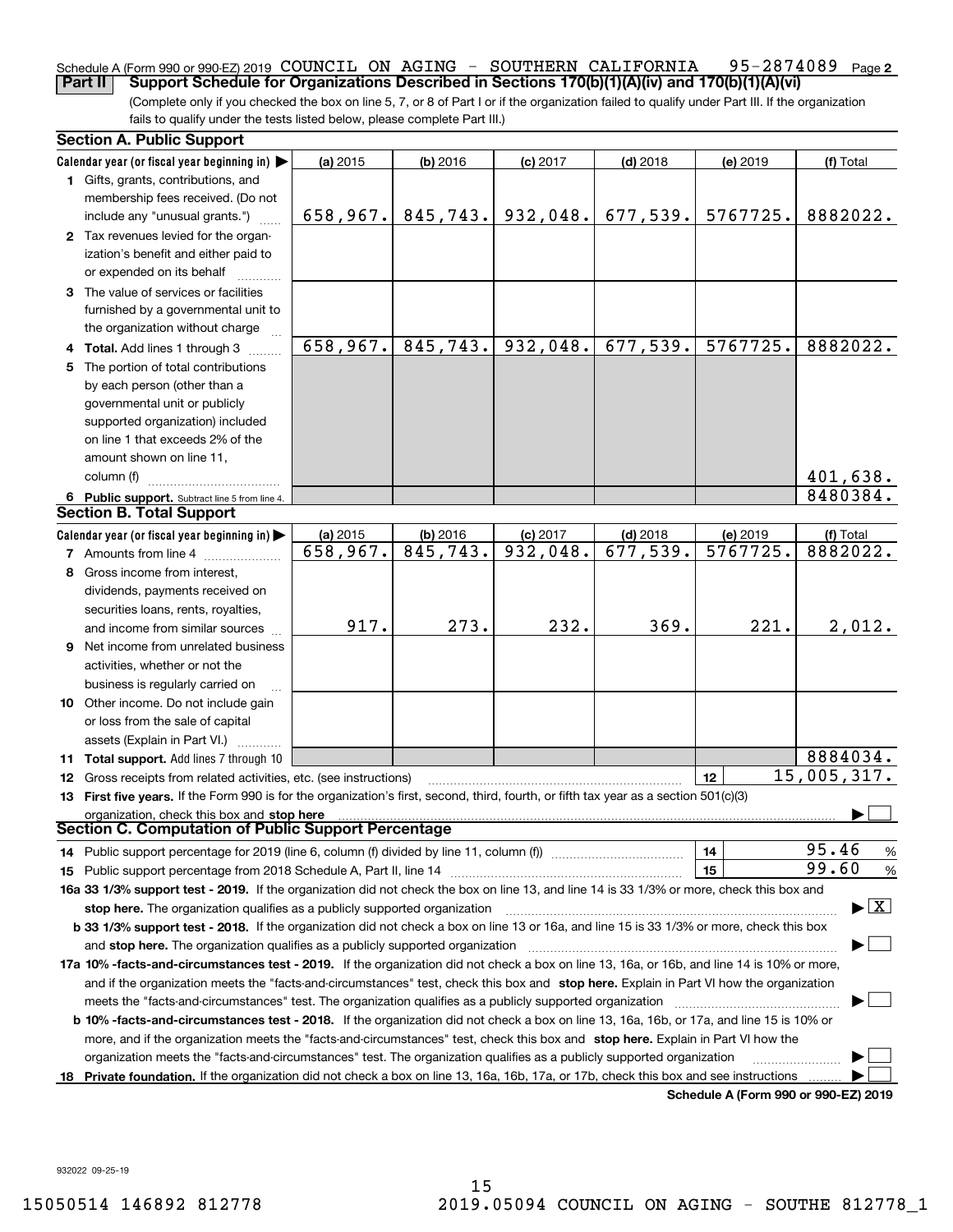#### Schedule A (Form 990 or 990-EZ) 2019 <code>COUNCIL ON AGING – SOUTHERN CALIFORNIA 95–2874089</code> Page 3 **Part III Support Schedule for Organizations Described in Section 509(a)(2)**

(Complete only if you checked the box on line 10 of Part I or if the organization failed to qualify under Part II. If the organization fails to qualify under the tests listed below, please complete Part II.)

|    | <b>Section A. Public Support</b>                                                                                                                                                         |          |            |            |            |          |                                      |
|----|------------------------------------------------------------------------------------------------------------------------------------------------------------------------------------------|----------|------------|------------|------------|----------|--------------------------------------|
|    | Calendar year (or fiscal year beginning in) $\blacktriangleright$                                                                                                                        | (a) 2015 | $(b)$ 2016 | $(c)$ 2017 | $(d)$ 2018 | (e) 2019 | (f) Total                            |
|    | 1 Gifts, grants, contributions, and                                                                                                                                                      |          |            |            |            |          |                                      |
|    | membership fees received. (Do not                                                                                                                                                        |          |            |            |            |          |                                      |
|    | include any "unusual grants.")                                                                                                                                                           |          |            |            |            |          |                                      |
|    | 2 Gross receipts from admissions,<br>merchandise sold or services per-<br>formed, or facilities furnished in<br>any activity that is related to the<br>organization's tax-exempt purpose |          |            |            |            |          |                                      |
|    | 3 Gross receipts from activities that<br>are not an unrelated trade or bus-                                                                                                              |          |            |            |            |          |                                      |
|    | iness under section 513                                                                                                                                                                  |          |            |            |            |          |                                      |
|    | 4 Tax revenues levied for the organ-                                                                                                                                                     |          |            |            |            |          |                                      |
|    | ization's benefit and either paid to<br>or expended on its behalf<br>.                                                                                                                   |          |            |            |            |          |                                      |
|    | 5 The value of services or facilities                                                                                                                                                    |          |            |            |            |          |                                      |
|    | furnished by a governmental unit to                                                                                                                                                      |          |            |            |            |          |                                      |
|    | the organization without charge                                                                                                                                                          |          |            |            |            |          |                                      |
|    | <b>6 Total.</b> Add lines 1 through 5                                                                                                                                                    |          |            |            |            |          |                                      |
|    | 7a Amounts included on lines 1, 2, and<br>3 received from disqualified persons                                                                                                           |          |            |            |            |          |                                      |
|    | <b>b</b> Amounts included on lines 2 and 3 received<br>from other than disqualified persons that<br>exceed the greater of \$5,000 or 1% of the<br>amount on line 13 for the year         |          |            |            |            |          |                                      |
|    | c Add lines 7a and 7b                                                                                                                                                                    |          |            |            |            |          |                                      |
|    | 8 Public support. (Subtract line 7c from line 6.)                                                                                                                                        |          |            |            |            |          |                                      |
|    | <b>Section B. Total Support</b>                                                                                                                                                          |          |            |            |            |          |                                      |
|    | Calendar year (or fiscal year beginning in) $\blacktriangleright$                                                                                                                        | (a) 2015 | (b) 2016   | $(c)$ 2017 | $(d)$ 2018 | (e) 2019 | (f) Total                            |
|    | 9 Amounts from line 6                                                                                                                                                                    |          |            |            |            |          |                                      |
|    | 10a Gross income from interest,<br>dividends, payments received on<br>securities loans, rents, royalties,<br>and income from similar sources                                             |          |            |            |            |          |                                      |
|    | <b>b</b> Unrelated business taxable income<br>(less section 511 taxes) from businesses                                                                                                   |          |            |            |            |          |                                      |
|    | acquired after June 30, 1975                                                                                                                                                             |          |            |            |            |          |                                      |
|    | c Add lines 10a and 10b<br>11 Net income from unrelated business<br>activities not included in line 10b,<br>whether or not the business is<br>regularly carried on                       |          |            |            |            |          |                                      |
|    | 12 Other income. Do not include gain<br>or loss from the sale of capital<br>assets (Explain in Part VI.)                                                                                 |          |            |            |            |          |                                      |
|    | <b>13</b> Total support. (Add lines 9, 10c, 11, and 12.)                                                                                                                                 |          |            |            |            |          |                                      |
|    | 14 First five years. If the Form 990 is for the organization's first, second, third, fourth, or fifth tax year as a section 501(c)(3) organization,                                      |          |            |            |            |          |                                      |
|    | check this box and stop here measurements are constructed as the state of the state of the state of the state o                                                                          |          |            |            |            |          |                                      |
|    | Section C. Computation of Public Support Percentage                                                                                                                                      |          |            |            |            |          |                                      |
|    | 15 Public support percentage for 2019 (line 8, column (f), divided by line 13, column (f))                                                                                               |          |            |            |            | 15       | %                                    |
|    | 16 Public support percentage from 2018 Schedule A, Part III, line 15                                                                                                                     |          |            |            |            | 16       | %                                    |
|    | <b>Section D. Computation of Investment Income Percentage</b>                                                                                                                            |          |            |            |            |          |                                      |
|    | 17 Investment income percentage for 2019 (line 10c, column (f), divided by line 13, column (f))                                                                                          |          |            |            |            | 17       | %                                    |
|    | <b>18</b> Investment income percentage from <b>2018</b> Schedule A, Part III, line 17                                                                                                    |          |            |            |            | 18       | %                                    |
|    | 19a 33 1/3% support tests - 2019. If the organization did not check the box on line 14, and line 15 is more than 33 1/3%, and line 17 is not                                             |          |            |            |            |          |                                      |
|    | more than 33 1/3%, check this box and stop here. The organization qualifies as a publicly supported organization                                                                         |          |            |            |            |          | ▶                                    |
|    | b 33 1/3% support tests - 2018. If the organization did not check a box on line 14 or line 19a, and line 16 is more than 33 1/3%, and                                                    |          |            |            |            |          |                                      |
|    | line 18 is not more than 33 1/3%, check this box and stop here. The organization qualifies as a publicly supported organization                                                          |          |            |            |            |          |                                      |
| 20 | <b>Private foundation.</b> If the organization did not check a box on line 14, 19a, or 19b, check this box and see instructions                                                          |          |            |            |            |          |                                      |
|    | 932023 09-25-19                                                                                                                                                                          |          | 16         |            |            |          | Schedule A (Form 990 or 990-EZ) 2019 |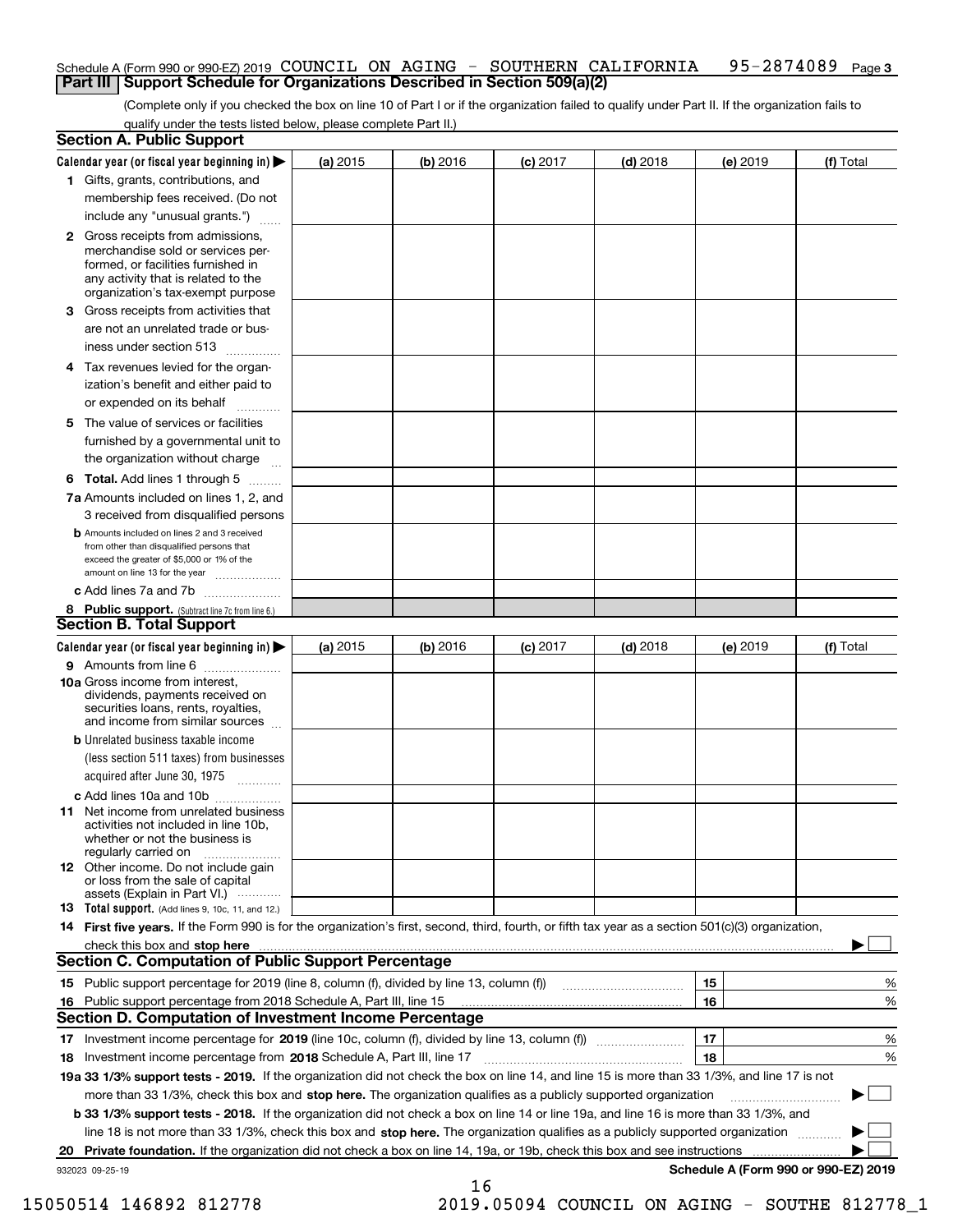| Schedule A (Form 990 or 990-EZ) 2019 COUNCIL ON AGING - SOUTHERN CALIFORNIA |  |  | 95-2874089 <sub>Page 4</sub> |  |
|-----------------------------------------------------------------------------|--|--|------------------------------|--|
| __                                                                          |  |  |                              |  |

### **Part IV** | Supporting Organizations

(Complete only if you checked a box in line 12 on Part I. If you checked 12a of Part I, complete Sections A and B. If you checked 12b of Part I, complete Sections A and C. If you checked 12c of Part I, complete Sections A, D, and E. If you checked 12d of Part I, complete Sections A and D, and complete Part V.)

#### **Section A. All Supporting Organizations**

- **1** Are all of the organization's supported organizations listed by name in the organization's governing documents? If "No," describe in **Part VI** how the supported organizations are designated. If designated by *class or purpose, describe the designation. If historic and continuing relationship, explain.*
- **2** Did the organization have any supported organization that does not have an IRS determination of status under section 509(a)(1) or (2)? If "Yes," explain in Part VI how the organization determined that the supported *organization was described in section 509(a)(1) or (2).*
- **3a** Did the organization have a supported organization described in section 501(c)(4), (5), or (6)? If "Yes," answer *(b) and (c) below.*
- **b** Did the organization confirm that each supported organization qualified under section 501(c)(4), (5), or (6) and satisfied the public support tests under section 509(a)(2)? If "Yes," describe in **Part VI** when and how the *organization made the determination.*
- **c**Did the organization ensure that all support to such organizations was used exclusively for section 170(c)(2)(B) purposes? If "Yes," explain in **Part VI** what controls the organization put in place to ensure such use.
- **4a***If* Was any supported organization not organized in the United States ("foreign supported organization")? *"Yes," and if you checked 12a or 12b in Part I, answer (b) and (c) below.*
- **b** Did the organization have ultimate control and discretion in deciding whether to make grants to the foreign supported organization? If "Yes," describe in **Part VI** how the organization had such control and discretion *despite being controlled or supervised by or in connection with its supported organizations.*
- **c** Did the organization support any foreign supported organization that does not have an IRS determination under sections 501(c)(3) and 509(a)(1) or (2)? If "Yes," explain in **Part VI** what controls the organization used *to ensure that all support to the foreign supported organization was used exclusively for section 170(c)(2)(B) purposes.*
- **5a** Did the organization add, substitute, or remove any supported organizations during the tax year? If "Yes," answer (b) and (c) below (if applicable). Also, provide detail in **Part VI,** including (i) the names and EIN *numbers of the supported organizations added, substituted, or removed; (ii) the reasons for each such action; (iii) the authority under the organization's organizing document authorizing such action; and (iv) how the action was accomplished (such as by amendment to the organizing document).*
- **b** Type I or Type II only. Was any added or substituted supported organization part of a class already designated in the organization's organizing document?
- **cSubstitutions only.**  Was the substitution the result of an event beyond the organization's control?
- **6** Did the organization provide support (whether in the form of grants or the provision of services or facilities) to **Part VI.** *If "Yes," provide detail in* support or benefit one or more of the filing organization's supported organizations? anyone other than (i) its supported organizations, (ii) individuals that are part of the charitable class benefited by one or more of its supported organizations, or (iii) other supporting organizations that also
- **7**Did the organization provide a grant, loan, compensation, or other similar payment to a substantial contributor *If "Yes," complete Part I of Schedule L (Form 990 or 990-EZ).* regard to a substantial contributor? (as defined in section 4958(c)(3)(C)), a family member of a substantial contributor, or a 35% controlled entity with
- **8** Did the organization make a loan to a disqualified person (as defined in section 4958) not described in line 7? *If "Yes," complete Part I of Schedule L (Form 990 or 990-EZ).*
- **9a** Was the organization controlled directly or indirectly at any time during the tax year by one or more in section 509(a)(1) or (2))? If "Yes," *provide detail in* <code>Part VI.</code> disqualified persons as defined in section 4946 (other than foundation managers and organizations described
- **b** Did one or more disqualified persons (as defined in line 9a) hold a controlling interest in any entity in which the supporting organization had an interest? If "Yes," provide detail in P**art VI**.
- **c**Did a disqualified person (as defined in line 9a) have an ownership interest in, or derive any personal benefit from, assets in which the supporting organization also had an interest? If "Yes," provide detail in P**art VI.**
- **10a** Was the organization subject to the excess business holdings rules of section 4943 because of section supporting organizations)? If "Yes," answer 10b below. 4943(f) (regarding certain Type II supporting organizations, and all Type III non-functionally integrated
- **b** Did the organization have any excess business holdings in the tax year? (Use Schedule C, Form 4720, to *determine whether the organization had excess business holdings.)*

17

932024 09-25-19



**YesNo**

**1**

**2**

**Schedule A (Form 990 or 990-EZ) 2019**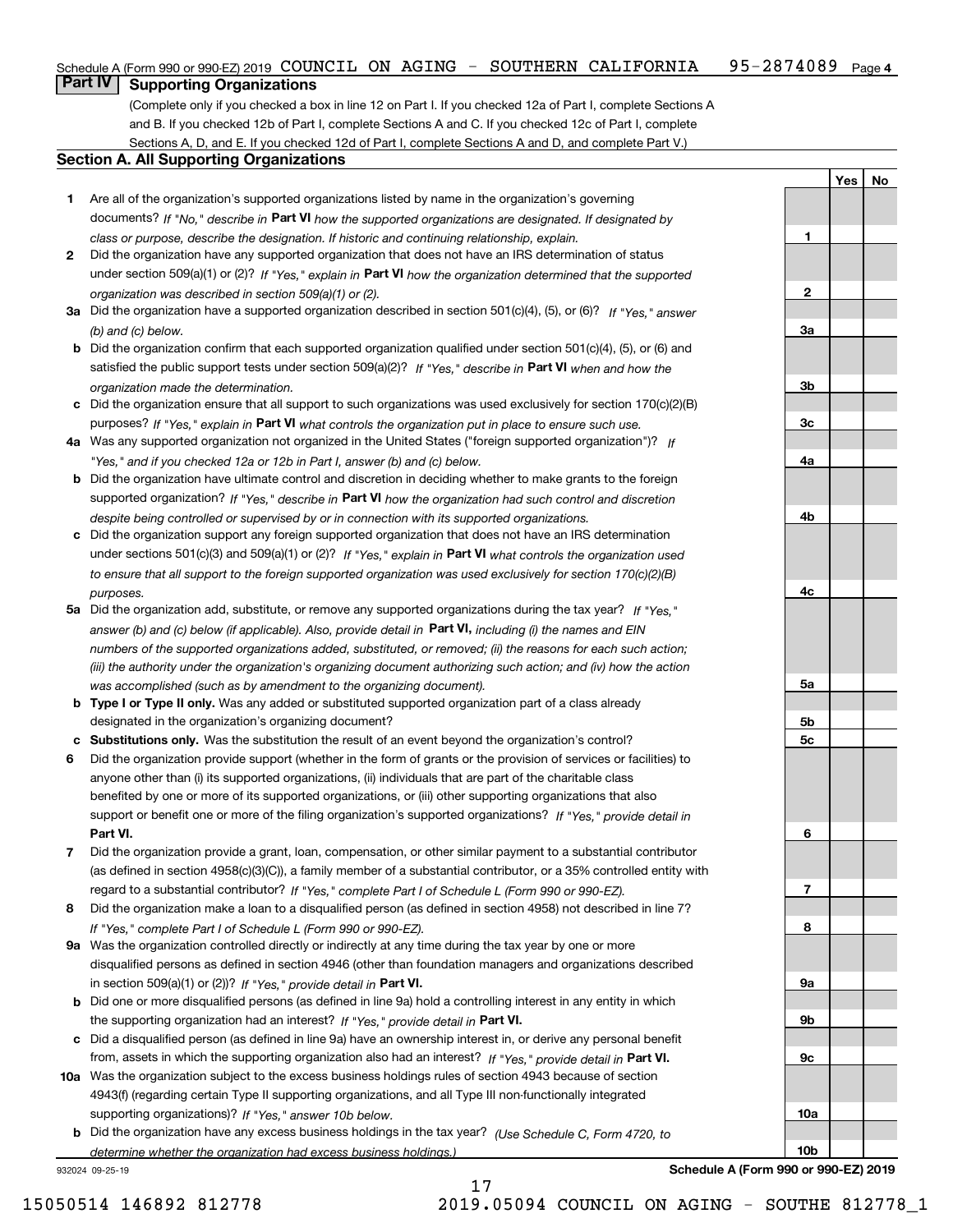### Schedule A (Form 990 or 990-EZ) 2019 <code>COUNCIL ON AGING – SOUTHERN CALIFORNIA 95–2874089</code> Page 5 **Part IV** Supporting Organizations (*continued*)

|    |                                                                                                                                   |                 | Yes | No |
|----|-----------------------------------------------------------------------------------------------------------------------------------|-----------------|-----|----|
| 11 | Has the organization accepted a gift or contribution from any of the following persons?                                           |                 |     |    |
|    | a A person who directly or indirectly controls, either alone or together with persons described in (b) and (c)                    |                 |     |    |
|    | below, the governing body of a supported organization?                                                                            | 11a             |     |    |
|    | <b>b</b> A family member of a person described in (a) above?                                                                      | 11 <sub>b</sub> |     |    |
|    | c A 35% controlled entity of a person described in (a) or (b) above? If "Yes" to a, b, or c, provide detail in Part VI.           | 11c             |     |    |
|    | <b>Section B. Type I Supporting Organizations</b>                                                                                 |                 |     |    |
|    |                                                                                                                                   |                 | Yes | No |
| 1. | Did the directors, trustees, or membership of one or more supported organizations have the power to                               |                 |     |    |
|    | regularly appoint or elect at least a majority of the organization's directors or trustees at all times during the                |                 |     |    |
|    | tax year? If "No," describe in Part VI how the supported organization(s) effectively operated, supervised, or                     |                 |     |    |
|    | controlled the organization's activities. If the organization had more than one supported organization,                           |                 |     |    |
|    | describe how the powers to appoint and/or remove directors or trustees were allocated among the supported                         |                 |     |    |
|    | organizations and what conditions or restrictions, if any, applied to such powers during the tax year.                            | 1               |     |    |
| 2  | Did the organization operate for the benefit of any supported organization other than the supported                               |                 |     |    |
|    |                                                                                                                                   |                 |     |    |
|    | organization(s) that operated, supervised, or controlled the supporting organization? If "Yes," explain in                        |                 |     |    |
|    | Part VI how providing such benefit carried out the purposes of the supported organization(s) that operated,                       |                 |     |    |
|    | supervised, or controlled the supporting organization.<br><b>Section C. Type II Supporting Organizations</b>                      | $\mathbf{2}$    |     |    |
|    |                                                                                                                                   |                 |     |    |
|    |                                                                                                                                   |                 | Yes | No |
| 1. | Were a majority of the organization's directors or trustees during the tax year also a majority of the directors                  |                 |     |    |
|    | or trustees of each of the organization's supported organization(s)? If "No," describe in Part VI how control                     |                 |     |    |
|    | or management of the supporting organization was vested in the same persons that controlled or managed                            |                 |     |    |
|    | the supported organization(s).                                                                                                    | 1               |     |    |
|    | <b>Section D. All Type III Supporting Organizations</b>                                                                           |                 |     |    |
|    |                                                                                                                                   |                 | Yes | No |
| 1. | Did the organization provide to each of its supported organizations, by the last day of the fifth month of the                    |                 |     |    |
|    | organization's tax year, (i) a written notice describing the type and amount of support provided during the prior tax             |                 |     |    |
|    | year, (ii) a copy of the Form 990 that was most recently filed as of the date of notification, and (iii) copies of the            |                 |     |    |
|    | organization's governing documents in effect on the date of notification, to the extent not previously provided?                  | 1               |     |    |
| 2  | Were any of the organization's officers, directors, or trustees either (i) appointed or elected by the supported                  |                 |     |    |
|    | organization(s) or (ii) serving on the governing body of a supported organization? If "No," explain in Part VI how                |                 |     |    |
|    | the organization maintained a close and continuous working relationship with the supported organization(s).                       | $\mathbf{2}$    |     |    |
| 3  | By reason of the relationship described in (2), did the organization's supported organizations have a                             |                 |     |    |
|    | significant voice in the organization's investment policies and in directing the use of the organization's                        |                 |     |    |
|    | income or assets at all times during the tax year? If "Yes," describe in Part VI the role the organization's                      |                 |     |    |
|    | supported organizations played in this regard.                                                                                    | 3               |     |    |
|    | Section E. Type III Functionally Integrated Supporting Organizations                                                              |                 |     |    |
|    |                                                                                                                                   |                 |     |    |
| 1  | Check the box next to the method that the organization used to satisfy the Integral Part Test during the year (see instructions). |                 |     |    |
| a  | The organization satisfied the Activities Test. Complete line 2 below.                                                            |                 |     |    |
| b  | The organization is the parent of each of its supported organizations. Complete line 3 below.                                     |                 |     |    |
| c  | The organization supported a governmental entity. Describe in Part VI how you supported a government entity (see instructions),   |                 |     |    |
| 2  | Activities Test. Answer (a) and (b) below.                                                                                        |                 | Yes | No |
| а  | Did substantially all of the organization's activities during the tax year directly further the exempt purposes of                |                 |     |    |
|    | the supported organization(s) to which the organization was responsive? If "Yes," then in Part VI identify                        |                 |     |    |
|    | those supported organizations and explain how these activities directly furthered their exempt purposes,                          |                 |     |    |
|    | how the organization was responsive to those supported organizations, and how the organization determined                         |                 |     |    |
|    | that these activities constituted substantially all of its activities.                                                            | 2a              |     |    |
| b  | Did the activities described in (a) constitute activities that, but for the organization's involvement, one or more               |                 |     |    |
|    | of the organization's supported organization(s) would have been engaged in? If "Yes," explain in Part VI the                      |                 |     |    |
|    | reasons for the organization's position that its supported organization(s) would have engaged in these                            |                 |     |    |
|    | activities but for the organization's involvement.                                                                                | 2b              |     |    |
| з  | Parent of Supported Organizations. Answer (a) and (b) below.                                                                      |                 |     |    |
| а  | Did the organization have the power to regularly appoint or elect a majority of the officers, directors, or                       |                 |     |    |
|    | trustees of each of the supported organizations? Provide details in Part VI.                                                      | За              |     |    |
|    | <b>b</b> Did the organization exercise a substantial degree of direction over the policies, programs, and activities of each      |                 |     |    |
|    | of its supported organizations? If "Yes," describe in Part VI the role played by the organization in this regard                  | 3b              |     |    |
|    | Schedule A (Form 990 or 990-EZ) 2019<br>932025 09-25-19                                                                           |                 |     |    |
|    |                                                                                                                                   |                 |     |    |

18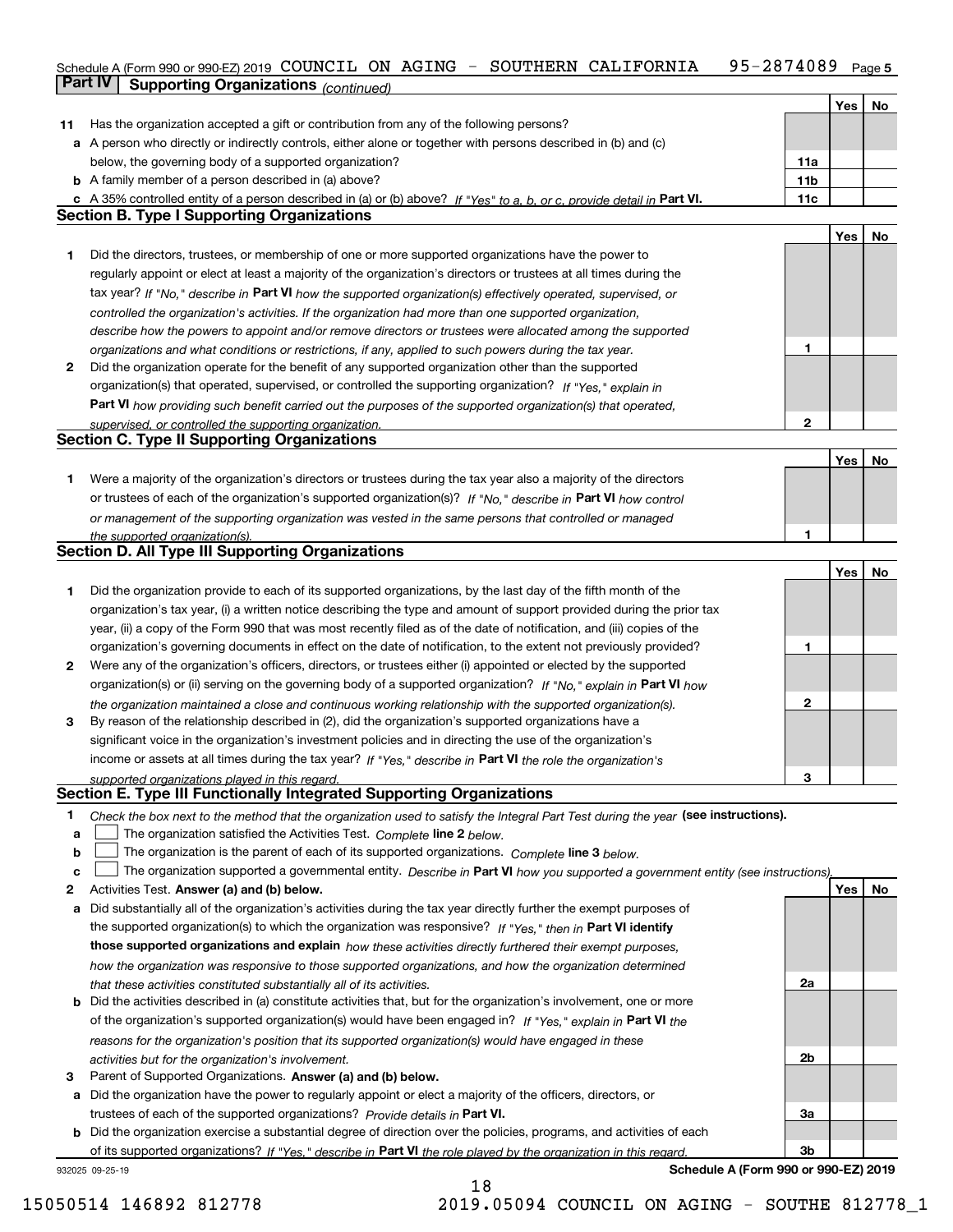|   | Schedule A (Form 990 or 990-EZ) 2019 COUNCIL ON AGING - SOUTHERN CALIFORNIA                                                                       |                |                | 95-2874089<br>Page 6           |
|---|---------------------------------------------------------------------------------------------------------------------------------------------------|----------------|----------------|--------------------------------|
|   | <b>Part V</b><br>Type III Non-Functionally Integrated 509(a)(3) Supporting Organizations                                                          |                |                |                                |
| 1 | Check here if the organization satisfied the Integral Part Test as a qualifying trust on Nov. 20, 1970 (explain in Part VI). See instructions. Al |                |                |                                |
|   | other Type III non-functionally integrated supporting organizations must complete Sections A through E.<br><b>Section A - Adjusted Net Income</b> |                | (A) Prior Year | (B) Current Year<br>(optional) |
| 1 | Net short-term capital gain                                                                                                                       | 1              |                |                                |
| 2 | Recoveries of prior-year distributions                                                                                                            | $\mathbf{2}$   |                |                                |
| З | Other gross income (see instructions)                                                                                                             | 3              |                |                                |
| 4 | Add lines 1 through 3.                                                                                                                            | 4              |                |                                |
| 5 | Depreciation and depletion                                                                                                                        | 5              |                |                                |
| 6 | Portion of operating expenses paid or incurred for production or                                                                                  |                |                |                                |
|   | collection of gross income or for management, conservation, or                                                                                    |                |                |                                |
|   | maintenance of property held for production of income (see instructions)                                                                          | 6              |                |                                |
| 7 | Other expenses (see instructions)                                                                                                                 | $\overline{7}$ |                |                                |
| 8 | Adjusted Net Income (subtract lines 5, 6, and 7 from line 4)                                                                                      | 8              |                |                                |
|   | <b>Section B - Minimum Asset Amount</b>                                                                                                           |                | (A) Prior Year | (B) Current Year<br>(optional) |
| 1 | Aggregate fair market value of all non-exempt-use assets (see                                                                                     |                |                |                                |
|   | instructions for short tax year or assets held for part of year):                                                                                 |                |                |                                |
|   | <b>a</b> Average monthly value of securities                                                                                                      | 1a             |                |                                |
|   | <b>b</b> Average monthly cash balances                                                                                                            | 1b             |                |                                |
|   | <b>c</b> Fair market value of other non-exempt-use assets                                                                                         | 1c             |                |                                |
|   | d Total (add lines 1a, 1b, and 1c)                                                                                                                | 1d             |                |                                |
|   | <b>e</b> Discount claimed for blockage or other                                                                                                   |                |                |                                |
|   | factors (explain in detail in Part VI):                                                                                                           |                |                |                                |
| 2 | Acquisition indebtedness applicable to non-exempt-use assets                                                                                      | $\mathbf{2}$   |                |                                |
| 3 | Subtract line 2 from line 1d.                                                                                                                     | 3              |                |                                |
| 4 | Cash deemed held for exempt use. Enter 1-1/2% of line 3 (for greater amount,                                                                      |                |                |                                |
|   | see instructions).                                                                                                                                | 4              |                |                                |
| 5 | Net value of non-exempt-use assets (subtract line 4 from line 3)                                                                                  | 5              |                |                                |
| 6 | Multiply line 5 by .035.                                                                                                                          | 6              |                |                                |
| 7 | Recoveries of prior-year distributions                                                                                                            | $\overline{7}$ |                |                                |
| 8 | Minimum Asset Amount (add line 7 to line 6)                                                                                                       | 8              |                |                                |
|   | <b>Section C - Distributable Amount</b>                                                                                                           |                |                | <b>Current Year</b>            |
|   | Adjusted net income for prior year (from Section A, line 8, Column A)                                                                             | 1              |                |                                |
|   | Enter 85% of line 1.                                                                                                                              | 2              |                |                                |
| 3 | Minimum asset amount for prior year (from Section B, line 8, Column A)                                                                            | 3              |                |                                |
| 4 | Enter greater of line 2 or line 3.                                                                                                                | 4              |                |                                |
| 5 | Income tax imposed in prior year                                                                                                                  | 5              |                |                                |
| 6 | <b>Distributable Amount.</b> Subtract line 5 from line 4, unless subject to                                                                       |                |                |                                |
|   | emergency temporary reduction (see instructions).                                                                                                 | 6              |                |                                |
| 7 | Check here if the current year is the organization's first as a non-functionally integrated Type III supporting organization (see                 |                |                |                                |

instructions).

**Schedule A (Form 990 or 990-EZ) 2019**

932026 09-25-19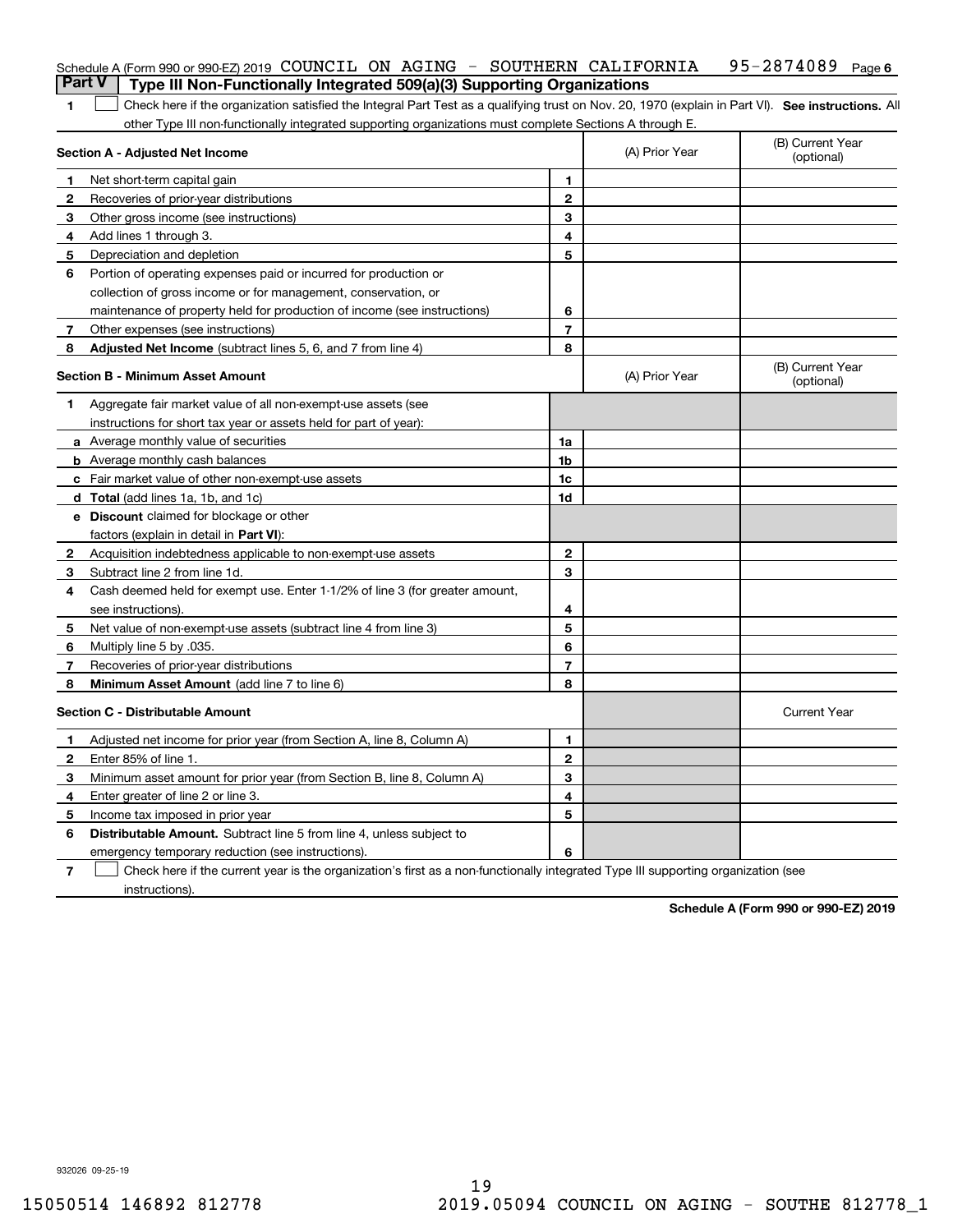#### Schedule A (Form 990 or 990-EZ) 2019 <code>COUNCIL ON AGING – SOUTHERN CALIFORNIA 95–2874089</code> Page <code>7</code>

| <b>Part V</b> | Type III Non-Functionally Integrated 509(a)(3) Supporting Organizations                    |                                    | (continued)                                   |                                                  |
|---------------|--------------------------------------------------------------------------------------------|------------------------------------|-----------------------------------------------|--------------------------------------------------|
|               | <b>Section D - Distributions</b>                                                           |                                    |                                               | <b>Current Year</b>                              |
| 1.            | Amounts paid to supported organizations to accomplish exempt purposes                      |                                    |                                               |                                                  |
| 2             | Amounts paid to perform activity that directly furthers exempt purposes of supported       |                                    |                                               |                                                  |
|               | organizations, in excess of income from activity                                           |                                    |                                               |                                                  |
| 3             | Administrative expenses paid to accomplish exempt purposes of supported organizations      |                                    |                                               |                                                  |
| 4             | Amounts paid to acquire exempt-use assets                                                  |                                    |                                               |                                                  |
| 5             | Qualified set-aside amounts (prior IRS approval required)                                  |                                    |                                               |                                                  |
| 6             | Other distributions (describe in Part VI). See instructions.                               |                                    |                                               |                                                  |
| 7             | <b>Total annual distributions.</b> Add lines 1 through 6.                                  |                                    |                                               |                                                  |
| 8             | Distributions to attentive supported organizations to which the organization is responsive |                                    |                                               |                                                  |
|               | (provide details in Part VI). See instructions.                                            |                                    |                                               |                                                  |
| 9             | Distributable amount for 2019 from Section C, line 6                                       |                                    |                                               |                                                  |
| 10            | Line 8 amount divided by line 9 amount                                                     |                                    |                                               |                                                  |
|               | <b>Section E - Distribution Allocations</b> (see instructions)                             | (i)<br><b>Excess Distributions</b> | (ii)<br><b>Underdistributions</b><br>Pre-2019 | (iii)<br><b>Distributable</b><br>Amount for 2019 |
| 1.            | Distributable amount for 2019 from Section C, line 6                                       |                                    |                                               |                                                  |
| 2             | Underdistributions, if any, for years prior to 2019 (reason-                               |                                    |                                               |                                                  |
|               | able cause required-explain in Part VI). See instructions.                                 |                                    |                                               |                                                  |
| З             | Excess distributions carryover, if any, to 2019                                            |                                    |                                               |                                                  |
|               | <b>a</b> From 2014                                                                         |                                    |                                               |                                                  |
|               | <b>b</b> From 2015                                                                         |                                    |                                               |                                                  |
|               | c From 2016                                                                                |                                    |                                               |                                                  |
|               | d From 2017                                                                                |                                    |                                               |                                                  |
|               | e From 2018                                                                                |                                    |                                               |                                                  |
|               | <b>Total</b> of lines 3a through e                                                         |                                    |                                               |                                                  |
|               | <b>g</b> Applied to underdistributions of prior years                                      |                                    |                                               |                                                  |
|               | <b>h</b> Applied to 2019 distributable amount                                              |                                    |                                               |                                                  |
|               | Carryover from 2014 not applied (see instructions)                                         |                                    |                                               |                                                  |
|               | Remainder. Subtract lines 3g, 3h, and 3i from 3f.                                          |                                    |                                               |                                                  |
| 4             | Distributions for 2019 from Section D,                                                     |                                    |                                               |                                                  |
|               | line $7:$                                                                                  |                                    |                                               |                                                  |
|               | <b>a</b> Applied to underdistributions of prior years                                      |                                    |                                               |                                                  |
|               | <b>b</b> Applied to 2019 distributable amount                                              |                                    |                                               |                                                  |
|               | c Remainder. Subtract lines 4a and 4b from 4.                                              |                                    |                                               |                                                  |
| 5             | Remaining underdistributions for years prior to 2019, if                                   |                                    |                                               |                                                  |
|               | any. Subtract lines 3g and 4a from line 2. For result greater                              |                                    |                                               |                                                  |
|               | than zero, explain in Part VI. See instructions.                                           |                                    |                                               |                                                  |
| 6             | Remaining underdistributions for 2019. Subtract lines 3h                                   |                                    |                                               |                                                  |
|               | and 4b from line 1. For result greater than zero, explain in                               |                                    |                                               |                                                  |
|               | Part VI. See instructions.                                                                 |                                    |                                               |                                                  |
| 7             | Excess distributions carryover to 2020. Add lines 3j                                       |                                    |                                               |                                                  |
|               | and 4c.                                                                                    |                                    |                                               |                                                  |
| 8             | Breakdown of line 7:                                                                       |                                    |                                               |                                                  |
|               | a Excess from 2015                                                                         |                                    |                                               |                                                  |
|               | <b>b</b> Excess from 2016                                                                  |                                    |                                               |                                                  |
|               | c Excess from 2017                                                                         |                                    |                                               |                                                  |
|               | d Excess from 2018                                                                         |                                    |                                               |                                                  |
|               | e Excess from 2019                                                                         |                                    |                                               |                                                  |

**Schedule A (Form 990 or 990-EZ) 2019**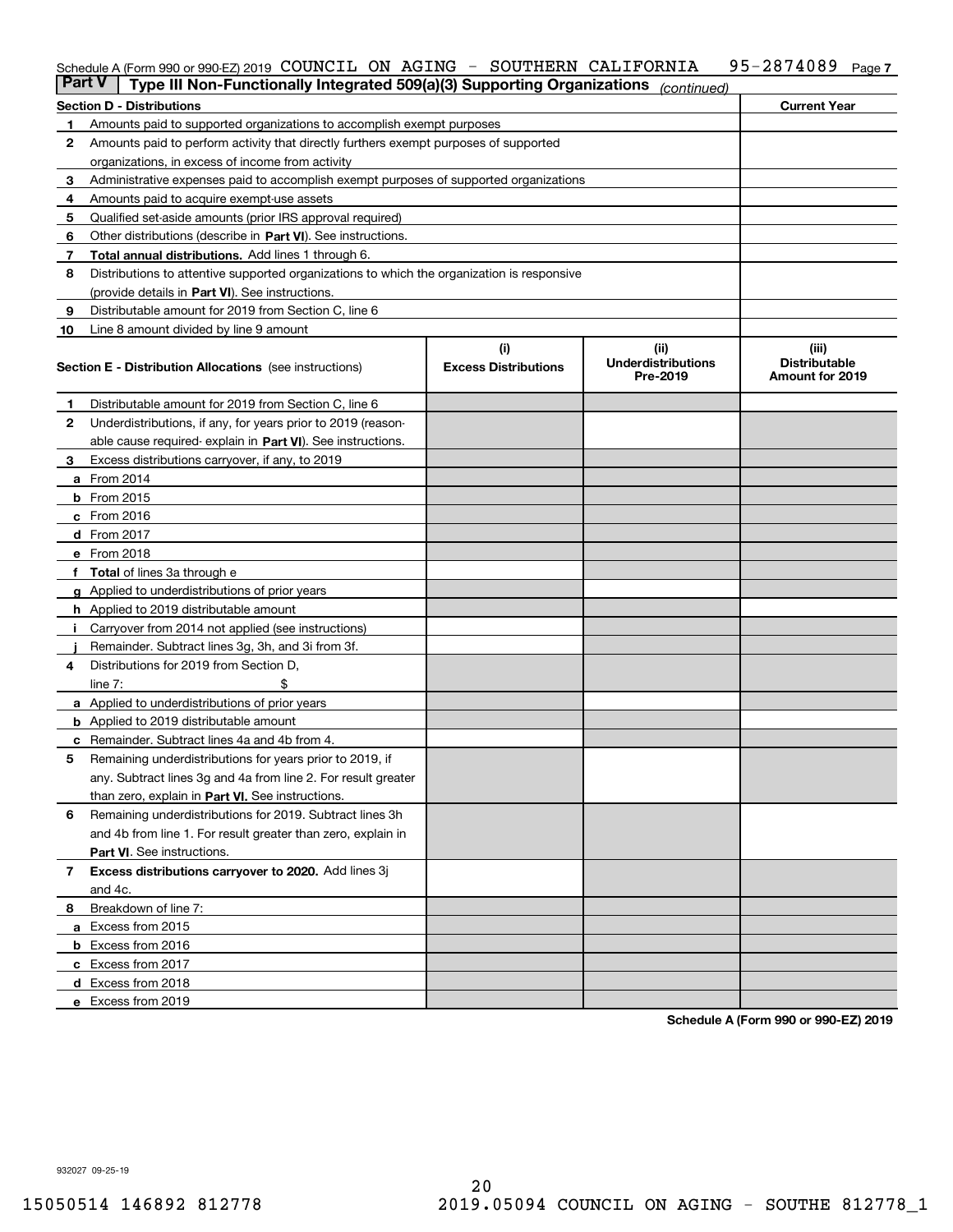|                 | Schedule A (Form 990 or 990-EZ) 2019 COUNCIL ON AGING - SOUTHERN CALIFORNIA                                                                                                                                                                                                                      |  |  |  |  |  |  | 95-2874089 Page 8                    |  |
|-----------------|--------------------------------------------------------------------------------------------------------------------------------------------------------------------------------------------------------------------------------------------------------------------------------------------------|--|--|--|--|--|--|--------------------------------------|--|
| <b>Part VI</b>  | Supplemental Information. Provide the explanations required by Part II, line 10; Part II, line 17a or 17b; Part III, line 12;                                                                                                                                                                    |  |  |  |  |  |  |                                      |  |
|                 | Part IV, Section A, lines 1, 2, 3b, 3c, 4b, 4c, 5a, 6, 9a, 9b, 9c, 11a, 11b, and 11c; Part IV, Section B, lines 1 and 2; Part IV, Section C,<br>line 1; Part IV, Section D, lines 2 and 3; Part IV, Section E, lines 1c, 2a, 2b, 3a, and 3b; Part V, line 1; Part V, Section B, line 1e; Part V, |  |  |  |  |  |  |                                      |  |
|                 | Section D, lines 5, 6, and 8; and Part V, Section E, lines 2, 5, and 6. Also complete this part for any additional information.<br>(See instructions.)                                                                                                                                           |  |  |  |  |  |  |                                      |  |
|                 |                                                                                                                                                                                                                                                                                                  |  |  |  |  |  |  |                                      |  |
|                 |                                                                                                                                                                                                                                                                                                  |  |  |  |  |  |  |                                      |  |
|                 |                                                                                                                                                                                                                                                                                                  |  |  |  |  |  |  |                                      |  |
|                 |                                                                                                                                                                                                                                                                                                  |  |  |  |  |  |  |                                      |  |
|                 |                                                                                                                                                                                                                                                                                                  |  |  |  |  |  |  |                                      |  |
|                 |                                                                                                                                                                                                                                                                                                  |  |  |  |  |  |  |                                      |  |
|                 |                                                                                                                                                                                                                                                                                                  |  |  |  |  |  |  |                                      |  |
|                 |                                                                                                                                                                                                                                                                                                  |  |  |  |  |  |  |                                      |  |
|                 |                                                                                                                                                                                                                                                                                                  |  |  |  |  |  |  |                                      |  |
|                 |                                                                                                                                                                                                                                                                                                  |  |  |  |  |  |  |                                      |  |
|                 |                                                                                                                                                                                                                                                                                                  |  |  |  |  |  |  |                                      |  |
|                 |                                                                                                                                                                                                                                                                                                  |  |  |  |  |  |  |                                      |  |
|                 |                                                                                                                                                                                                                                                                                                  |  |  |  |  |  |  |                                      |  |
|                 |                                                                                                                                                                                                                                                                                                  |  |  |  |  |  |  |                                      |  |
|                 |                                                                                                                                                                                                                                                                                                  |  |  |  |  |  |  |                                      |  |
|                 |                                                                                                                                                                                                                                                                                                  |  |  |  |  |  |  |                                      |  |
|                 |                                                                                                                                                                                                                                                                                                  |  |  |  |  |  |  |                                      |  |
|                 |                                                                                                                                                                                                                                                                                                  |  |  |  |  |  |  |                                      |  |
|                 |                                                                                                                                                                                                                                                                                                  |  |  |  |  |  |  |                                      |  |
|                 |                                                                                                                                                                                                                                                                                                  |  |  |  |  |  |  |                                      |  |
|                 |                                                                                                                                                                                                                                                                                                  |  |  |  |  |  |  |                                      |  |
|                 |                                                                                                                                                                                                                                                                                                  |  |  |  |  |  |  |                                      |  |
|                 |                                                                                                                                                                                                                                                                                                  |  |  |  |  |  |  |                                      |  |
|                 |                                                                                                                                                                                                                                                                                                  |  |  |  |  |  |  |                                      |  |
|                 |                                                                                                                                                                                                                                                                                                  |  |  |  |  |  |  |                                      |  |
|                 |                                                                                                                                                                                                                                                                                                  |  |  |  |  |  |  |                                      |  |
|                 |                                                                                                                                                                                                                                                                                                  |  |  |  |  |  |  |                                      |  |
|                 |                                                                                                                                                                                                                                                                                                  |  |  |  |  |  |  |                                      |  |
|                 |                                                                                                                                                                                                                                                                                                  |  |  |  |  |  |  |                                      |  |
|                 |                                                                                                                                                                                                                                                                                                  |  |  |  |  |  |  |                                      |  |
|                 |                                                                                                                                                                                                                                                                                                  |  |  |  |  |  |  |                                      |  |
|                 |                                                                                                                                                                                                                                                                                                  |  |  |  |  |  |  |                                      |  |
|                 |                                                                                                                                                                                                                                                                                                  |  |  |  |  |  |  |                                      |  |
|                 |                                                                                                                                                                                                                                                                                                  |  |  |  |  |  |  |                                      |  |
|                 |                                                                                                                                                                                                                                                                                                  |  |  |  |  |  |  |                                      |  |
|                 |                                                                                                                                                                                                                                                                                                  |  |  |  |  |  |  |                                      |  |
|                 |                                                                                                                                                                                                                                                                                                  |  |  |  |  |  |  |                                      |  |
|                 |                                                                                                                                                                                                                                                                                                  |  |  |  |  |  |  |                                      |  |
|                 |                                                                                                                                                                                                                                                                                                  |  |  |  |  |  |  |                                      |  |
|                 |                                                                                                                                                                                                                                                                                                  |  |  |  |  |  |  |                                      |  |
|                 |                                                                                                                                                                                                                                                                                                  |  |  |  |  |  |  |                                      |  |
|                 |                                                                                                                                                                                                                                                                                                  |  |  |  |  |  |  |                                      |  |
|                 |                                                                                                                                                                                                                                                                                                  |  |  |  |  |  |  |                                      |  |
|                 |                                                                                                                                                                                                                                                                                                  |  |  |  |  |  |  |                                      |  |
| 932028 09-25-19 |                                                                                                                                                                                                                                                                                                  |  |  |  |  |  |  | Schedule A (Form 990 or 990-EZ) 2019 |  |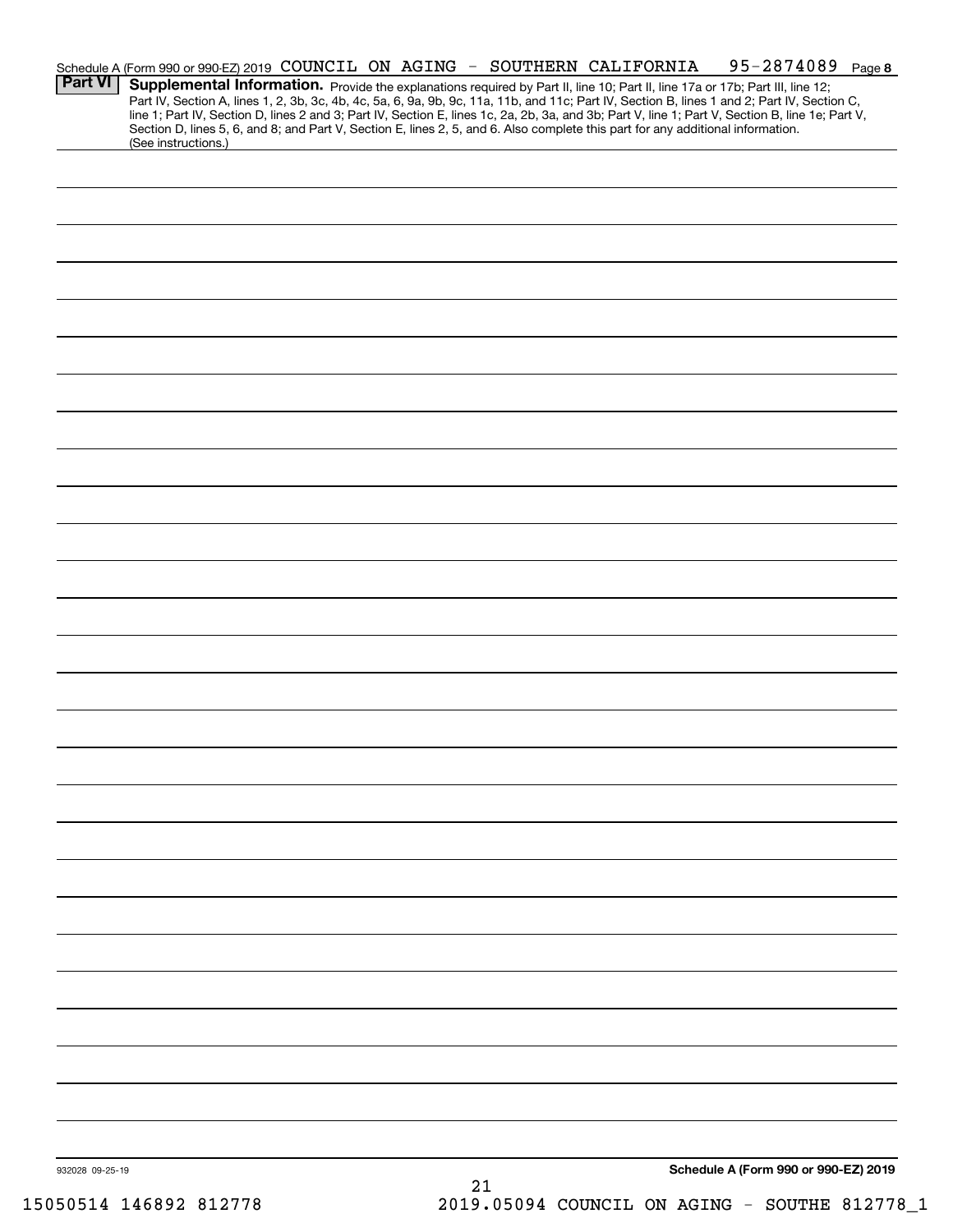Department of the Treasury Internal Revenue Service **(Form 990, 990-EZ, or 990-PF)**

\*\* PUBLIC DISCLOSURE COPY \*\*

### **Schedule B Schedule of Contributors**

**| Attach to Form 990, Form 990-EZ, or Form 990-PF. | Go to www.irs.gov/Form990 for the latest information.** OMB No. 1545-0047

**2019**

**Employer identification number**

|  |  |  |  |  | COUNCIL ON AGING - SOUTHERN CALIFORNIA | 95-2874089 |
|--|--|--|--|--|----------------------------------------|------------|
|--|--|--|--|--|----------------------------------------|------------|

| Name of the organization |  |
|--------------------------|--|
|                          |  |

**Organization type** (check one):

| Filers of:         | Section:                                                                  |
|--------------------|---------------------------------------------------------------------------|
| Form 990 or 990-EZ | $\lfloor x \rfloor$ 501(c)( 3) (enter number) organization                |
|                    | 4947(a)(1) nonexempt charitable trust not treated as a private foundation |
|                    | 527 political organization                                                |
| Form 990-PF        | 501(c)(3) exempt private foundation                                       |
|                    | 4947(a)(1) nonexempt charitable trust treated as a private foundation     |
|                    | 501(c)(3) taxable private foundation                                      |
|                    |                                                                           |

Check if your organization is covered by the **General Rule** or a **Special Rule. Note:**  Only a section 501(c)(7), (8), or (10) organization can check boxes for both the General Rule and a Special Rule. See instructions.

#### **General Rule**

 $\mathcal{L}^{\text{max}}$ 

For an organization filing Form 990, 990-EZ, or 990-PF that received, during the year, contributions totaling \$5,000 or more (in money or property) from any one contributor. Complete Parts I and II. See instructions for determining a contributor's total contributions.

#### **Special Rules**

any one contributor, during the year, total contributions of the greater of  $\,$  (1) \$5,000; or **(2)** 2% of the amount on (i) Form 990, Part VIII, line 1h;  $\boxed{\textbf{X}}$  For an organization described in section 501(c)(3) filing Form 990 or 990-EZ that met the 33 1/3% support test of the regulations under sections 509(a)(1) and 170(b)(1)(A)(vi), that checked Schedule A (Form 990 or 990-EZ), Part II, line 13, 16a, or 16b, and that received from or (ii) Form 990-EZ, line 1. Complete Parts I and II.

year, total contributions of more than \$1,000 *exclusively* for religious, charitable, scientific, literary, or educational purposes, or for the For an organization described in section 501(c)(7), (8), or (10) filing Form 990 or 990-EZ that received from any one contributor, during the prevention of cruelty to children or animals. Complete Parts I, II, and III.  $\mathcal{L}^{\text{max}}$ 

purpose. Don't complete any of the parts unless the **General Rule** applies to this organization because it received *nonexclusively* year, contributions <sub>exclusively</sub> for religious, charitable, etc., purposes, but no such contributions totaled more than \$1,000. If this box is checked, enter here the total contributions that were received during the year for an  $\;$ exclusively religious, charitable, etc., For an organization described in section 501(c)(7), (8), or (10) filing Form 990 or 990-EZ that received from any one contributor, during the religious, charitable, etc., contributions totaling \$5,000 or more during the year  $\Box$ — $\Box$   $\Box$  $\mathcal{L}^{\text{max}}$ 

**Caution:**  An organization that isn't covered by the General Rule and/or the Special Rules doesn't file Schedule B (Form 990, 990-EZ, or 990-PF),  **must** but it answer "No" on Part IV, line 2, of its Form 990; or check the box on line H of its Form 990-EZ or on its Form 990-PF, Part I, line 2, to certify that it doesn't meet the filing requirements of Schedule B (Form 990, 990-EZ, or 990-PF).

**For Paperwork Reduction Act Notice, see the instructions for Form 990, 990-EZ, or 990-PF. Schedule B (Form 990, 990-EZ, or 990-PF) (2019)** LHA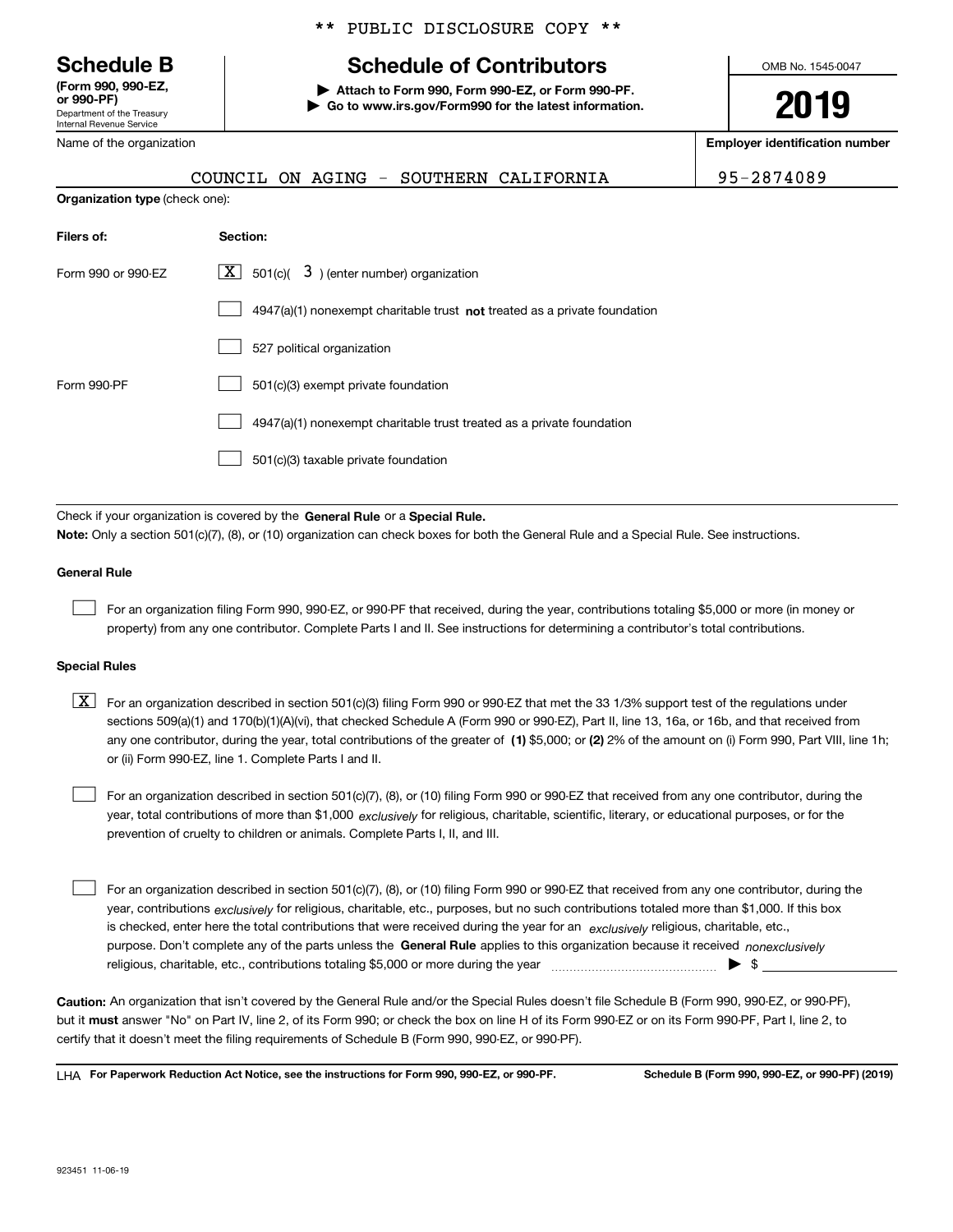**Employer identification number**

#### COUNCIL ON AGING - SOUTHERN CALIFORNIA FORDER RESERVED SUPPORTED A SERVED ASSESSED.

**(a)No.(b)Name, address, and ZIP + 4 (c)Total contributions (d)Type of contribution PersonPayrollNoncash (a)No.(b)Name, address, and ZIP + 4 (c)Total contributions (d)Type of contribution PersonPayrollNoncash (a)No.(b)Name, address, and ZIP + 4 (c)Total contributions (d)Type of contribution PersonPayrollNoncash (a) No.(b)Name, address, and ZIP + 4 (c) Total contributions (d) Type of contribution PersonPayrollNoncash (a) No.(b)Name, address, and ZIP + 4 (c) Total contributions (d) Type of contribution PersonPayrollNoncash(a) No.(b)Name, address, and ZIP + 4 (c) Total contributions (d)Type of contribution PersonPayrollNoncash** Contributors (see instructions). Use duplicate copies of Part I if additional space is needed. \$(Complete Part II for noncash contributions.) \$(Complete Part II for noncash contributions.) \$(Complete Part II for noncash contributions.) \$(Complete Part II for noncash contributions.) \$(Complete Part II for noncash contributions.) \$(Complete Part II for noncash contributions.) Chedule B (Form 990, 990-EZ, or 990-PF) (2019)<br>Iame of organization<br>**2Part I 2Part I Contributors** (see instructions). Use duplicate copies of Part I if additional space is needed.<br>2Part I **Contributors** (see instructi  $|X|$  $\mathcal{L}^{\text{max}}$  $\mathcal{L}^{\text{max}}$  $\boxed{\text{X}}$  $\mathcal{L}^{\text{max}}$  $\mathcal{L}^{\text{max}}$  $|X|$  $\mathcal{L}^{\text{max}}$  $\mathcal{L}^{\text{max}}$  $|X|$  $\mathcal{L}^{\text{max}}$  $\mathcal{L}^{\text{max}}$  $\mathcal{L}^{\text{max}}$  $\mathcal{L}^{\text{max}}$  $\mathcal{L}^{\text{max}}$  $\mathcal{L}^{\text{max}}$  $\mathcal{L}^{\text{max}}$  $\mathcal{L}^{\text{max}}$  $\begin{array}{c|c|c|c|c|c} 1 & \hspace{1.5cm} & \hspace{1.5cm} & \hspace{1.5cm} & \hspace{1.5cm} & \hspace{1.5cm} & \hspace{1.5cm} & \hspace{1.5cm} & \hspace{1.5cm} & \hspace{1.5cm} & \hspace{1.5cm} & \hspace{1.5cm} & \hspace{1.5cm} & \hspace{1.5cm} & \hspace{1.5cm} & \hspace{1.5cm} & \hspace{1.5cm} & \hspace{1.5cm} & \hspace{1.5cm} & \hspace{1.5cm} & \hspace{1.5cm} &$ 1,708,433.  $2$  | Person  $\overline{\text{X}}$ 1,463,533.  $\overline{3}$  | Person  $\overline{X}$ 1,027,431.  $4$  | Person  $\overline{\text{X}}$ 408,640.

923452 11-06-19 **Schedule B (Form 990, 990-EZ, or 990-PF) (2019)**

15050514 146892 812778 2019.05094 COUNCIL ON AGING - SOUTHE 812778\_1

23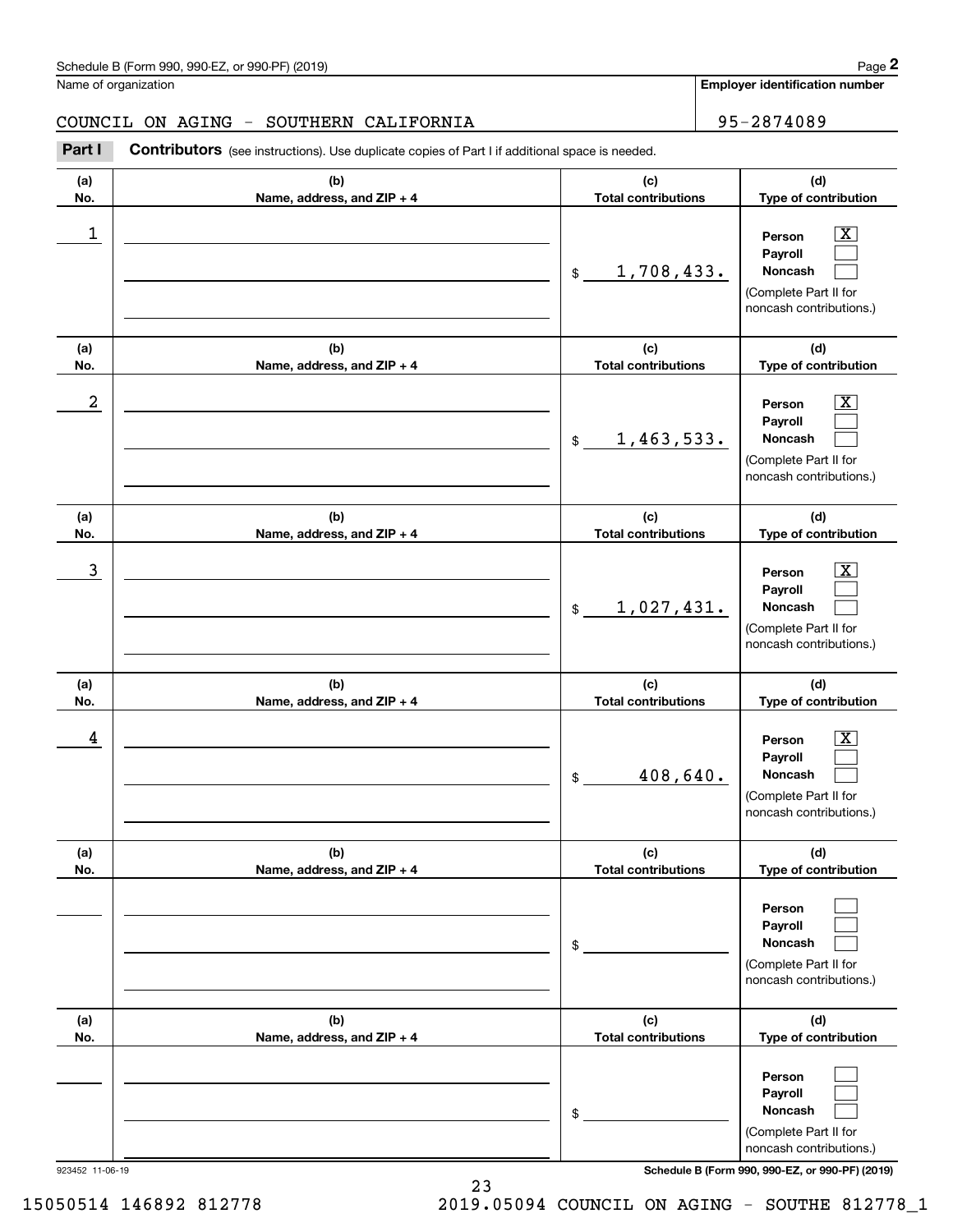Name of organization

**Employer identification number**

### COUNCIL ON AGING - SOUTHERN CALIFORNIA | 95-2874089

Chedule B (Form 990, 990-EZ, or 990-PF) (2019)<br>Iame of organization<br>**2Part II Noncash Property** (see instructions). Use duplicate copies of Part II if additional space is needed.<br>**2Part II Noncash Property** (see instru

| (a)<br>No.<br>from<br>Part I | (b)<br>Description of noncash property given | (c)<br>FMV (or estimate)<br>(See instructions.) | (d)<br>Date received |
|------------------------------|----------------------------------------------|-------------------------------------------------|----------------------|
|                              |                                              | $\frac{1}{2}$                                   |                      |
| (a)<br>No.<br>from<br>Part I | (b)<br>Description of noncash property given | (c)<br>FMV (or estimate)<br>(See instructions.) | (d)<br>Date received |
|                              |                                              | $\frac{1}{2}$                                   |                      |
| (a)<br>No.<br>from<br>Part I | (b)<br>Description of noncash property given | (c)<br>FMV (or estimate)<br>(See instructions.) | (d)<br>Date received |
|                              |                                              | $\frac{1}{2}$                                   |                      |
| (a)<br>No.<br>from<br>Part I | (b)<br>Description of noncash property given | (c)<br>FMV (or estimate)<br>(See instructions.) | (d)<br>Date received |
|                              |                                              | \$                                              |                      |
| (a)<br>No.<br>from<br>Part I | (b)<br>Description of noncash property given | (c)<br>FMV (or estimate)<br>(See instructions.) | (d)<br>Date received |
|                              |                                              | \$                                              |                      |
| (a)<br>No.<br>from<br>Part I | (b)<br>Description of noncash property given | (c)<br>FMV (or estimate)<br>(See instructions.) | (d)<br>Date received |
|                              |                                              | \$                                              |                      |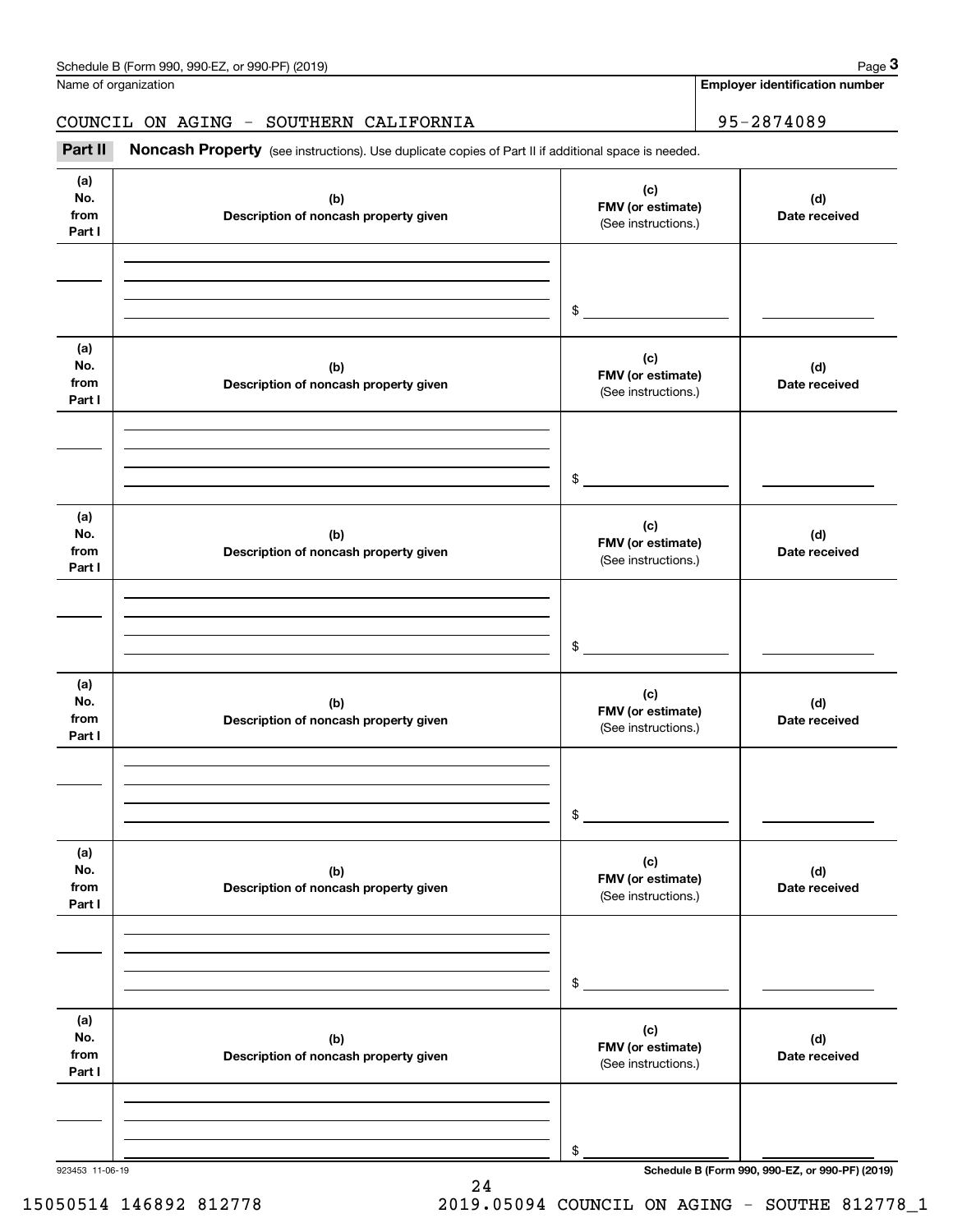|                           | Schedule B (Form 990, 990-EZ, or 990-PF) (2019)                                                                                                                                                                                                                              |                      |                                          | Page 4                                          |  |  |  |  |  |  |
|---------------------------|------------------------------------------------------------------------------------------------------------------------------------------------------------------------------------------------------------------------------------------------------------------------------|----------------------|------------------------------------------|-------------------------------------------------|--|--|--|--|--|--|
|                           | Name of organization                                                                                                                                                                                                                                                         |                      |                                          | <b>Employer identification number</b>           |  |  |  |  |  |  |
|                           | COUNCIL ON AGING - SOUTHERN CALIFORNIA                                                                                                                                                                                                                                       |                      |                                          | 95-2874089                                      |  |  |  |  |  |  |
| Part III                  | Exclusively religious, charitable, etc., contributions to organizations described in section 501(c)(7), (8), or (10) that total more than \$1,000 for the year<br>from any one contributor. Complete columns (a) through (e) and the following line entry. For organizations |                      |                                          |                                                 |  |  |  |  |  |  |
|                           | completing Part III, enter the total of exclusively religious, charitable, etc., contributions of \$1,000 or less for the year. (Enter this info. once.) $\blacktriangleright$ \$<br>Use duplicate copies of Part III if additional space is needed.                         |                      |                                          |                                                 |  |  |  |  |  |  |
| (a) No.<br>from           |                                                                                                                                                                                                                                                                              |                      |                                          |                                                 |  |  |  |  |  |  |
| Part I                    | (b) Purpose of gift                                                                                                                                                                                                                                                          | (c) Use of gift      |                                          | (d) Description of how gift is held             |  |  |  |  |  |  |
|                           |                                                                                                                                                                                                                                                                              |                      |                                          |                                                 |  |  |  |  |  |  |
|                           |                                                                                                                                                                                                                                                                              |                      |                                          |                                                 |  |  |  |  |  |  |
|                           |                                                                                                                                                                                                                                                                              |                      |                                          |                                                 |  |  |  |  |  |  |
|                           |                                                                                                                                                                                                                                                                              | (e) Transfer of gift |                                          |                                                 |  |  |  |  |  |  |
|                           | Transferee's name, address, and ZIP + 4                                                                                                                                                                                                                                      |                      |                                          | Relationship of transferor to transferee        |  |  |  |  |  |  |
|                           |                                                                                                                                                                                                                                                                              |                      |                                          |                                                 |  |  |  |  |  |  |
|                           |                                                                                                                                                                                                                                                                              |                      |                                          |                                                 |  |  |  |  |  |  |
| (a) No.                   |                                                                                                                                                                                                                                                                              |                      |                                          |                                                 |  |  |  |  |  |  |
| from<br>Part I            | (b) Purpose of gift                                                                                                                                                                                                                                                          | (c) Use of gift      |                                          | (d) Description of how gift is held             |  |  |  |  |  |  |
|                           |                                                                                                                                                                                                                                                                              |                      |                                          |                                                 |  |  |  |  |  |  |
|                           |                                                                                                                                                                                                                                                                              |                      |                                          |                                                 |  |  |  |  |  |  |
|                           |                                                                                                                                                                                                                                                                              |                      |                                          |                                                 |  |  |  |  |  |  |
|                           | (e) Transfer of gift                                                                                                                                                                                                                                                         |                      |                                          |                                                 |  |  |  |  |  |  |
|                           | Transferee's name, address, and ZIP + 4                                                                                                                                                                                                                                      |                      | Relationship of transferor to transferee |                                                 |  |  |  |  |  |  |
|                           |                                                                                                                                                                                                                                                                              |                      |                                          |                                                 |  |  |  |  |  |  |
|                           |                                                                                                                                                                                                                                                                              |                      |                                          |                                                 |  |  |  |  |  |  |
| (a) No.                   |                                                                                                                                                                                                                                                                              |                      |                                          |                                                 |  |  |  |  |  |  |
| from<br>Part I            | (b) Purpose of gift                                                                                                                                                                                                                                                          | (c) Use of gift      |                                          | (d) Description of how gift is held             |  |  |  |  |  |  |
|                           |                                                                                                                                                                                                                                                                              |                      |                                          |                                                 |  |  |  |  |  |  |
|                           |                                                                                                                                                                                                                                                                              |                      |                                          |                                                 |  |  |  |  |  |  |
|                           |                                                                                                                                                                                                                                                                              |                      |                                          |                                                 |  |  |  |  |  |  |
|                           |                                                                                                                                                                                                                                                                              | (e) Transfer of gift |                                          |                                                 |  |  |  |  |  |  |
|                           | Transferee's name, address, and ZIP + 4                                                                                                                                                                                                                                      |                      | Relationship of transferor to transferee |                                                 |  |  |  |  |  |  |
|                           |                                                                                                                                                                                                                                                                              |                      |                                          |                                                 |  |  |  |  |  |  |
|                           |                                                                                                                                                                                                                                                                              |                      |                                          |                                                 |  |  |  |  |  |  |
|                           |                                                                                                                                                                                                                                                                              |                      |                                          |                                                 |  |  |  |  |  |  |
| (a) No.<br>from<br>Part I | (b) Purpose of gift                                                                                                                                                                                                                                                          | (c) Use of gift      |                                          | (d) Description of how gift is held             |  |  |  |  |  |  |
|                           |                                                                                                                                                                                                                                                                              |                      |                                          |                                                 |  |  |  |  |  |  |
|                           |                                                                                                                                                                                                                                                                              |                      |                                          |                                                 |  |  |  |  |  |  |
|                           |                                                                                                                                                                                                                                                                              |                      |                                          |                                                 |  |  |  |  |  |  |
|                           | (e) Transfer of gift                                                                                                                                                                                                                                                         |                      |                                          |                                                 |  |  |  |  |  |  |
|                           | Transferee's name, address, and ZIP + 4                                                                                                                                                                                                                                      |                      |                                          | Relationship of transferor to transferee        |  |  |  |  |  |  |
|                           |                                                                                                                                                                                                                                                                              |                      |                                          |                                                 |  |  |  |  |  |  |
|                           |                                                                                                                                                                                                                                                                              |                      |                                          |                                                 |  |  |  |  |  |  |
|                           |                                                                                                                                                                                                                                                                              |                      |                                          |                                                 |  |  |  |  |  |  |
| 923454 11-06-19           |                                                                                                                                                                                                                                                                              | 25                   |                                          | Schedule B (Form 990, 990-EZ, or 990-PF) (2019) |  |  |  |  |  |  |
|                           |                                                                                                                                                                                                                                                                              |                      |                                          |                                                 |  |  |  |  |  |  |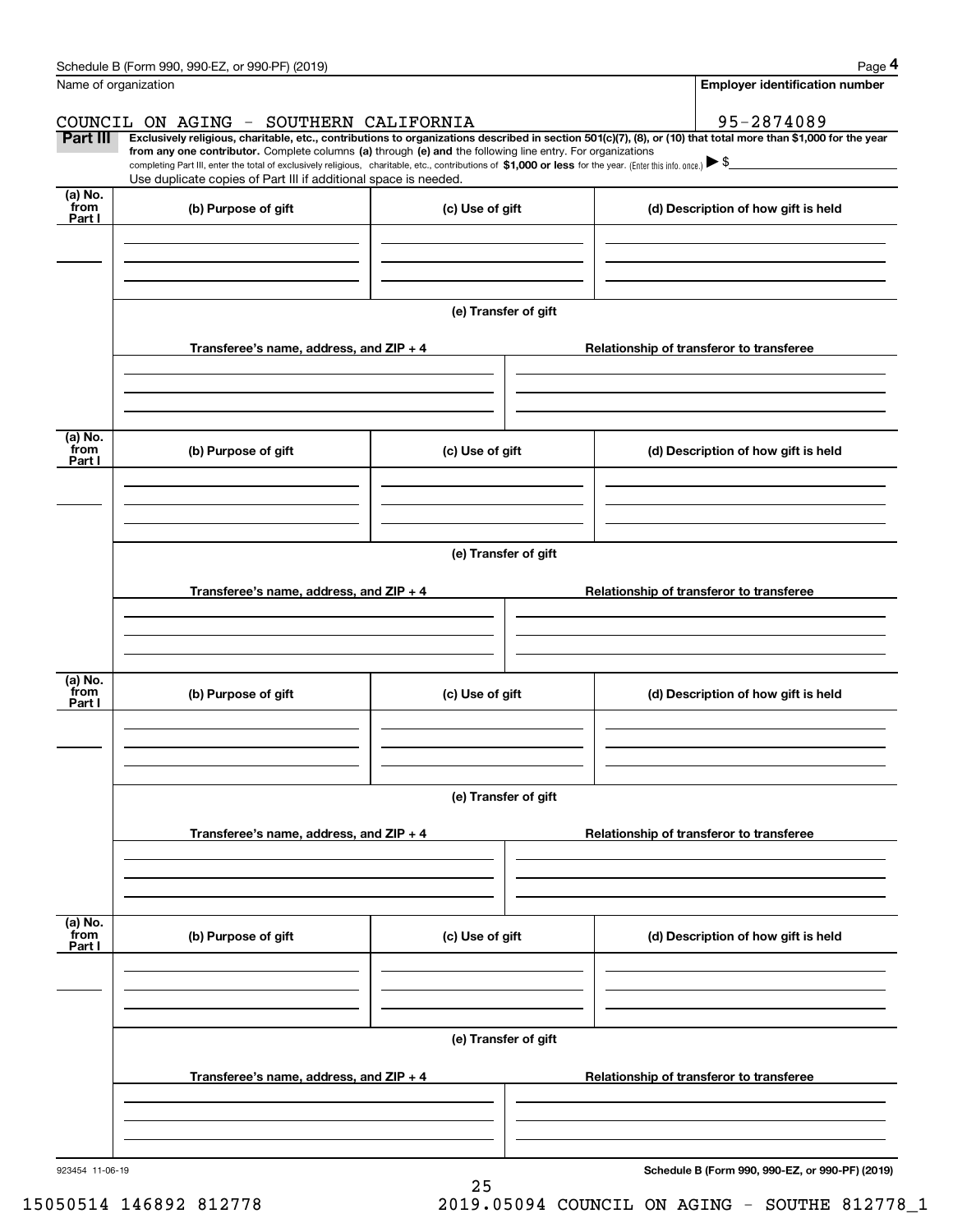| <b>SCHEDULE D</b> |
|-------------------|
|                   |

### **Supplemental Financial Statements**

**(Form 990)** (**Form 990,**<br>Part IV, line 6, 7, 8, 9, 10, 11a, 11b, 11c, 11d, 11e, 11f, 12a, or 12b.<br>Department of the Treasury **and Exercise Connect Connect Connect Connect Connect Connect Connect Connect Connect** 



Department of the Treasury Internal Revenue Service

| $\blacktriangleright$ Allach to Form 330.                              |  |
|------------------------------------------------------------------------|--|
| Go to www.irs.gov/Form990 for instructions and the latest information. |  |

**Name of the organization Employer identification number**

COUNCIL ON AGING - SOUTHERN CALIFORNIA 95-2874089

| Part I  | Organizations Maintaining Donor Advised Funds or Other Similar Funds or Accounts. Complete if the                                              |                                                |                |                                                    |
|---------|------------------------------------------------------------------------------------------------------------------------------------------------|------------------------------------------------|----------------|----------------------------------------------------|
|         | organization answered "Yes" on Form 990, Part IV, line 6.                                                                                      |                                                |                |                                                    |
|         |                                                                                                                                                | (a) Donor advised funds                        |                | (b) Funds and other accounts                       |
| 1       |                                                                                                                                                |                                                |                |                                                    |
| 2       | Aggregate value of contributions to (during year)                                                                                              |                                                |                |                                                    |
| з       | Aggregate value of grants from (during year)                                                                                                   |                                                |                |                                                    |
| 4       |                                                                                                                                                |                                                |                |                                                    |
| 5       | Did the organization inform all donors and donor advisors in writing that the assets held in donor advised funds                               |                                                |                |                                                    |
|         |                                                                                                                                                |                                                |                | Yes<br>No                                          |
| 6       | Did the organization inform all grantees, donors, and donor advisors in writing that grant funds can be used only                              |                                                |                |                                                    |
|         | for charitable purposes and not for the benefit of the donor or donor advisor, or for any other purpose conferring                             |                                                |                |                                                    |
|         |                                                                                                                                                |                                                |                | Yes<br>No                                          |
| Part II | Conservation Easements. Complete if the organization answered "Yes" on Form 990, Part IV, line 7.                                              |                                                |                |                                                    |
| 1.      | Purpose(s) of conservation easements held by the organization (check all that apply).                                                          |                                                |                |                                                    |
|         | Preservation of land for public use (for example, recreation or education)                                                                     |                                                |                | Preservation of a historically important land area |
|         | Protection of natural habitat                                                                                                                  | Preservation of a certified historic structure |                |                                                    |
|         | Preservation of open space                                                                                                                     |                                                |                |                                                    |
| 2       | Complete lines 2a through 2d if the organization held a qualified conservation contribution in the form of a conservation easement on the last |                                                |                |                                                    |
|         | day of the tax year.                                                                                                                           |                                                |                | Held at the End of the Tax Year                    |
| а       | Total number of conservation easements                                                                                                         |                                                | 2a             |                                                    |
| b       | Total acreage restricted by conservation easements                                                                                             |                                                | 2 <sub>b</sub> |                                                    |
| с       | Number of conservation easements on a certified historic structure included in (a) manufacture included in (a)                                 |                                                | 2c             |                                                    |
| d       | Number of conservation easements included in (c) acquired after 7/25/06, and not on a historic structure                                       |                                                |                |                                                    |
|         | listed in the National Register [111] increases the National Property of the National Property of the National                                 |                                                | 2d             |                                                    |
| 3       | Number of conservation easements modified, transferred, released, extinguished, or terminated by the organization during the tax               |                                                |                |                                                    |
|         | year                                                                                                                                           |                                                |                |                                                    |
| 4       | Number of states where property subject to conservation easement is located >                                                                  |                                                |                |                                                    |
| 5       | Does the organization have a written policy regarding the periodic monitoring, inspection, handling of                                         |                                                |                |                                                    |
|         | violations, and enforcement of the conservation easements it holds?                                                                            |                                                |                | Yes<br>No                                          |
| 6       | Staff and volunteer hours devoted to monitoring, inspecting, handling of violations, and enforcing conservation easements during the year      |                                                |                |                                                    |
|         |                                                                                                                                                |                                                |                |                                                    |
| 7       | Amount of expenses incurred in monitoring, inspecting, handling of violations, and enforcing conservation easements during the year            |                                                |                |                                                    |
|         | ► \$                                                                                                                                           |                                                |                |                                                    |
| 8       | Does each conservation easement reported on line 2(d) above satisfy the requirements of section 170(h)(4)(B)(i)                                |                                                |                |                                                    |
|         |                                                                                                                                                |                                                |                | Yes<br>No                                          |
| 9       | In Part XIII, describe how the organization reports conservation easements in its revenue and expense statement and                            |                                                |                |                                                    |
|         | balance sheet, and include, if applicable, the text of the footnote to the organization's financial statements that describes the              |                                                |                |                                                    |
|         | organization's accounting for conservation easements.                                                                                          |                                                |                |                                                    |
|         | Organizations Maintaining Collections of Art, Historical Treasures, or Other Similar Assets.<br>Part III                                       |                                                |                |                                                    |
|         | Complete if the organization answered "Yes" on Form 990, Part IV, line 8.                                                                      |                                                |                |                                                    |
|         | 1a If the organization elected, as permitted under FASB ASC 958, not to report in its revenue statement and balance sheet works                |                                                |                |                                                    |
|         | of art, historical treasures, or other similar assets held for public exhibition, education, or research in furtherance of public              |                                                |                |                                                    |
|         | service, provide in Part XIII the text of the footnote to its financial statements that describes these items.                                 |                                                |                |                                                    |
| b       | If the organization elected, as permitted under FASB ASC 958, to report in its revenue statement and balance sheet works of                    |                                                |                |                                                    |
|         | art, historical treasures, or other similar assets held for public exhibition, education, or research in furtherance of public service,        |                                                |                |                                                    |
|         | provide the following amounts relating to these items:                                                                                         |                                                |                |                                                    |
|         |                                                                                                                                                |                                                |                |                                                    |
|         | (ii) Assets included in Form 990, Part X                                                                                                       |                                                |                |                                                    |
| 2       | If the organization received or held works of art, historical treasures, or other similar assets for financial gain, provide                   |                                                |                |                                                    |
|         | the following amounts required to be reported under FASB ASC 958 relating to these items:                                                      |                                                |                |                                                    |
|         |                                                                                                                                                |                                                |                |                                                    |
|         |                                                                                                                                                |                                                |                | - \$                                               |
|         | LHA For Paperwork Reduction Act Notice, see the Instructions for Form 990.                                                                     |                                                |                | Schedule D (Form 990) 2019                         |
|         | 932051 10-02-19                                                                                                                                |                                                |                |                                                    |

| 26 |     |  |  |
|----|-----|--|--|
|    | . . |  |  |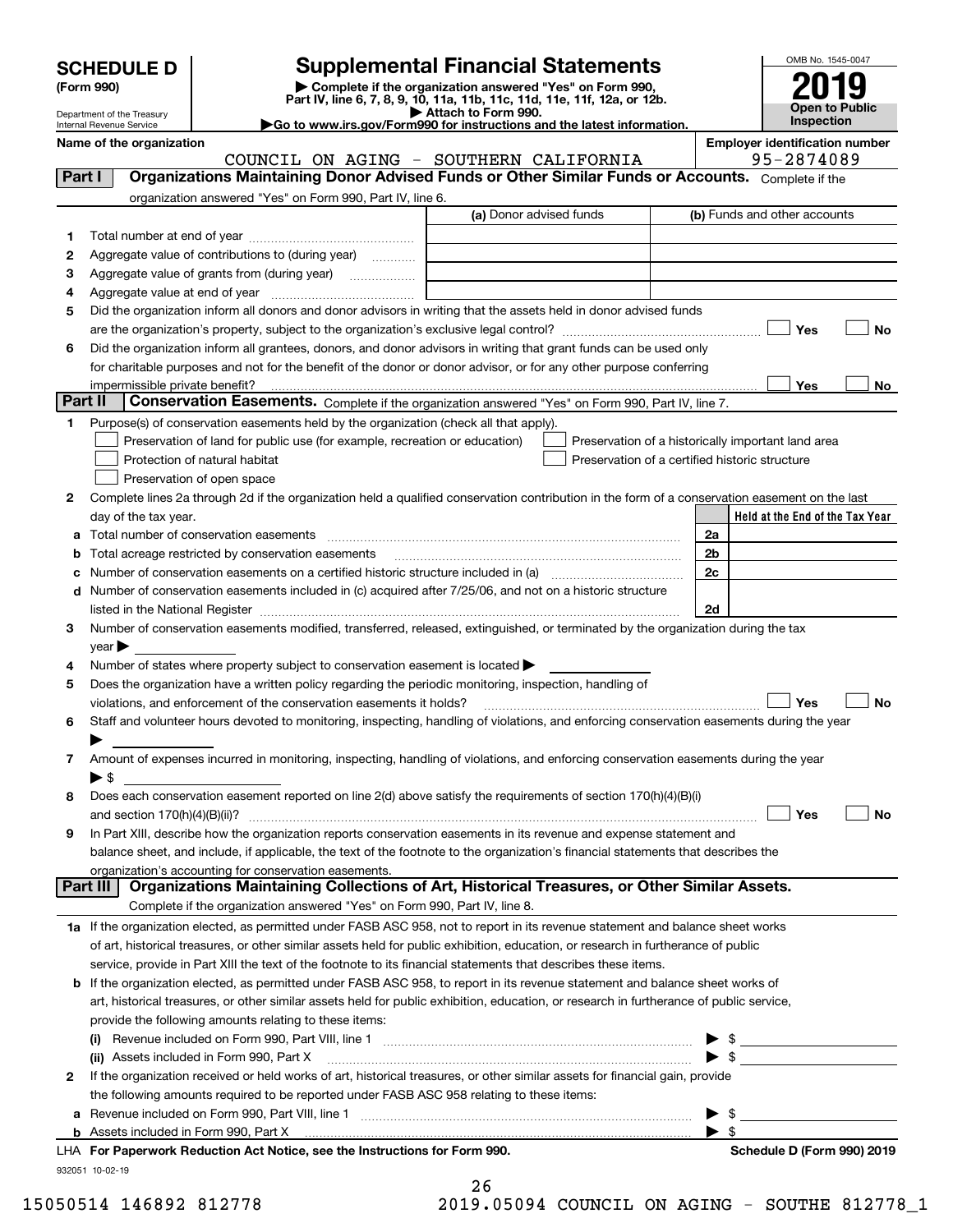|               | Schedule D (Form 990) 2019                                                                                                           | COUNCIL ON AGING - SOUTHERN CALIFORNIA |                                    |                                                                                                                                                                                                                                |                                 | 95-2874089           |                          |          | Page 2  |
|---------------|--------------------------------------------------------------------------------------------------------------------------------------|----------------------------------------|------------------------------------|--------------------------------------------------------------------------------------------------------------------------------------------------------------------------------------------------------------------------------|---------------------------------|----------------------|--------------------------|----------|---------|
|               | Part III<br>Organizations Maintaining Collections of Art, Historical Treasures, or Other Similar Assets (continued)                  |                                        |                                    |                                                                                                                                                                                                                                |                                 |                      |                          |          |         |
| 3             | Using the organization's acquisition, accession, and other records, check any of the following that make significant use of its      |                                        |                                    |                                                                                                                                                                                                                                |                                 |                      |                          |          |         |
|               | collection items (check all that apply):                                                                                             |                                        |                                    |                                                                                                                                                                                                                                |                                 |                      |                          |          |         |
| a             | Public exhibition                                                                                                                    | d                                      |                                    | Loan or exchange program                                                                                                                                                                                                       |                                 |                      |                          |          |         |
| b             | Scholarly research                                                                                                                   | e                                      |                                    | Other the contract of the contract of the contract of the contract of the contract of the contract of the contract of the contract of the contract of the contract of the contract of the contract of the contract of the cont |                                 |                      |                          |          |         |
| c             | Preservation for future generations                                                                                                  |                                        |                                    |                                                                                                                                                                                                                                |                                 |                      |                          |          |         |
| 4             | Provide a description of the organization's collections and explain how they further the organization's exempt purpose in Part XIII. |                                        |                                    |                                                                                                                                                                                                                                |                                 |                      |                          |          |         |
| 5             | During the year, did the organization solicit or receive donations of art, historical treasures, or other similar assets             |                                        |                                    |                                                                                                                                                                                                                                |                                 |                      |                          |          |         |
|               |                                                                                                                                      |                                        |                                    |                                                                                                                                                                                                                                |                                 |                      | Yes                      |          | No      |
|               | <b>Part IV</b><br>Escrow and Custodial Arrangements. Complete if the organization answered "Yes" on Form 990, Part IV, line 9, or    |                                        |                                    |                                                                                                                                                                                                                                |                                 |                      |                          |          |         |
|               | reported an amount on Form 990, Part X, line 21.                                                                                     |                                        |                                    |                                                                                                                                                                                                                                |                                 |                      |                          |          |         |
|               | 1a Is the organization an agent, trustee, custodian or other intermediary for contributions or other assets not included             |                                        |                                    |                                                                                                                                                                                                                                |                                 |                      |                          |          |         |
|               |                                                                                                                                      |                                        |                                    |                                                                                                                                                                                                                                |                                 |                      | Yes                      |          | No      |
|               | b If "Yes," explain the arrangement in Part XIII and complete the following table:                                                   |                                        |                                    |                                                                                                                                                                                                                                |                                 |                      |                          |          |         |
|               |                                                                                                                                      |                                        |                                    |                                                                                                                                                                                                                                |                                 |                      | Amount                   |          |         |
| c             | Beginning balance <b>contract to the contract of the contract of the contract of the contract of the contract of t</b>               |                                        |                                    |                                                                                                                                                                                                                                | 1c                              |                      |                          |          |         |
|               |                                                                                                                                      |                                        |                                    |                                                                                                                                                                                                                                | 1d                              |                      |                          |          |         |
| е             | Distributions during the year measurement contains and all the state of the state of the state of the state of                       |                                        |                                    |                                                                                                                                                                                                                                | 1e                              |                      |                          |          |         |
|               |                                                                                                                                      |                                        |                                    |                                                                                                                                                                                                                                | 1f                              |                      |                          |          |         |
|               | 2a Did the organization include an amount on Form 990, Part X, line 21, for escrow or custodial account liability?                   |                                        |                                    |                                                                                                                                                                                                                                |                                 |                      | <b>Yes</b>               |          | No      |
|               | <b>b</b> If "Yes," explain the arrangement in Part XIII. Check here if the explanation has been provided on Part XIII                |                                        |                                    |                                                                                                                                                                                                                                |                                 |                      |                          |          |         |
| <b>Part V</b> | Endowment Funds. Complete if the organization answered "Yes" on Form 990, Part IV, line 10.                                          |                                        |                                    |                                                                                                                                                                                                                                |                                 |                      |                          |          |         |
|               |                                                                                                                                      | (a) Current year                       | (b) Prior year                     | (c) Two years back                                                                                                                                                                                                             |                                 | (d) Three years back | (e) Four years back      |          |         |
| 1a            | Beginning of year balance                                                                                                            | 34,677.                                | 33,295.                            | 31,164.                                                                                                                                                                                                                        |                                 | 8,649.               |                          |          | 8,984.  |
|               |                                                                                                                                      |                                        |                                    |                                                                                                                                                                                                                                |                                 | 20,871.              |                          |          |         |
|               | Net investment earnings, gains, and losses                                                                                           | $-153.$                                | 1,716.                             | 2,458.                                                                                                                                                                                                                         |                                 | 1,905.               |                          |          | $-238.$ |
| d             |                                                                                                                                      |                                        |                                    |                                                                                                                                                                                                                                |                                 |                      |                          |          |         |
|               | e Other expenditures for facilities                                                                                                  |                                        |                                    |                                                                                                                                                                                                                                |                                 |                      |                          |          |         |
|               | and programs                                                                                                                         |                                        |                                    |                                                                                                                                                                                                                                |                                 |                      |                          |          |         |
| Ť.            |                                                                                                                                      | 348.                                   | 334.                               | 327.                                                                                                                                                                                                                           |                                 | 261.                 |                          |          | 97.     |
| g             | End of year balance                                                                                                                  | 34,176.                                | 34,677.                            | 33,295.                                                                                                                                                                                                                        |                                 | 31,164.              |                          |          | 8,649.  |
| 2             | Provide the estimated percentage of the current year end balance (line 1g, column (a)) held as:                                      |                                        |                                    |                                                                                                                                                                                                                                |                                 |                      |                          |          |         |
|               | Board designated or quasi-endowment $\blacktriangleright$ 100.00                                                                     |                                        | %                                  |                                                                                                                                                                                                                                |                                 |                      |                          |          |         |
| b             | Permanent endowment >                                                                                                                | %                                      |                                    |                                                                                                                                                                                                                                |                                 |                      |                          |          |         |
|               | c Term endowment $\blacktriangleright$                                                                                               | %                                      |                                    |                                                                                                                                                                                                                                |                                 |                      |                          |          |         |
|               | The percentages on lines 2a, 2b, and 2c should equal 100%.                                                                           |                                        |                                    |                                                                                                                                                                                                                                |                                 |                      |                          |          |         |
|               | 3a Are there endowment funds not in the possession of the organization that are held and administered for the organization           |                                        |                                    |                                                                                                                                                                                                                                |                                 |                      |                          |          |         |
|               | by:                                                                                                                                  |                                        |                                    |                                                                                                                                                                                                                                |                                 |                      |                          | Yes<br>Х | No      |
|               | (i)                                                                                                                                  |                                        |                                    |                                                                                                                                                                                                                                |                                 |                      | 3a(i)                    |          | x       |
|               |                                                                                                                                      |                                        |                                    |                                                                                                                                                                                                                                |                                 |                      | 3a(ii)<br>3 <sub>b</sub> |          |         |
| 4             |                                                                                                                                      |                                        |                                    |                                                                                                                                                                                                                                |                                 |                      |                          |          |         |
|               | Describe in Part XIII the intended uses of the organization's endowment funds.<br><b>Part VI</b><br>Land, Buildings, and Equipment.  |                                        |                                    |                                                                                                                                                                                                                                |                                 |                      |                          |          |         |
|               | Complete if the organization answered "Yes" on Form 990, Part IV, line 11a. See Form 990, Part X, line 10.                           |                                        |                                    |                                                                                                                                                                                                                                |                                 |                      |                          |          |         |
|               | Description of property                                                                                                              | (a) Cost or other                      |                                    |                                                                                                                                                                                                                                |                                 |                      |                          |          |         |
|               |                                                                                                                                      | basis (investment)                     | (b) Cost or other<br>basis (other) |                                                                                                                                                                                                                                | (c) Accumulated<br>depreciation |                      | (d) Book value           |          |         |
|               |                                                                                                                                      |                                        |                                    |                                                                                                                                                                                                                                |                                 |                      |                          |          |         |
| b             |                                                                                                                                      |                                        |                                    |                                                                                                                                                                                                                                |                                 |                      |                          |          |         |
|               |                                                                                                                                      |                                        |                                    | 129,537.                                                                                                                                                                                                                       | 116, 513.                       |                      |                          | 13,024.  |         |
|               |                                                                                                                                      |                                        |                                    | 639,257.                                                                                                                                                                                                                       | 608,496.                        |                      |                          | 30,761.  |         |
|               |                                                                                                                                      |                                        |                                    | 43,928.                                                                                                                                                                                                                        | 43,928.                         |                      |                          |          | 0.      |
|               |                                                                                                                                      |                                        |                                    |                                                                                                                                                                                                                                |                                 |                      |                          | 43,785.  |         |
|               |                                                                                                                                      |                                        |                                    |                                                                                                                                                                                                                                |                                 |                      |                          |          |         |

**Schedule D (Form 990) 2019**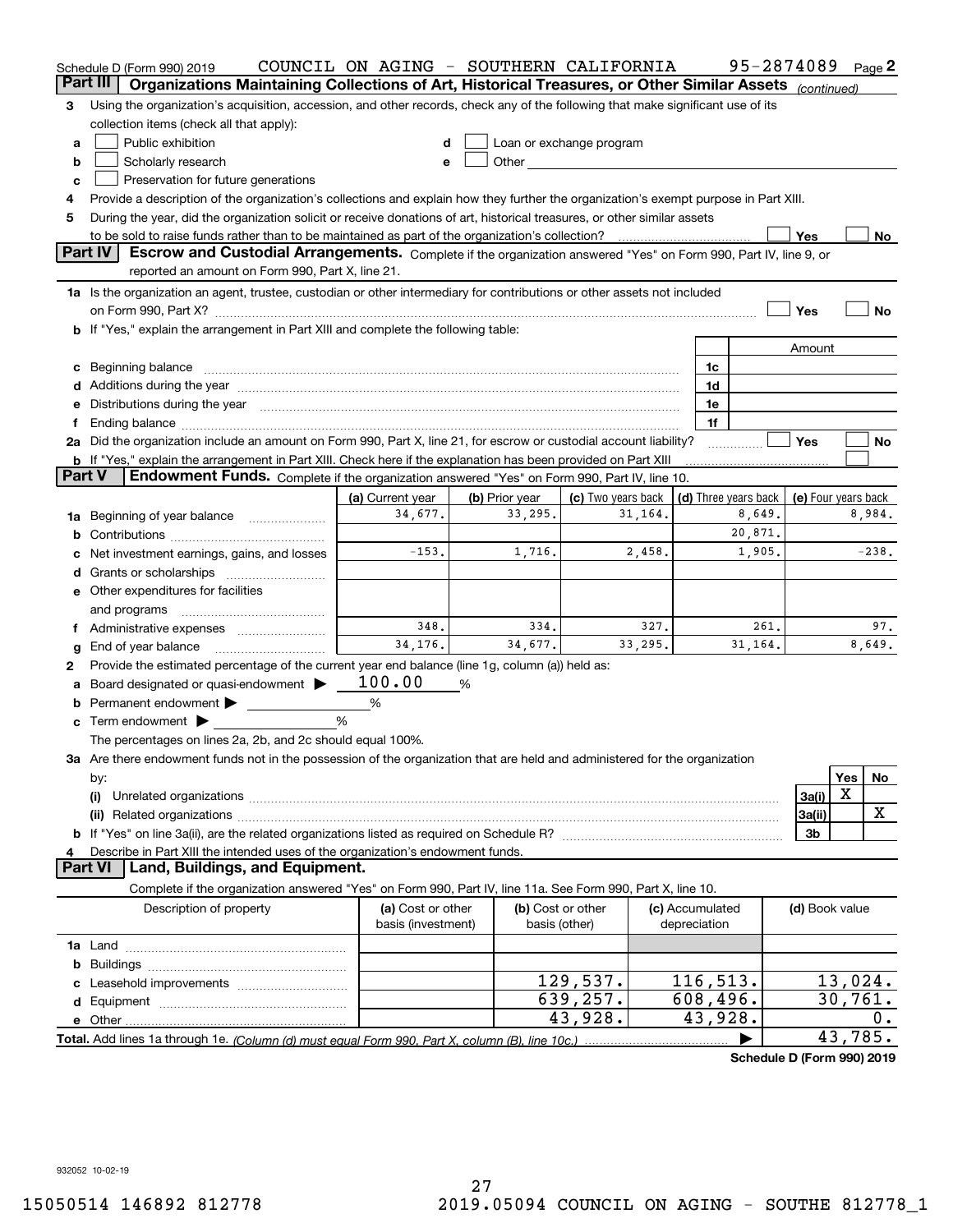| Schedule D (Form 990) 2019                                           |                                                                                                            |  |                |  | COUNCIL ON AGING - SOUTHERN CALIFORNIA | 95-2874089                                                | Page $3$ |
|----------------------------------------------------------------------|------------------------------------------------------------------------------------------------------------|--|----------------|--|----------------------------------------|-----------------------------------------------------------|----------|
| Part VII Investments - Other Securities.                             |                                                                                                            |  |                |  |                                        |                                                           |          |
|                                                                      | Complete if the organization answered "Yes" on Form 990, Part IV, line 11b. See Form 990, Part X, line 12. |  |                |  |                                        |                                                           |          |
| (a) Description of security or category (including name of security) |                                                                                                            |  | (b) Book value |  |                                        | (c) Method of valuation: Cost or end-of-year market value |          |
| (1) Financial derivatives                                            |                                                                                                            |  |                |  |                                        |                                                           |          |

| $\left\{ \right.$ u manoiai uomvaavoo                                                  |  |
|----------------------------------------------------------------------------------------|--|
| (2) Closely held equity interests                                                      |  |
| (3) Other                                                                              |  |
| (A)                                                                                    |  |
| (B)                                                                                    |  |
| (C)                                                                                    |  |
| (D)                                                                                    |  |
| (E)                                                                                    |  |
| (F)                                                                                    |  |
| (G)                                                                                    |  |
| (H)                                                                                    |  |
| Total. (Col. (b) must equal Form 990, Part X, col. (B) line 12.) $\blacktriangleright$ |  |

#### **Part VIII Investments - Program Related.**

Complete if the organization answered "Yes" on Form 990, Part IV, line 11c. See Form 990, Part X, line 13.

| (a) Description of investment                                    | (b) Book value | (c) Method of valuation: Cost or end-of-year market value |
|------------------------------------------------------------------|----------------|-----------------------------------------------------------|
| (1)                                                              |                |                                                           |
| (2)                                                              |                |                                                           |
| $\frac{1}{2}$                                                    |                |                                                           |
| (4)                                                              |                |                                                           |
| $\frac{1}{2}$                                                    |                |                                                           |
| (6)                                                              |                |                                                           |
| (7)                                                              |                |                                                           |
| (8)                                                              |                |                                                           |
| (9)                                                              |                |                                                           |
| Total. (Col. (b) must equal Form 990, Part X, col. (B) line 13.) |                |                                                           |

#### **Part IX Other Assets.**

Complete if the organization answered "Yes" on Form 990, Part IV, line 11d. See Form 990, Part X, line 15.

| (a) Description                                                                                                   | (b) Book value |
|-------------------------------------------------------------------------------------------------------------------|----------------|
| (1)                                                                                                               |                |
| (2)                                                                                                               |                |
| (3)                                                                                                               |                |
| (4)                                                                                                               |                |
| $\frac{1}{2}$ (5)                                                                                                 |                |
| (6)                                                                                                               |                |
|                                                                                                                   |                |
| (8)                                                                                                               |                |
| (9)                                                                                                               |                |
|                                                                                                                   |                |
| <b>Part X</b> Other Liabilities.                                                                                  |                |
| Complete if the organization answered "Yes" on Form 990, Part IV, line 11e or 11f. See Form 990, Part X, line 25. |                |

| 1.                | (a) Description of liability     | (b) Book value |
|-------------------|----------------------------------|----------------|
|                   | Federal income taxes             |                |
| (2)               | DEFERRED RENT LEASE INCENTIVE    | 49,582.        |
| (3)               | PAYCHECK PROTECTION PROGRAM LOAN | 589,400.       |
| (4)               |                                  |                |
| $\frac{1}{2}$ (5) |                                  |                |
| (6)               |                                  |                |
| (7)               |                                  |                |
| (8)               |                                  |                |
| (9)               |                                  |                |
|                   |                                  | 638,982.       |

**2.** Liability for uncertain tax positions. In Part XIII, provide the text of the footnote to the organization's financial statements that reports the organization's liability for uncertain tax positions under FASB ASC 740. Check here if the text of the footnote has been provided in Part XIII  $\mathcal{L}^{\text{max}}$ 

**Schedule D (Form 990) 2019**

932053 10-02-19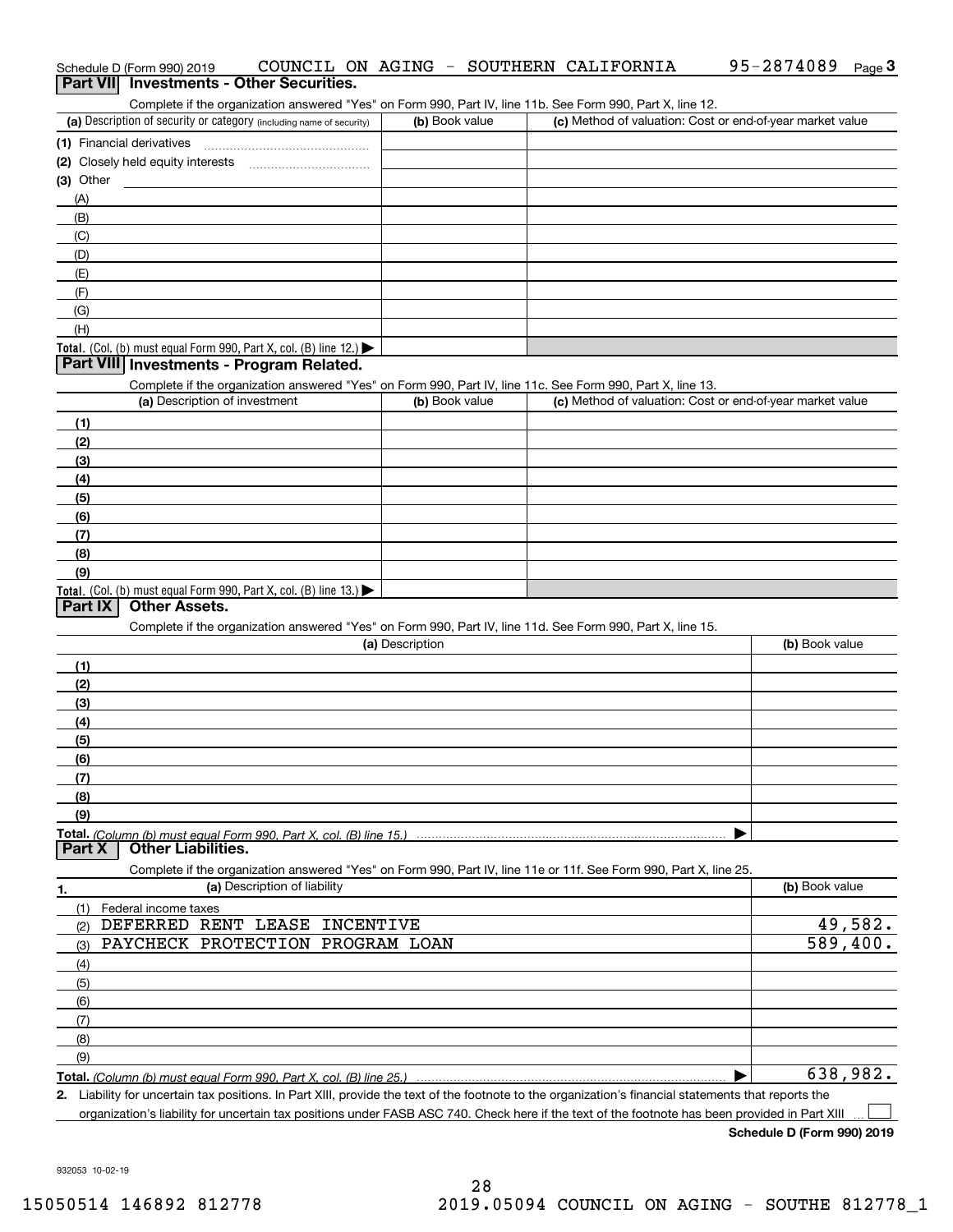|    | COUNCIL ON AGING - SOUTHERN CALIFORNIA<br>Schedule D (Form 990) 2019                                                                                                                                                                |                | 95-2874089<br>Page <sup>4</sup> |
|----|-------------------------------------------------------------------------------------------------------------------------------------------------------------------------------------------------------------------------------------|----------------|---------------------------------|
|    | Reconciliation of Revenue per Audited Financial Statements With Revenue per Return.<br>Part XI                                                                                                                                      |                |                                 |
|    | Complete if the organization answered "Yes" on Form 990, Part IV, line 12a.                                                                                                                                                         |                |                                 |
| 1  | Total revenue, gains, and other support per audited financial statements                                                                                                                                                            |                | $\blacktriangleleft$            |
| 2  | Amounts included on line 1 but not on Form 990, Part VIII, line 12:                                                                                                                                                                 |                |                                 |
| a  |                                                                                                                                                                                                                                     | 2a             |                                 |
|    |                                                                                                                                                                                                                                     | 2 <sub>b</sub> |                                 |
|    | Recoveries of prior year grants [11] matter contracts and prior year grants [11] matter contracts and prior year grants and all the contracts and all the contracts of prior year.                                                  | 2 <sub>c</sub> |                                 |
| d  | Other (Describe in Part XIII.) <b>Construction Construction</b> Chern Construction Chern Chern Chern Chern Chern Chern                                                                                                              | 2d             |                                 |
| е  | Add lines 2a through 2d                                                                                                                                                                                                             |                | 2e                              |
| з  |                                                                                                                                                                                                                                     |                | 3                               |
| 4  | Amounts included on Form 990, Part VIII, line 12, but not on line 1:                                                                                                                                                                |                |                                 |
|    |                                                                                                                                                                                                                                     | 4a             |                                 |
|    |                                                                                                                                                                                                                                     | 4 <sub>b</sub> |                                 |
| c. | Add lines 4a and 4b                                                                                                                                                                                                                 |                | 4с                              |
| 5  |                                                                                                                                                                                                                                     |                | 5                               |
|    | Part XII   Reconciliation of Expenses per Audited Financial Statements With Expenses per Return.                                                                                                                                    |                |                                 |
|    | Complete if the organization answered "Yes" on Form 990, Part IV, line 12a.                                                                                                                                                         |                |                                 |
| 1  |                                                                                                                                                                                                                                     |                | $\blacksquare$                  |
| 2  | Amounts included on line 1 but not on Form 990, Part IX, line 25:                                                                                                                                                                   |                |                                 |
| a  |                                                                                                                                                                                                                                     | 2a             |                                 |
| b  |                                                                                                                                                                                                                                     | 2 <sub>b</sub> |                                 |
|    |                                                                                                                                                                                                                                     | 2c             |                                 |
| d  |                                                                                                                                                                                                                                     | 2d             |                                 |
| е  | Add lines 2a through 2d <b>contained a contained a contained a contained a</b> contained a contained a contained a contained a contained a contained a contained a contained a contained a contained a contained a contained a cont |                | 2e                              |
| з  |                                                                                                                                                                                                                                     |                | 3                               |
| 4  | Amounts included on Form 990, Part IX, line 25, but not on line 1:                                                                                                                                                                  |                |                                 |
| a  |                                                                                                                                                                                                                                     | 4a l           |                                 |
| b  | Other (Describe in Part XIII.)                                                                                                                                                                                                      | 4 <sub>b</sub> |                                 |
|    | c Add lines 4a and 4b                                                                                                                                                                                                               |                | 4c                              |
|    |                                                                                                                                                                                                                                     |                | 5                               |
|    | Part XIII Supplemental Information.                                                                                                                                                                                                 |                |                                 |

Provide the descriptions required for Part II, lines 3, 5, and 9; Part III, lines 1a and 4; Part IV, lines 1b and 2b; Part V, line 4; Part X, line 2; Part XI, lines 2d and 4b; and Part XII, lines 2d and 4b. Also complete this part to provide any additional information.

PART V, LINE 4:

| THE ORGANIZATION HAS OUTSOURCED THE MANAGEMENT OF AN ENDOWMENT FUND TO THE |  |  |  |  |  |  |  |  |
|----------------------------------------------------------------------------|--|--|--|--|--|--|--|--|
| ORANGE COUNTY COMMUNITY FOUNDATION ("OCCF"). THE OVERSIGHT OF THE          |  |  |  |  |  |  |  |  |
| INVESTMENT PORTFOLIO IS THE RESPONSIBILITY OF THE OCCF INVESTMENT          |  |  |  |  |  |  |  |  |
| COMMITTEE WHOSE MEMBERS ARE APPOINTED BY AND SERVE THE OCCF BOARD OF       |  |  |  |  |  |  |  |  |
| DIRECTORS, AND WHICH SHALL ADMINISTER THE INVESTMENT PORTFOLIO IN          |  |  |  |  |  |  |  |  |
| COMPLIANCE WITH ALL WRITTEN APPROVED BY THE OCCF BOARD.<br>THE ENDOWMENT   |  |  |  |  |  |  |  |  |
| FUND IS DESIGNED TO BE USED FOR FUTURE PROGRAM AND OPERATING EXPENSES.     |  |  |  |  |  |  |  |  |
|                                                                            |  |  |  |  |  |  |  |  |

932054 10-02-19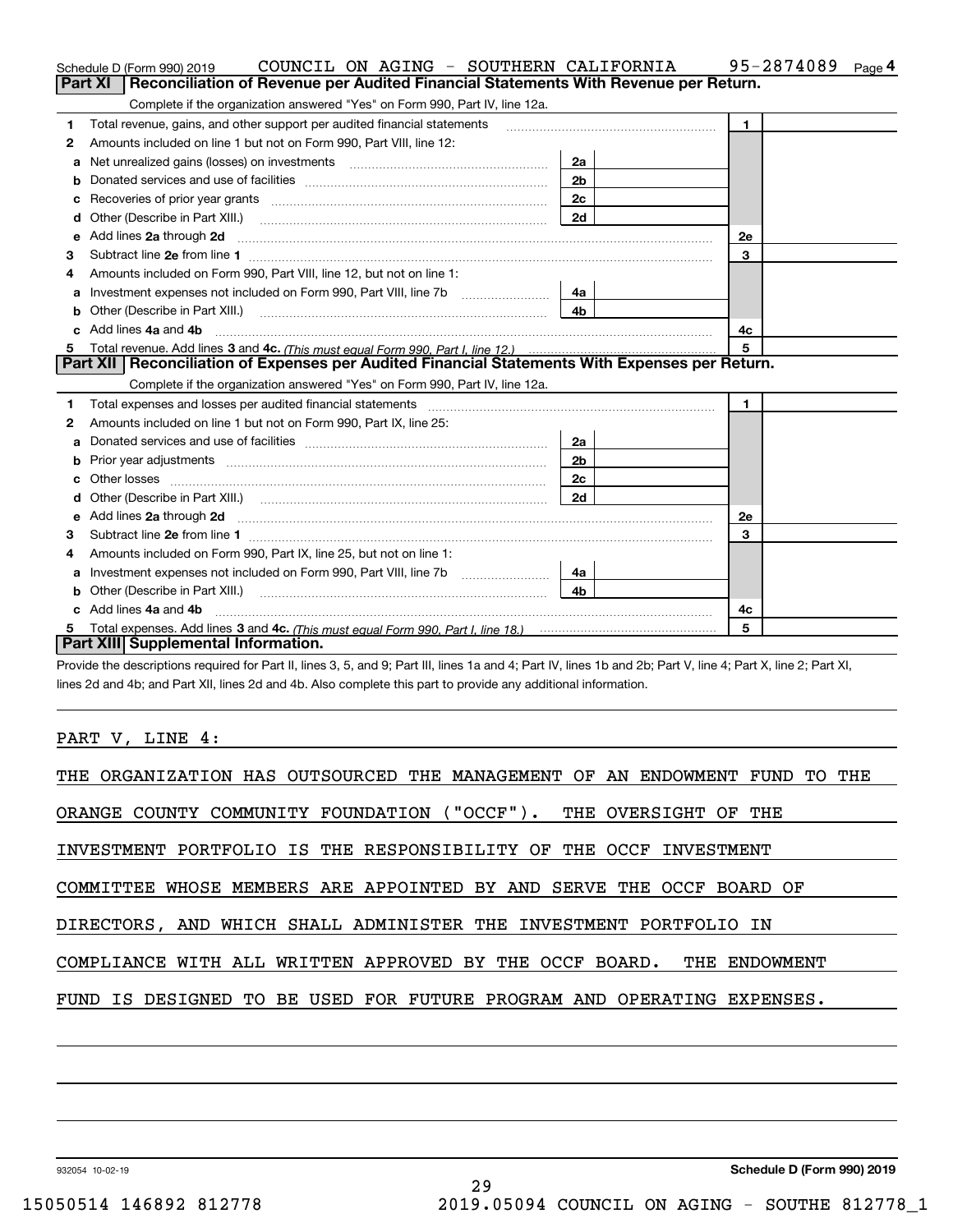| <b>SCHEDULE G</b>                                                                                                                                                                          |                                                                                                                                                                     |                                        |                                                                            |    | <b>Supplemental Information Regarding Fundraising or Gaming Activities</b>                                                    |  |                                                                            | OMB No. 1545-0047                                       |
|--------------------------------------------------------------------------------------------------------------------------------------------------------------------------------------------|---------------------------------------------------------------------------------------------------------------------------------------------------------------------|----------------------------------------|----------------------------------------------------------------------------|----|-------------------------------------------------------------------------------------------------------------------------------|--|----------------------------------------------------------------------------|---------------------------------------------------------|
| (Form 990 or 990-EZ)                                                                                                                                                                       | Complete if the organization answered "Yes" on Form 990, Part IV, line 17, 18, or 19, or if the<br>organization entered more than \$15,000 on Form 990-EZ, line 6a. |                                        | 2019                                                                       |    |                                                                                                                               |  |                                                                            |                                                         |
| Department of the Treasury                                                                                                                                                                 |                                                                                                                                                                     | <b>Open to Public</b>                  |                                                                            |    |                                                                                                                               |  |                                                                            |                                                         |
| Internal Revenue Service                                                                                                                                                                   |                                                                                                                                                                     |                                        |                                                                            |    | ► Go to www.irs.gov/Form990 for instructions and the latest information.                                                      |  |                                                                            | Inspection<br><b>Employer identification number</b>     |
| Name of the organization                                                                                                                                                                   |                                                                                                                                                                     | COUNCIL ON AGING - SOUTHERN CALIFORNIA |                                                                            |    |                                                                                                                               |  | 95-2874089                                                                 |                                                         |
| Part I                                                                                                                                                                                     |                                                                                                                                                                     |                                        |                                                                            |    | Fundraising Activities. Complete if the organization answered "Yes" on Form 990, Part IV, line 17. Form 990-EZ filers are not |  |                                                                            |                                                         |
|                                                                                                                                                                                            | required to complete this part.                                                                                                                                     |                                        |                                                                            |    |                                                                                                                               |  |                                                                            |                                                         |
| 1 Indicate whether the organization raised funds through any of the following activities. Check all that apply.<br>Mail solicitations<br>a<br>b                                            | Internet and email solicitations                                                                                                                                    | e<br>f                                 |                                                                            |    | Solicitation of non-government grants<br>Solicitation of government grants                                                    |  |                                                                            |                                                         |
| Phone solicitations<br>c<br>In-person solicitations<br>d                                                                                                                                   |                                                                                                                                                                     | Special fundraising events<br>g        |                                                                            |    |                                                                                                                               |  |                                                                            |                                                         |
| 2 a Did the organization have a written or oral agreement with any individual (including officers, directors, trustees, or                                                                 |                                                                                                                                                                     |                                        |                                                                            |    |                                                                                                                               |  |                                                                            |                                                         |
|                                                                                                                                                                                            |                                                                                                                                                                     |                                        |                                                                            |    | key employees listed in Form 990, Part VII) or entity in connection with professional fundraising services?                   |  | Yes                                                                        | <b>No</b>                                               |
| b If "Yes," list the 10 highest paid individuals or entities (fundraisers) pursuant to agreements under which the fundraiser is to be<br>compensated at least \$5,000 by the organization. |                                                                                                                                                                     |                                        |                                                                            |    |                                                                                                                               |  |                                                                            |                                                         |
|                                                                                                                                                                                            |                                                                                                                                                                     |                                        |                                                                            |    |                                                                                                                               |  |                                                                            |                                                         |
| (i) Name and address of individual<br>or entity (fundraiser)                                                                                                                               |                                                                                                                                                                     | (ii) Activity                          | (iii) Did<br>fundraiser<br>have custody<br>or control of<br>contributions? |    | (iv) Gross receipts<br>from activity                                                                                          |  | (v) Amount paid<br>to (or retained by)<br>fundraiser<br>listed in col. (i) | (vi) Amount paid<br>to (or retained by)<br>organization |
|                                                                                                                                                                                            |                                                                                                                                                                     |                                        | Yes                                                                        | No |                                                                                                                               |  |                                                                            |                                                         |
|                                                                                                                                                                                            |                                                                                                                                                                     |                                        |                                                                            |    |                                                                                                                               |  |                                                                            |                                                         |
|                                                                                                                                                                                            |                                                                                                                                                                     |                                        |                                                                            |    |                                                                                                                               |  |                                                                            |                                                         |
|                                                                                                                                                                                            |                                                                                                                                                                     |                                        |                                                                            |    |                                                                                                                               |  |                                                                            |                                                         |
|                                                                                                                                                                                            |                                                                                                                                                                     |                                        |                                                                            |    |                                                                                                                               |  |                                                                            |                                                         |
|                                                                                                                                                                                            |                                                                                                                                                                     |                                        |                                                                            |    |                                                                                                                               |  |                                                                            |                                                         |
|                                                                                                                                                                                            |                                                                                                                                                                     |                                        |                                                                            |    |                                                                                                                               |  |                                                                            |                                                         |
|                                                                                                                                                                                            |                                                                                                                                                                     |                                        |                                                                            |    |                                                                                                                               |  |                                                                            |                                                         |
|                                                                                                                                                                                            |                                                                                                                                                                     |                                        |                                                                            |    |                                                                                                                               |  |                                                                            |                                                         |
|                                                                                                                                                                                            |                                                                                                                                                                     |                                        |                                                                            |    |                                                                                                                               |  |                                                                            |                                                         |
|                                                                                                                                                                                            |                                                                                                                                                                     |                                        |                                                                            |    |                                                                                                                               |  |                                                                            |                                                         |
|                                                                                                                                                                                            |                                                                                                                                                                     |                                        |                                                                            |    |                                                                                                                               |  |                                                                            |                                                         |
|                                                                                                                                                                                            |                                                                                                                                                                     |                                        |                                                                            |    |                                                                                                                               |  |                                                                            |                                                         |
|                                                                                                                                                                                            |                                                                                                                                                                     |                                        |                                                                            |    |                                                                                                                               |  |                                                                            |                                                         |
|                                                                                                                                                                                            |                                                                                                                                                                     |                                        |                                                                            |    |                                                                                                                               |  |                                                                            |                                                         |
|                                                                                                                                                                                            |                                                                                                                                                                     |                                        |                                                                            |    |                                                                                                                               |  |                                                                            |                                                         |
| Total                                                                                                                                                                                      |                                                                                                                                                                     |                                        |                                                                            |    |                                                                                                                               |  |                                                                            |                                                         |
| 3 List all states in which the organization is registered or licensed to solicit contributions or has been notified it is exempt from registration                                         |                                                                                                                                                                     |                                        |                                                                            |    |                                                                                                                               |  |                                                                            |                                                         |
| or licensing.                                                                                                                                                                              |                                                                                                                                                                     |                                        |                                                                            |    |                                                                                                                               |  |                                                                            |                                                         |
|                                                                                                                                                                                            |                                                                                                                                                                     |                                        |                                                                            |    |                                                                                                                               |  |                                                                            |                                                         |
|                                                                                                                                                                                            |                                                                                                                                                                     |                                        |                                                                            |    |                                                                                                                               |  |                                                                            |                                                         |
|                                                                                                                                                                                            |                                                                                                                                                                     |                                        |                                                                            |    |                                                                                                                               |  |                                                                            |                                                         |
|                                                                                                                                                                                            |                                                                                                                                                                     |                                        |                                                                            |    |                                                                                                                               |  |                                                                            |                                                         |
|                                                                                                                                                                                            |                                                                                                                                                                     |                                        |                                                                            |    |                                                                                                                               |  |                                                                            |                                                         |
|                                                                                                                                                                                            |                                                                                                                                                                     |                                        |                                                                            |    |                                                                                                                               |  |                                                                            |                                                         |
|                                                                                                                                                                                            |                                                                                                                                                                     |                                        |                                                                            |    |                                                                                                                               |  |                                                                            |                                                         |
|                                                                                                                                                                                            |                                                                                                                                                                     |                                        |                                                                            |    |                                                                                                                               |  |                                                                            |                                                         |
| LHA For Paperwork Reduction Act Notice, see the Instructions for Form 990 or 990-EZ.                                                                                                       |                                                                                                                                                                     |                                        |                                                                            |    |                                                                                                                               |  |                                                                            | Schedule G (Form 990 or 990-EZ) 2019                    |

932081 09-11-19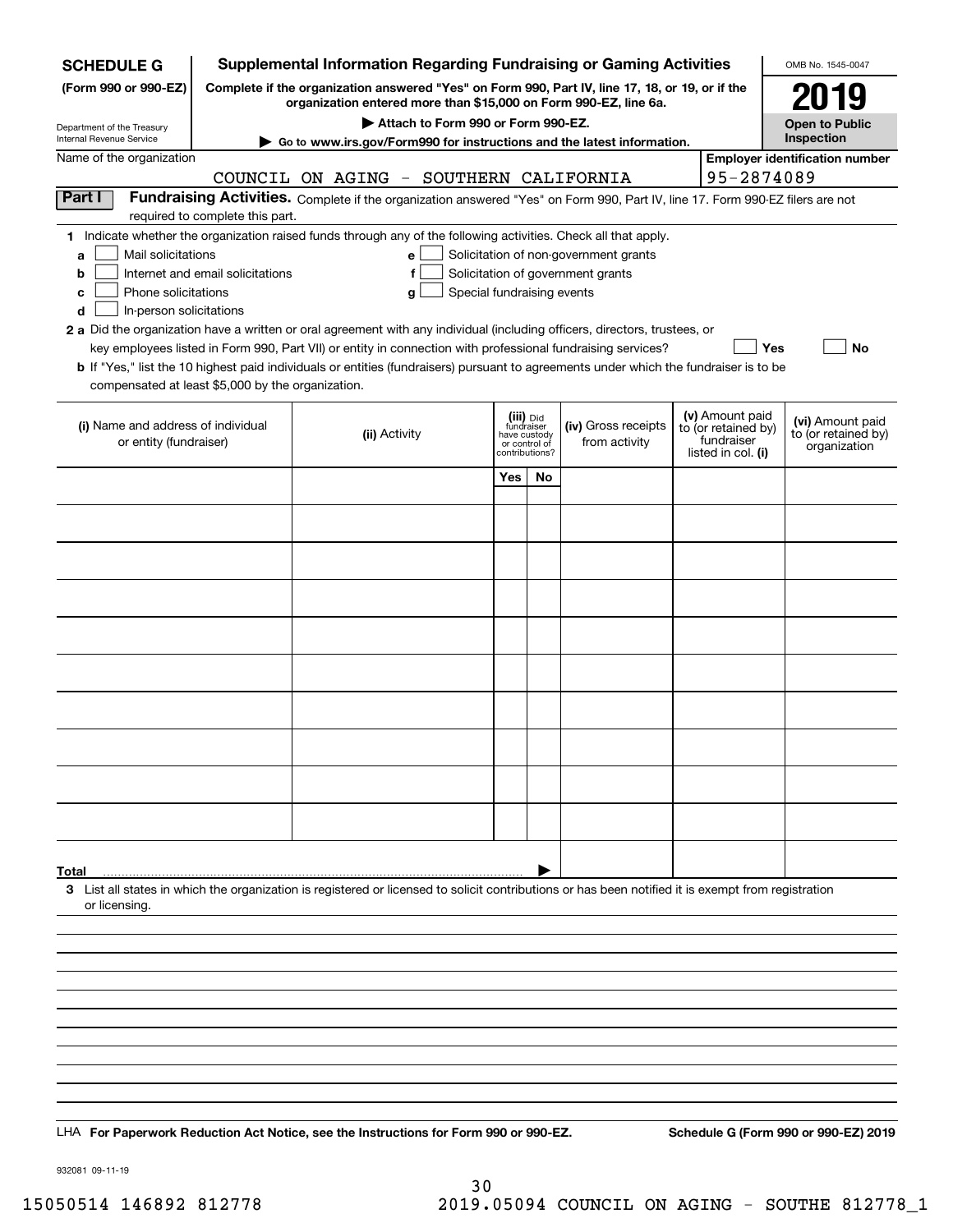Schedule G (Form 990 or 990-EZ) 2019 <code>COUNCIL ON AGING – SOUTHERN CALIFORNIA 95–2874089 Page 2</code>

**Part II** | Fundraising Events. Complete if the organization answered "Yes" on Form 990, Part IV, line 18, or reported more than \$15,000 of fundraising event contributions and gross income on Form 990-EZ, lines 1 and 6b. List events with gross receipts greater than \$5,000.

|                 |          | or iuridraising event contributions and gross income on Form 990-EZ, lines T and 6D. List events with gross receipts greater than \$5,000. |                   |                         |                  |                            |
|-----------------|----------|--------------------------------------------------------------------------------------------------------------------------------------------|-------------------|-------------------------|------------------|----------------------------|
|                 |          |                                                                                                                                            | (a) Event $#1$    | $(b)$ Event #2          | (c) Other events | (d) Total events           |
|                 |          |                                                                                                                                            | <b>EVENING OF</b> |                         | <b>NONE</b>      |                            |
|                 |          |                                                                                                                                            | <b>COMEDY</b>     |                         |                  | (add col. (a) through      |
|                 |          |                                                                                                                                            | (event type)      | (event type)            | (total number)   | col. (c)                   |
|                 |          |                                                                                                                                            |                   |                         |                  |                            |
|                 |          |                                                                                                                                            |                   |                         |                  |                            |
| Revenue         |          |                                                                                                                                            | 241,364.          |                         |                  | 241,364.                   |
|                 |          |                                                                                                                                            |                   |                         |                  |                            |
|                 |          |                                                                                                                                            | 168,510.          |                         |                  | 168,510.                   |
|                 |          |                                                                                                                                            |                   |                         |                  |                            |
|                 | 3        | Gross income (line 1 minus line 2)                                                                                                         | 72,854.           |                         |                  | 72,854.                    |
|                 |          |                                                                                                                                            |                   |                         |                  |                            |
|                 |          |                                                                                                                                            |                   |                         |                  |                            |
|                 |          |                                                                                                                                            |                   |                         |                  |                            |
|                 | 5.       |                                                                                                                                            |                   |                         |                  |                            |
|                 |          |                                                                                                                                            |                   |                         |                  |                            |
|                 |          |                                                                                                                                            |                   |                         |                  |                            |
|                 |          |                                                                                                                                            |                   |                         |                  |                            |
| Direct Expenses |          |                                                                                                                                            |                   |                         |                  |                            |
|                 |          | 7 Food and beverages                                                                                                                       |                   |                         |                  |                            |
|                 |          |                                                                                                                                            |                   |                         |                  |                            |
|                 | 8        |                                                                                                                                            |                   |                         |                  |                            |
|                 | 9        |                                                                                                                                            | 72,854.           |                         |                  | 72,854.                    |
|                 |          | 10 Direct expense summary. Add lines 4 through 9 in column (d)                                                                             |                   |                         |                  | 72,854.                    |
|                 |          | 11 Net income summary. Subtract line 10 from line 3, column (d)                                                                            |                   |                         |                  | 0.                         |
|                 | Part III | Gaming. Complete if the organization answered "Yes" on Form 990, Part IV, line 19, or reported more than                                   |                   |                         |                  |                            |
|                 |          | \$15,000 on Form 990-EZ, line 6a.                                                                                                          |                   |                         |                  |                            |
|                 |          |                                                                                                                                            |                   | (b) Pull tabs/instant   |                  | (d) Total gaming (add      |
|                 |          |                                                                                                                                            | (a) Bingo         | bingo/progressive bingo | (c) Other gaming | col. (a) through col. (c)) |
| Revenue         |          |                                                                                                                                            |                   |                         |                  |                            |
|                 | 1.       |                                                                                                                                            |                   |                         |                  |                            |
|                 |          |                                                                                                                                            |                   |                         |                  |                            |
|                 |          |                                                                                                                                            |                   |                         |                  |                            |
|                 |          |                                                                                                                                            |                   |                         |                  |                            |
|                 |          |                                                                                                                                            |                   |                         |                  |                            |
| Direct Expenses |          |                                                                                                                                            |                   |                         |                  |                            |
|                 |          |                                                                                                                                            |                   |                         |                  |                            |
|                 | 4        |                                                                                                                                            |                   |                         |                  |                            |
|                 |          |                                                                                                                                            |                   |                         |                  |                            |
|                 |          | 5 Other direct expenses                                                                                                                    |                   |                         |                  |                            |
|                 |          |                                                                                                                                            | Yes<br>%          | Yes<br>%                | Yes<br>%         |                            |
|                 | 6        | Volunteer labor                                                                                                                            | No                | No                      | No               |                            |
|                 |          |                                                                                                                                            |                   |                         |                  |                            |
|                 | 7        | Direct expense summary. Add lines 2 through 5 in column (d)                                                                                |                   |                         |                  |                            |
|                 |          |                                                                                                                                            |                   |                         |                  |                            |
|                 | 8        |                                                                                                                                            |                   |                         |                  |                            |
|                 |          |                                                                                                                                            |                   |                         |                  |                            |
|                 |          | 9 Enter the state(s) in which the organization conducts gaming activities:                                                                 |                   |                         |                  |                            |
|                 |          |                                                                                                                                            |                   |                         |                  | Yes<br>No                  |
|                 |          |                                                                                                                                            |                   |                         |                  |                            |
|                 |          | <b>b</b> If "No," explain:                                                                                                                 |                   |                         |                  |                            |
|                 |          |                                                                                                                                            |                   |                         |                  |                            |
|                 |          |                                                                                                                                            |                   |                         |                  |                            |
|                 |          |                                                                                                                                            |                   |                         |                  | Yes<br>No                  |
|                 |          | <b>b</b> If "Yes," explain: <b>b</b> If "Yes," explain:                                                                                    |                   |                         |                  |                            |
|                 |          |                                                                                                                                            |                   |                         |                  |                            |
|                 |          |                                                                                                                                            |                   |                         |                  |                            |
|                 |          |                                                                                                                                            |                   |                         |                  |                            |

932082 09-11-19

**Schedule G (Form 990 or 990-EZ) 2019**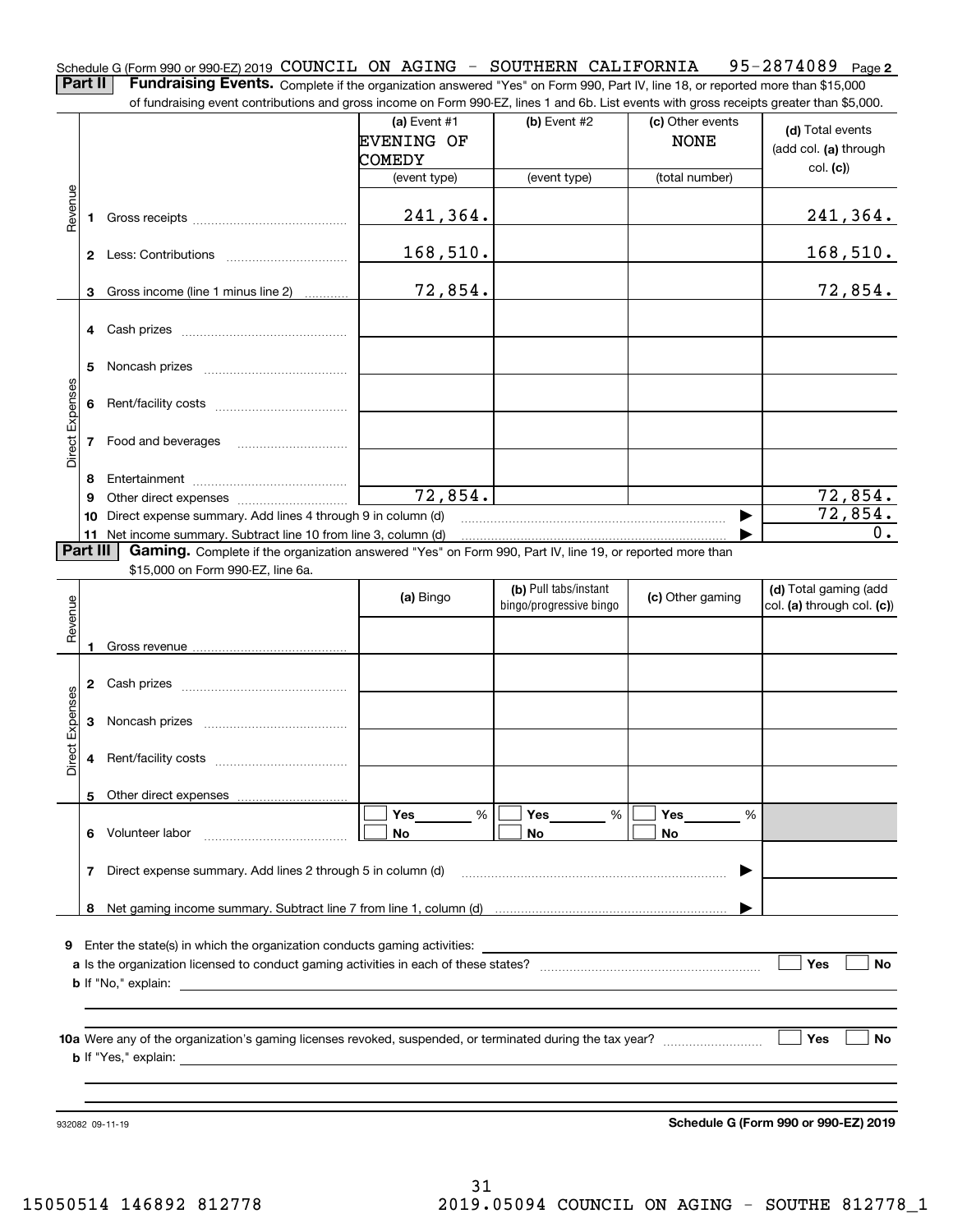| Schedule G (Form 990 or 990-EZ) 2019 COUNCIL ON AGING - SOUTHERN CALIFORNIA                                                                                   | 95-2874089      | Page 3    |
|---------------------------------------------------------------------------------------------------------------------------------------------------------------|-----------------|-----------|
|                                                                                                                                                               | Yes             | No        |
| 12 Is the organization a grantor, beneficiary or trustee of a trust, or a member of a partnership or other entity formed                                      |                 |           |
|                                                                                                                                                               | Yes             | <b>No</b> |
| 13 Indicate the percentage of gaming activity conducted in:                                                                                                   |                 |           |
|                                                                                                                                                               | <u>13a</u>      | %         |
| <b>b</b> An outside facility <i>www.communicality www.communicality.communicality www.communicality www.communicality.communicality www.communicality.com</i> | 13 <sub>b</sub> | %         |
| 14 Enter the name and address of the person who prepares the organization's gaming/special events books and records:                                          |                 |           |
|                                                                                                                                                               |                 |           |
|                                                                                                                                                               |                 |           |
|                                                                                                                                                               |                 |           |
|                                                                                                                                                               |                 |           |
|                                                                                                                                                               |                 |           |
| 15a Does the organization have a contract with a third party from whom the organization receives gaming revenue?                                              | Yes             | No        |
|                                                                                                                                                               |                 |           |
| <b>b</b> If "Yes," enter the amount of gaming revenue received by the organization $\triangleright$ \$ ____________________ and the amount                    |                 |           |
|                                                                                                                                                               |                 |           |
| c If "Yes," enter name and address of the third party:                                                                                                        |                 |           |
|                                                                                                                                                               |                 |           |
|                                                                                                                                                               |                 |           |
| Name $\blacktriangleright$ $\_\_$                                                                                                                             |                 |           |
|                                                                                                                                                               |                 |           |
|                                                                                                                                                               |                 |           |
|                                                                                                                                                               |                 |           |
| 16 Gaming manager information:                                                                                                                                |                 |           |
|                                                                                                                                                               |                 |           |
| Name $\blacktriangleright$ $\frac{1}{\sqrt{1-\frac{1}{2}}\left(1-\frac{1}{2}\right)}$                                                                         |                 |           |
|                                                                                                                                                               |                 |           |
| Gaming manager compensation > \$                                                                                                                              |                 |           |
|                                                                                                                                                               |                 |           |
|                                                                                                                                                               |                 |           |
|                                                                                                                                                               |                 |           |
|                                                                                                                                                               |                 |           |
|                                                                                                                                                               |                 |           |
| Director/officer<br>Employee<br>∫ Independent contractor                                                                                                      |                 |           |
|                                                                                                                                                               |                 |           |
| <b>17</b> Mandatory distributions:                                                                                                                            |                 |           |
| a Is the organization required under state law to make charitable distributions from the gaming proceeds to                                                   |                 |           |
| $\Box$ Yes $\Box$ No<br>retain the state gaming license?                                                                                                      |                 |           |
| <b>b</b> Enter the amount of distributions required under state law to be distributed to other exempt organizations or spent in the                           |                 |           |
| organization's own exempt activities during the tax year $\triangleright$ \$                                                                                  |                 |           |
| <b>Part IV</b><br>Supplemental Information. Provide the explanations required by Part I, line 2b, columns (iii) and (v); and Part III, lines 9, 9b, 10b,      |                 |           |
| 15b, 15c, 16, and 17b, as applicable. Also provide any additional information. See instructions.                                                              |                 |           |
|                                                                                                                                                               |                 |           |
|                                                                                                                                                               |                 |           |
|                                                                                                                                                               |                 |           |
|                                                                                                                                                               |                 |           |
|                                                                                                                                                               |                 |           |
|                                                                                                                                                               |                 |           |
|                                                                                                                                                               |                 |           |
|                                                                                                                                                               |                 |           |
|                                                                                                                                                               |                 |           |
|                                                                                                                                                               |                 |           |
|                                                                                                                                                               |                 |           |
|                                                                                                                                                               |                 |           |
|                                                                                                                                                               |                 |           |
|                                                                                                                                                               |                 |           |
|                                                                                                                                                               |                 |           |
|                                                                                                                                                               |                 |           |
|                                                                                                                                                               |                 |           |
| Schedule G (Form 990 or 990-EZ) 2019<br>932083 09-11-19                                                                                                       |                 |           |
| 32                                                                                                                                                            |                 |           |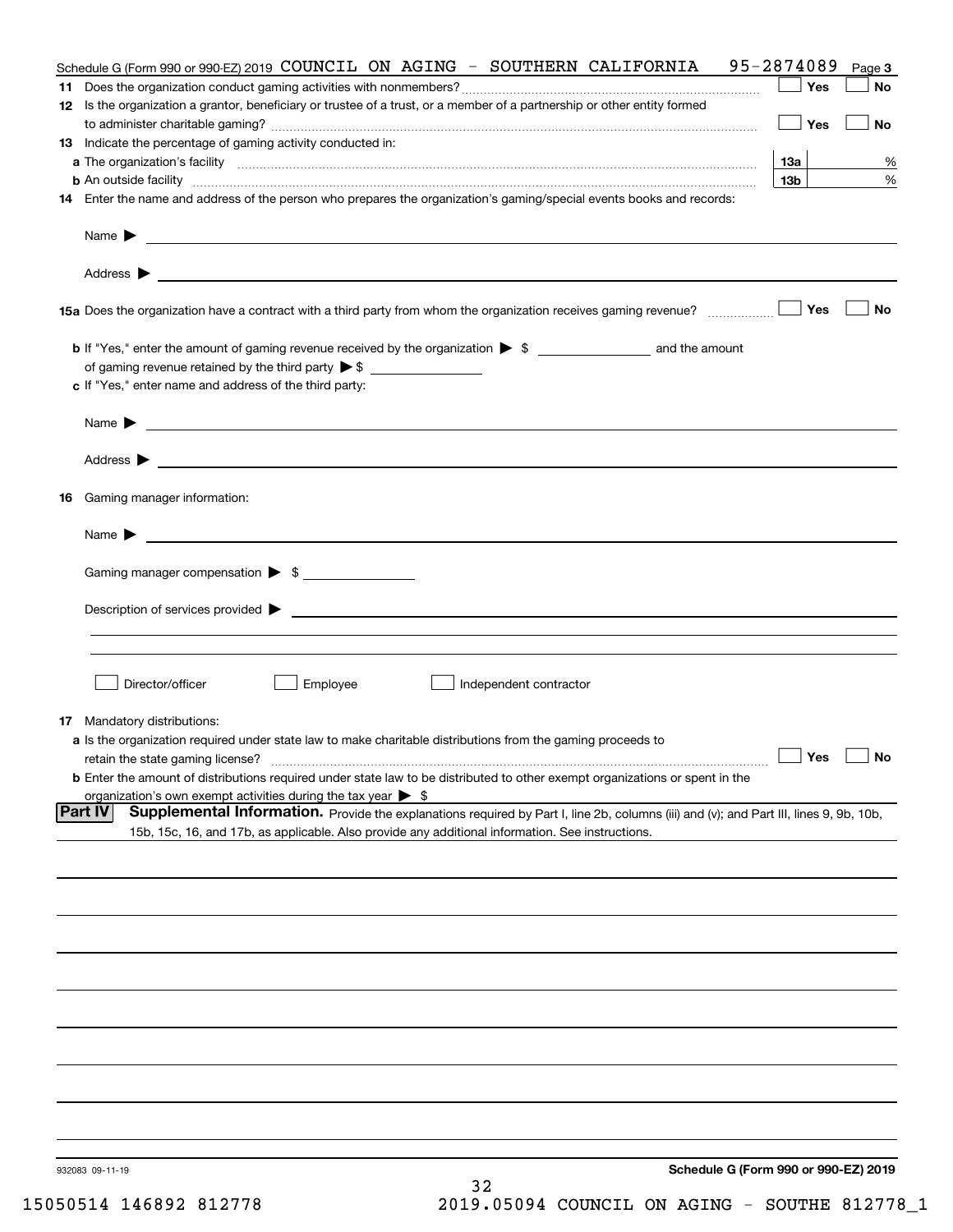|                                                                                            |  | COUNCIL ON AGING - SOUTHERN CALIFORNIA | 95-2874089 Page 4               |  |
|--------------------------------------------------------------------------------------------|--|----------------------------------------|---------------------------------|--|
| Schedule G (Form 990 or 990-EZ) COUNCIL ON<br>Part IV Supplemental Information (continued) |  |                                        |                                 |  |
|                                                                                            |  |                                        |                                 |  |
|                                                                                            |  |                                        |                                 |  |
|                                                                                            |  |                                        |                                 |  |
|                                                                                            |  |                                        |                                 |  |
|                                                                                            |  |                                        |                                 |  |
|                                                                                            |  |                                        |                                 |  |
|                                                                                            |  |                                        |                                 |  |
|                                                                                            |  |                                        |                                 |  |
|                                                                                            |  |                                        |                                 |  |
|                                                                                            |  |                                        |                                 |  |
|                                                                                            |  |                                        |                                 |  |
|                                                                                            |  |                                        |                                 |  |
|                                                                                            |  |                                        |                                 |  |
|                                                                                            |  |                                        |                                 |  |
|                                                                                            |  |                                        |                                 |  |
|                                                                                            |  |                                        |                                 |  |
|                                                                                            |  |                                        |                                 |  |
|                                                                                            |  |                                        |                                 |  |
|                                                                                            |  |                                        |                                 |  |
|                                                                                            |  |                                        |                                 |  |
|                                                                                            |  |                                        |                                 |  |
|                                                                                            |  |                                        |                                 |  |
|                                                                                            |  |                                        |                                 |  |
|                                                                                            |  |                                        |                                 |  |
|                                                                                            |  |                                        |                                 |  |
|                                                                                            |  |                                        |                                 |  |
|                                                                                            |  |                                        |                                 |  |
|                                                                                            |  |                                        |                                 |  |
|                                                                                            |  |                                        |                                 |  |
|                                                                                            |  |                                        |                                 |  |
|                                                                                            |  |                                        |                                 |  |
|                                                                                            |  |                                        |                                 |  |
|                                                                                            |  |                                        |                                 |  |
|                                                                                            |  |                                        |                                 |  |
|                                                                                            |  |                                        |                                 |  |
|                                                                                            |  |                                        |                                 |  |
|                                                                                            |  |                                        |                                 |  |
|                                                                                            |  |                                        |                                 |  |
|                                                                                            |  |                                        |                                 |  |
|                                                                                            |  |                                        |                                 |  |
|                                                                                            |  |                                        |                                 |  |
|                                                                                            |  |                                        |                                 |  |
|                                                                                            |  |                                        |                                 |  |
|                                                                                            |  |                                        |                                 |  |
|                                                                                            |  |                                        |                                 |  |
|                                                                                            |  |                                        |                                 |  |
|                                                                                            |  |                                        |                                 |  |
|                                                                                            |  |                                        | Schedule G (Form 990 or 990-EZ) |  |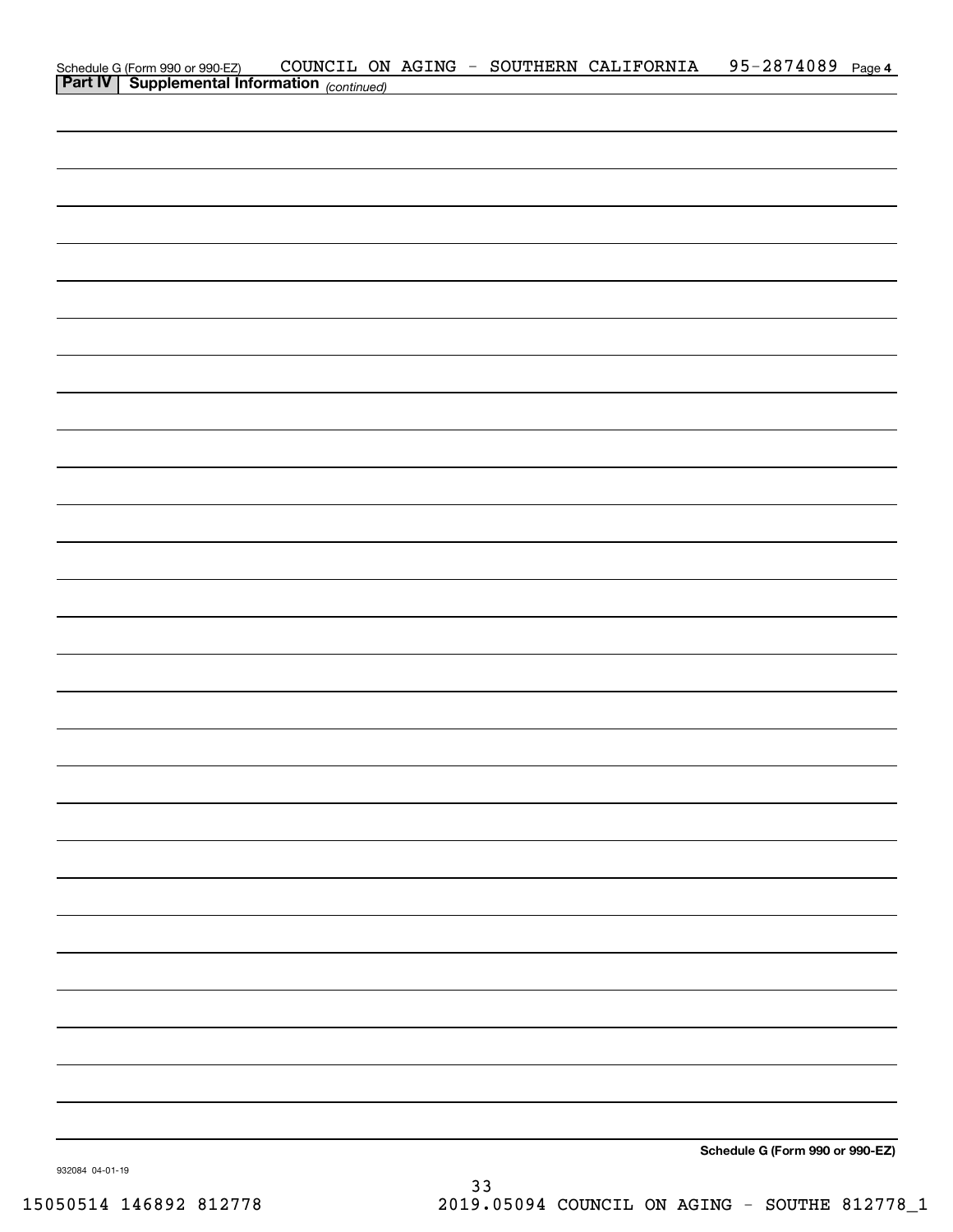|    | <b>SCHEDULE J</b>                                      | <b>Compensation Information</b>                                                                                           |                                       | OMB No. 1545-0047     |     |                                                  |  |  |
|----|--------------------------------------------------------|---------------------------------------------------------------------------------------------------------------------------|---------------------------------------|-----------------------|-----|--------------------------------------------------|--|--|
|    | (Form 990)                                             | For certain Officers, Directors, Trustees, Key Employees, and Highest                                                     |                                       |                       |     |                                                  |  |  |
|    |                                                        | <b>Compensated Employees</b>                                                                                              |                                       |                       |     |                                                  |  |  |
|    |                                                        | Complete if the organization answered "Yes" on Form 990, Part IV, line 23.                                                |                                       | <b>Open to Public</b> |     |                                                  |  |  |
|    | Department of the Treasury<br>Internal Revenue Service | Attach to Form 990.<br>Go to www.irs.gov/Form990 for instructions and the latest information.                             |                                       | Inspection            |     |                                                  |  |  |
|    | Name of the organization                               |                                                                                                                           | <b>Employer identification number</b> |                       |     |                                                  |  |  |
|    |                                                        | COUNCIL ON AGING - SOUTHERN CALIFORNIA                                                                                    |                                       | 95-2874089            |     |                                                  |  |  |
|    | Part I                                                 | <b>Questions Regarding Compensation</b>                                                                                   |                                       |                       |     |                                                  |  |  |
|    |                                                        |                                                                                                                           |                                       |                       | Yes | No                                               |  |  |
|    |                                                        | 1a Check the appropriate box(es) if the organization provided any of the following to or for a person listed on Form 990, |                                       |                       |     |                                                  |  |  |
|    |                                                        | Part VII, Section A, line 1a. Complete Part III to provide any relevant information regarding these items.                |                                       |                       |     |                                                  |  |  |
|    | First-class or charter travel                          | Housing allowance or residence for personal use                                                                           |                                       |                       |     |                                                  |  |  |
|    | Travel for companions                                  | Payments for business use of personal residence                                                                           |                                       |                       |     |                                                  |  |  |
|    |                                                        | Tax indemnification and gross-up payments<br>Health or social club dues or initiation fees                                |                                       |                       |     |                                                  |  |  |
|    |                                                        | Discretionary spending account<br>Personal services (such as maid, chauffeur, chef)                                       |                                       |                       |     |                                                  |  |  |
|    |                                                        |                                                                                                                           |                                       |                       |     |                                                  |  |  |
|    |                                                        | <b>b</b> If any of the boxes on line 1a are checked, did the organization follow a written policy regarding payment or    |                                       |                       |     |                                                  |  |  |
|    |                                                        | reimbursement or provision of all of the expenses described above? If "No," complete Part III to explain                  |                                       | 1b                    |     |                                                  |  |  |
| 2  |                                                        | Did the organization require substantiation prior to reimbursing or allowing expenses incurred by all directors,          |                                       |                       |     |                                                  |  |  |
|    |                                                        |                                                                                                                           |                                       | $\mathbf{2}$          |     |                                                  |  |  |
|    |                                                        |                                                                                                                           |                                       |                       |     |                                                  |  |  |
| з  |                                                        | Indicate which, if any, of the following the organization used to establish the compensation of the organization's        |                                       |                       |     |                                                  |  |  |
|    |                                                        | CEO/Executive Director. Check all that apply. Do not check any boxes for methods used by a related organization to        |                                       |                       |     |                                                  |  |  |
|    |                                                        | establish compensation of the CEO/Executive Director, but explain in Part III.                                            |                                       |                       |     |                                                  |  |  |
|    | Compensation committee                                 | Written employment contract                                                                                               |                                       |                       |     |                                                  |  |  |
|    |                                                        | Compensation survey or study<br>Independent compensation consultant                                                       |                                       |                       |     |                                                  |  |  |
|    |                                                        | Approval by the board or compensation committee<br>Form 990 of other organizations                                        |                                       |                       |     |                                                  |  |  |
|    |                                                        |                                                                                                                           |                                       |                       |     |                                                  |  |  |
|    |                                                        | During the year, did any person listed on Form 990, Part VII, Section A, line 1a, with respect to the filing              |                                       |                       |     |                                                  |  |  |
|    | organization or a related organization:                |                                                                                                                           |                                       |                       |     |                                                  |  |  |
|    |                                                        | Receive a severance payment or change-of-control payment?                                                                 |                                       | 4a                    |     | $\overline{\mathbf{x}}$                          |  |  |
|    |                                                        |                                                                                                                           |                                       | 4b                    |     | $\overline{\mathtt{x}}$                          |  |  |
|    |                                                        |                                                                                                                           |                                       | 4c                    |     | $\overline{\text{x}}$                            |  |  |
|    |                                                        | If "Yes" to any of lines 4a-c, list the persons and provide the applicable amounts for each item in Part III.             |                                       |                       |     |                                                  |  |  |
|    |                                                        |                                                                                                                           |                                       |                       |     |                                                  |  |  |
|    |                                                        | Only section 501(c)(3), 501(c)(4), and 501(c)(29) organizations must complete lines 5-9.                                  |                                       |                       |     |                                                  |  |  |
| 5  |                                                        | For persons listed on Form 990, Part VII, Section A, line 1a, did the organization pay or accrue any compensation         |                                       |                       |     |                                                  |  |  |
|    | contingent on the revenues of:                         |                                                                                                                           |                                       |                       |     |                                                  |  |  |
|    |                                                        |                                                                                                                           |                                       | 5a                    |     | <u>x</u><br>$\overline{\text{x}}$                |  |  |
|    |                                                        |                                                                                                                           |                                       | 5b                    |     |                                                  |  |  |
|    |                                                        | If "Yes" on line 5a or 5b, describe in Part III.                                                                          |                                       |                       |     |                                                  |  |  |
| 6. |                                                        | For persons listed on Form 990, Part VII, Section A, line 1a, did the organization pay or accrue any compensation         |                                       |                       |     |                                                  |  |  |
|    | contingent on the net earnings of:                     |                                                                                                                           |                                       |                       |     |                                                  |  |  |
|    |                                                        |                                                                                                                           |                                       | 6a                    |     | $\overline{\mathbf{x}}$<br>$\overline{\text{x}}$ |  |  |
|    |                                                        |                                                                                                                           |                                       | 6b                    |     |                                                  |  |  |
|    |                                                        | If "Yes" on line 6a or 6b, describe in Part III.                                                                          |                                       |                       |     |                                                  |  |  |
|    |                                                        | 7 For persons listed on Form 990, Part VII, Section A, line 1a, did the organization provide any nonfixed payments        |                                       |                       |     | x                                                |  |  |
|    |                                                        |                                                                                                                           |                                       | 7                     |     |                                                  |  |  |
| 8  |                                                        | Were any amounts reported on Form 990, Part VII, paid or accrued pursuant to a contract that was subject to the           |                                       |                       |     |                                                  |  |  |
|    |                                                        | initial contract exception described in Regulations section 53.4958-4(a)(3)? If "Yes," describe in Part III               |                                       | 8                     |     | x                                                |  |  |
| 9  |                                                        | If "Yes" on line 8, did the organization also follow the rebuttable presumption procedure described in                    |                                       |                       |     |                                                  |  |  |
|    | Regulations section 53.4958-6(c)?                      | ruerk Reduction Act Notice, can the Instructions for Form 000                                                             | Schodule, UEssen 0001.2010            | 9                     |     |                                                  |  |  |

LHA For Paperwork Reduction Act Notice, see the Instructions for Form 990. Schedule J (Form 990) 2019

932111 10-21-19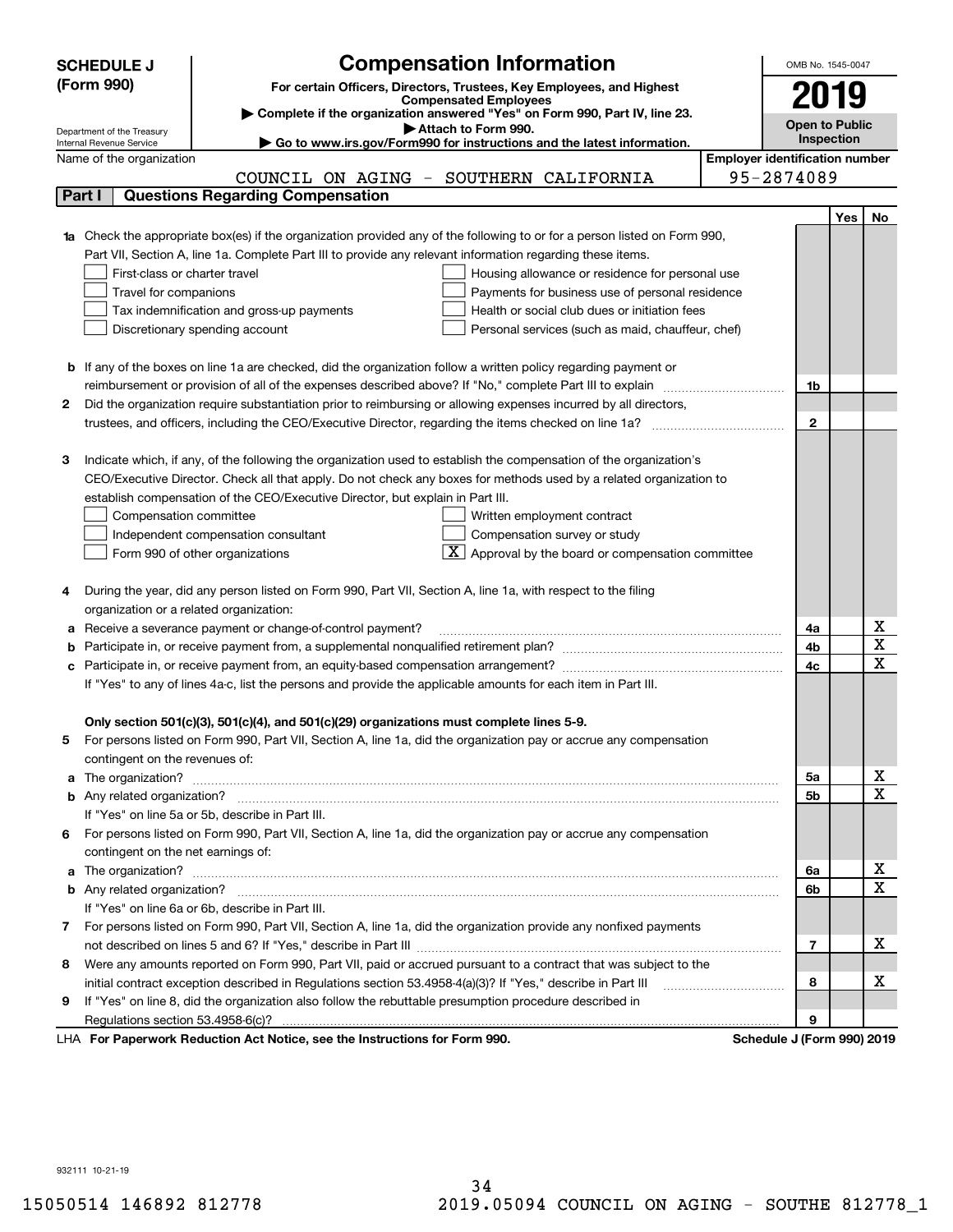# **Part II Officers, Directors, Trustees, Key Employees, and Highest Compensated Employees.**  Schedule J (Form 990) 2019 Page Use duplicate copies if additional space is needed.

For each individual whose compensation must be reported on Schedule J, report compensation from the organization on row (i) and from related organizations, described in the instructions, on row (ii). Do not list any individuals that aren't listed on Form 990, Part VII.

**Note:**  The sum of columns (B)(i)-(iii) for each listed individual must equal the total amount of Form 990, Part VII, Section A, line 1a, applicable column (D) and (E) amounts for that individual.

| (A) Name and Title      |                    |                          | (B) Breakdown of W-2 and/or 1099-MISC compensation |                                           | (C) Retirement and<br>other deferred | (D) Nontaxable<br>benefits | (E) Total of columns | (F) Compensation<br>in column (B)         |  |
|-------------------------|--------------------|--------------------------|----------------------------------------------------|-------------------------------------------|--------------------------------------|----------------------------|----------------------|-------------------------------------------|--|
|                         |                    | (i) Base<br>compensation | (ii) Bonus &<br>incentive<br>compensation          | (iii) Other<br>reportable<br>compensation | compensation                         |                            | $(B)(i)$ - $(D)$     | reported as deferred<br>on prior Form 990 |  |
| (1) LISA WRIGHT JENKINS | (i)                | 143,534.                 | $\overline{0}$ .                                   | $\overline{0}$ .                          | $\overline{0}$ .                     | 11,495.                    | 155,029.             | $\mathbf 0$ .                             |  |
| PRESIDENT & CEO         | (ii)               | $\overline{0}$ .         | $\overline{0}$ .                                   | $\overline{0}$ .                          | $\overline{0}$ .                     | $\overline{0}$ .           | $\overline{0}$ .     | $\overline{\mathbf{0}}$ .                 |  |
|                         | $(\sf{i})$         |                          |                                                    |                                           |                                      |                            |                      |                                           |  |
|                         | (ii)               |                          |                                                    |                                           |                                      |                            |                      |                                           |  |
|                         | (i)                |                          |                                                    |                                           |                                      |                            |                      |                                           |  |
|                         | (ii)               |                          |                                                    |                                           |                                      |                            |                      |                                           |  |
|                         | $(\sf{i})$         |                          |                                                    |                                           |                                      |                            |                      |                                           |  |
|                         | (ii)               |                          |                                                    |                                           |                                      |                            |                      |                                           |  |
|                         | $(\sf{i})$         |                          |                                                    |                                           |                                      |                            |                      |                                           |  |
|                         | (ii)               |                          |                                                    |                                           |                                      |                            |                      |                                           |  |
|                         | $(\sf{i})$         |                          |                                                    |                                           |                                      |                            |                      |                                           |  |
|                         | (ii)               |                          |                                                    |                                           |                                      |                            |                      |                                           |  |
|                         | $(\sf{i})$         |                          |                                                    |                                           |                                      |                            |                      |                                           |  |
|                         | (ii)               |                          |                                                    |                                           |                                      |                            |                      |                                           |  |
|                         | (i)                |                          |                                                    |                                           |                                      |                            |                      |                                           |  |
|                         | (ii)               |                          |                                                    |                                           |                                      |                            |                      |                                           |  |
|                         | $(\sf{i})$<br>(ii) |                          |                                                    |                                           |                                      |                            |                      |                                           |  |
|                         | $(\sf{i})$         |                          |                                                    |                                           |                                      |                            |                      |                                           |  |
|                         | (ii)               |                          |                                                    |                                           |                                      |                            |                      |                                           |  |
|                         | $(\sf{i})$         |                          |                                                    |                                           |                                      |                            |                      |                                           |  |
|                         | (ii)               |                          |                                                    |                                           |                                      |                            |                      |                                           |  |
|                         | (i)                |                          |                                                    |                                           |                                      |                            |                      |                                           |  |
|                         | (ii)               |                          |                                                    |                                           |                                      |                            |                      |                                           |  |
|                         | (i)                |                          |                                                    |                                           |                                      |                            |                      |                                           |  |
|                         | (ii)               |                          |                                                    |                                           |                                      |                            |                      |                                           |  |
|                         | (i)                |                          |                                                    |                                           |                                      |                            |                      |                                           |  |
|                         | (ii)               |                          |                                                    |                                           |                                      |                            |                      |                                           |  |
|                         | (i)                |                          |                                                    |                                           |                                      |                            |                      |                                           |  |
|                         | (ii)               |                          |                                                    |                                           |                                      |                            |                      |                                           |  |
|                         | $(\sf{i})$         |                          |                                                    |                                           |                                      |                            |                      |                                           |  |
|                         | (ii)               |                          |                                                    |                                           |                                      |                            |                      |                                           |  |

**Schedule J (Form 990) 2019**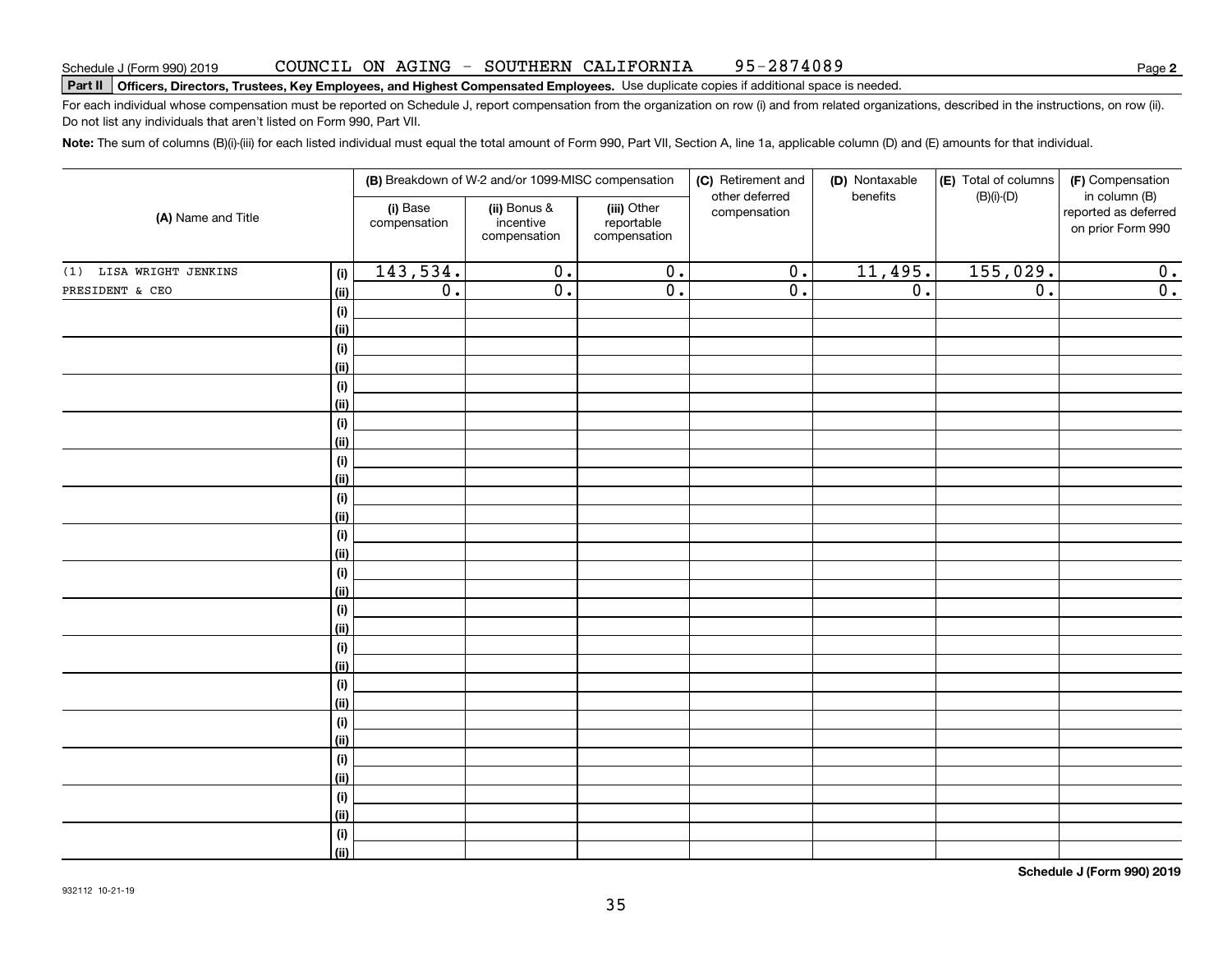**Part III Supplemental Information**

## Schedule J (Form 990) 2019 COUNCIL ON AGING - SOUTHERN CALIFORNIA<br>Part III Supplemental Information<br>Provide the information, explanation, or descriptions required for Part I, lines 1a, 1b, 3, 4a, 4b, 4c, 5a, 5b, 6a, 6b, 7, COUNCIL ON AGING - SOUTHERN CALIFORNIA

36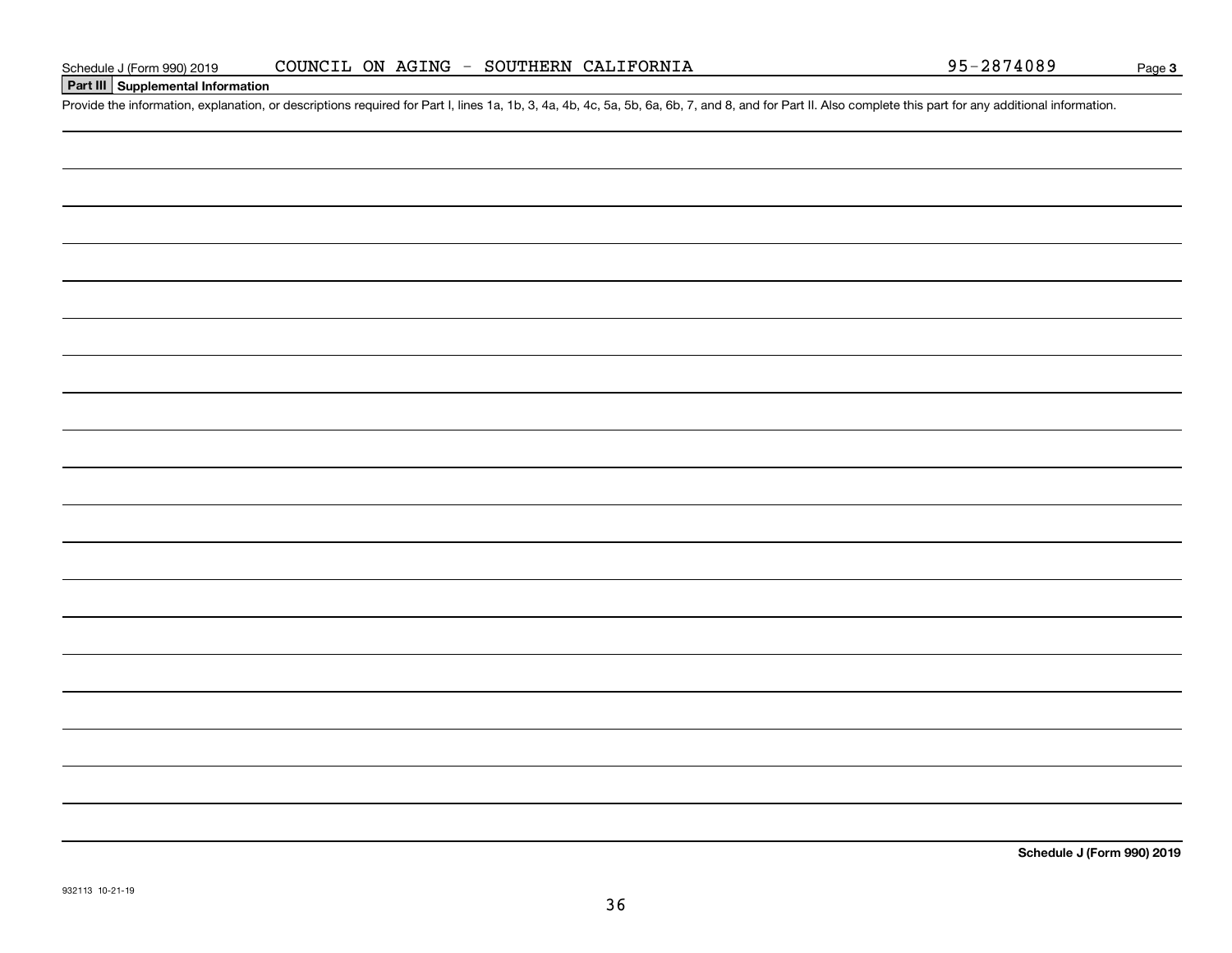#### **SCHEDULE M (Form 990)**

### **Noncash Contributions**

OMB No. 1545-0047

| Department of the Treasury |
|----------------------------|
| Internal Revenue Service   |

**Complete if the organizations answered "Yes" on Form 990, Part IV, lines 29 or 30.** <sup>J</sup>**2019 Attach to Form 990.** J

**Open to Public Inspection**

| Name of the organization |  |  |
|--------------------------|--|--|

 **Go to www.irs.gov/Form990 for instructions and the latest information.** J

| <b>Employer identification number</b> |
|---------------------------------------|
| AE SOTIAOO                            |

|        | COUNCIL ON AGING - SOUTHERN CALIFORNIA                                                                                                                                                                                                                                                                                                                                                                                                       |                               |                                      |                                                                                                       |                                                              | 95-2874089 |     |     |
|--------|----------------------------------------------------------------------------------------------------------------------------------------------------------------------------------------------------------------------------------------------------------------------------------------------------------------------------------------------------------------------------------------------------------------------------------------------|-------------------------------|--------------------------------------|-------------------------------------------------------------------------------------------------------|--------------------------------------------------------------|------------|-----|-----|
| Part I | <b>Types of Property</b>                                                                                                                                                                                                                                                                                                                                                                                                                     |                               |                                      |                                                                                                       |                                                              |            |     |     |
|        |                                                                                                                                                                                                                                                                                                                                                                                                                                              | (a)<br>Check if<br>applicable | (b)<br>Number of<br>contributions or | (c)<br>Noncash contribution<br>amounts reported on<br>litems contributed Form 990, Part VIII, line 1g | (d)<br>Method of determining<br>noncash contribution amounts |            |     |     |
| 1.     |                                                                                                                                                                                                                                                                                                                                                                                                                                              |                               |                                      |                                                                                                       |                                                              |            |     |     |
| 2      |                                                                                                                                                                                                                                                                                                                                                                                                                                              |                               |                                      |                                                                                                       |                                                              |            |     |     |
| 3      | Art - Fractional interests                                                                                                                                                                                                                                                                                                                                                                                                                   |                               |                                      |                                                                                                       |                                                              |            |     |     |
| 4      |                                                                                                                                                                                                                                                                                                                                                                                                                                              |                               |                                      |                                                                                                       |                                                              |            |     |     |
| 5      | Clothing and household goods                                                                                                                                                                                                                                                                                                                                                                                                                 |                               |                                      |                                                                                                       |                                                              |            |     |     |
| 6      |                                                                                                                                                                                                                                                                                                                                                                                                                                              |                               |                                      |                                                                                                       |                                                              |            |     |     |
| 7      |                                                                                                                                                                                                                                                                                                                                                                                                                                              |                               |                                      |                                                                                                       |                                                              |            |     |     |
| 8      |                                                                                                                                                                                                                                                                                                                                                                                                                                              |                               |                                      |                                                                                                       |                                                              |            |     |     |
| 9      | Securities - Publicly traded                                                                                                                                                                                                                                                                                                                                                                                                                 |                               |                                      |                                                                                                       |                                                              |            |     |     |
| 10     | Securities - Closely held stock                                                                                                                                                                                                                                                                                                                                                                                                              |                               |                                      |                                                                                                       |                                                              |            |     |     |
| 11     | Securities - Partnership, LLC, or<br>trust interests                                                                                                                                                                                                                                                                                                                                                                                         |                               |                                      |                                                                                                       |                                                              |            |     |     |
| 12     |                                                                                                                                                                                                                                                                                                                                                                                                                                              |                               |                                      |                                                                                                       |                                                              |            |     |     |
| 13     | Qualified conservation contribution -                                                                                                                                                                                                                                                                                                                                                                                                        |                               |                                      |                                                                                                       |                                                              |            |     |     |
|        | Historic structures                                                                                                                                                                                                                                                                                                                                                                                                                          |                               |                                      |                                                                                                       |                                                              |            |     |     |
| 14     | Qualified conservation contribution - Other                                                                                                                                                                                                                                                                                                                                                                                                  |                               |                                      |                                                                                                       |                                                              |            |     |     |
| 15     | Real estate - Residential                                                                                                                                                                                                                                                                                                                                                                                                                    |                               |                                      |                                                                                                       |                                                              |            |     |     |
| 16     | Real estate - Commercial                                                                                                                                                                                                                                                                                                                                                                                                                     |                               |                                      |                                                                                                       |                                                              |            |     |     |
| 17     |                                                                                                                                                                                                                                                                                                                                                                                                                                              |                               |                                      |                                                                                                       |                                                              |            |     |     |
| 18     |                                                                                                                                                                                                                                                                                                                                                                                                                                              |                               |                                      |                                                                                                       |                                                              |            |     |     |
| 19     |                                                                                                                                                                                                                                                                                                                                                                                                                                              |                               |                                      |                                                                                                       |                                                              |            |     |     |
| 20     | Drugs and medical supplies                                                                                                                                                                                                                                                                                                                                                                                                                   |                               |                                      |                                                                                                       |                                                              |            |     |     |
| 21     |                                                                                                                                                                                                                                                                                                                                                                                                                                              |                               |                                      |                                                                                                       |                                                              |            |     |     |
| 22     |                                                                                                                                                                                                                                                                                                                                                                                                                                              |                               |                                      |                                                                                                       |                                                              |            |     |     |
| 23     |                                                                                                                                                                                                                                                                                                                                                                                                                                              |                               |                                      |                                                                                                       |                                                              |            |     |     |
| 24     |                                                                                                                                                                                                                                                                                                                                                                                                                                              |                               |                                      |                                                                                                       |                                                              |            |     |     |
| 25     | Other $\blacktriangleright$ (SMILE MAKERS)                                                                                                                                                                                                                                                                                                                                                                                                   | $\mathbf X$                   | 6,656                                |                                                                                                       | 166,400. COST OF ITEMS                                       |            |     |     |
| 26     | $\left(\begin{array}{ccc}\n\frac{1}{2} & \frac{1}{2} & \frac{1}{2} & \frac{1}{2} & \frac{1}{2} & \frac{1}{2} & \frac{1}{2} & \frac{1}{2} & \frac{1}{2} & \frac{1}{2} & \frac{1}{2} & \frac{1}{2} & \frac{1}{2} & \frac{1}{2} & \frac{1}{2} & \frac{1}{2} & \frac{1}{2} & \frac{1}{2} & \frac{1}{2} & \frac{1}{2} & \frac{1}{2} & \frac{1}{2} & \frac{1}{2} & \frac{1}{2} & \frac{1}{2} & \frac{1}{2} & \frac$<br>Other $\blacktriangleright$ |                               |                                      |                                                                                                       |                                                              |            |     |     |
| 27     | Other $\blacktriangleright$<br>$\overline{a}$                                                                                                                                                                                                                                                                                                                                                                                                |                               |                                      |                                                                                                       |                                                              |            |     |     |
| 28     | Other $\blacktriangleright$                                                                                                                                                                                                                                                                                                                                                                                                                  |                               |                                      |                                                                                                       |                                                              |            |     |     |
| 29     | Number of Forms 8283 received by the organization during the tax year for contributions                                                                                                                                                                                                                                                                                                                                                      |                               |                                      |                                                                                                       |                                                              |            |     |     |
|        | for which the organization completed Form 8283, Part IV, Donee Acknowledgement                                                                                                                                                                                                                                                                                                                                                               |                               |                                      | 29                                                                                                    |                                                              |            |     |     |
|        |                                                                                                                                                                                                                                                                                                                                                                                                                                              |                               |                                      |                                                                                                       |                                                              |            | Yes | No. |
|        | 30a During the year, did the organization receive by contribution any property reported in Part I, lines 1 through 28, that it                                                                                                                                                                                                                                                                                                               |                               |                                      |                                                                                                       |                                                              |            |     |     |
|        | must hold for at least three years from the date of the initial contribution, and which isn't required to be used for                                                                                                                                                                                                                                                                                                                        |                               |                                      |                                                                                                       |                                                              |            |     |     |
|        | exempt purposes for the entire holding period?                                                                                                                                                                                                                                                                                                                                                                                               |                               |                                      |                                                                                                       |                                                              | 30a        |     | X   |
|        | <b>b</b> If "Yes," describe the arrangement in Part II.                                                                                                                                                                                                                                                                                                                                                                                      |                               |                                      |                                                                                                       |                                                              |            |     |     |
| 31     | Does the organization have a gift acceptance policy that requires the review of any nonstandard contributions?                                                                                                                                                                                                                                                                                                                               |                               |                                      |                                                                                                       | .                                                            | 31         |     | х   |
|        | 32a Does the organization hire or use third parties or related organizations to solicit, process, or sell noncash                                                                                                                                                                                                                                                                                                                            |                               |                                      |                                                                                                       |                                                              |            |     |     |
|        | contributions?                                                                                                                                                                                                                                                                                                                                                                                                                               |                               |                                      |                                                                                                       |                                                              | 32a        |     | X   |

contributions? ~~~~~~~~~~~~~~~~~~~~~~~~~~~~~~~~~~~~~~~~~~~~~~~~~~~~~~

**33**If the organization didn't report an amount in column (c) for a type of property for which column (a) is checked, describe in Part II.

**b**If "Yes," describe in Part II.

**For Paperwork Reduction Act Notice, see the Instructions for Form 990. Schedule M (Form 990) 2019** LHA

**32a**

932141 09-27-19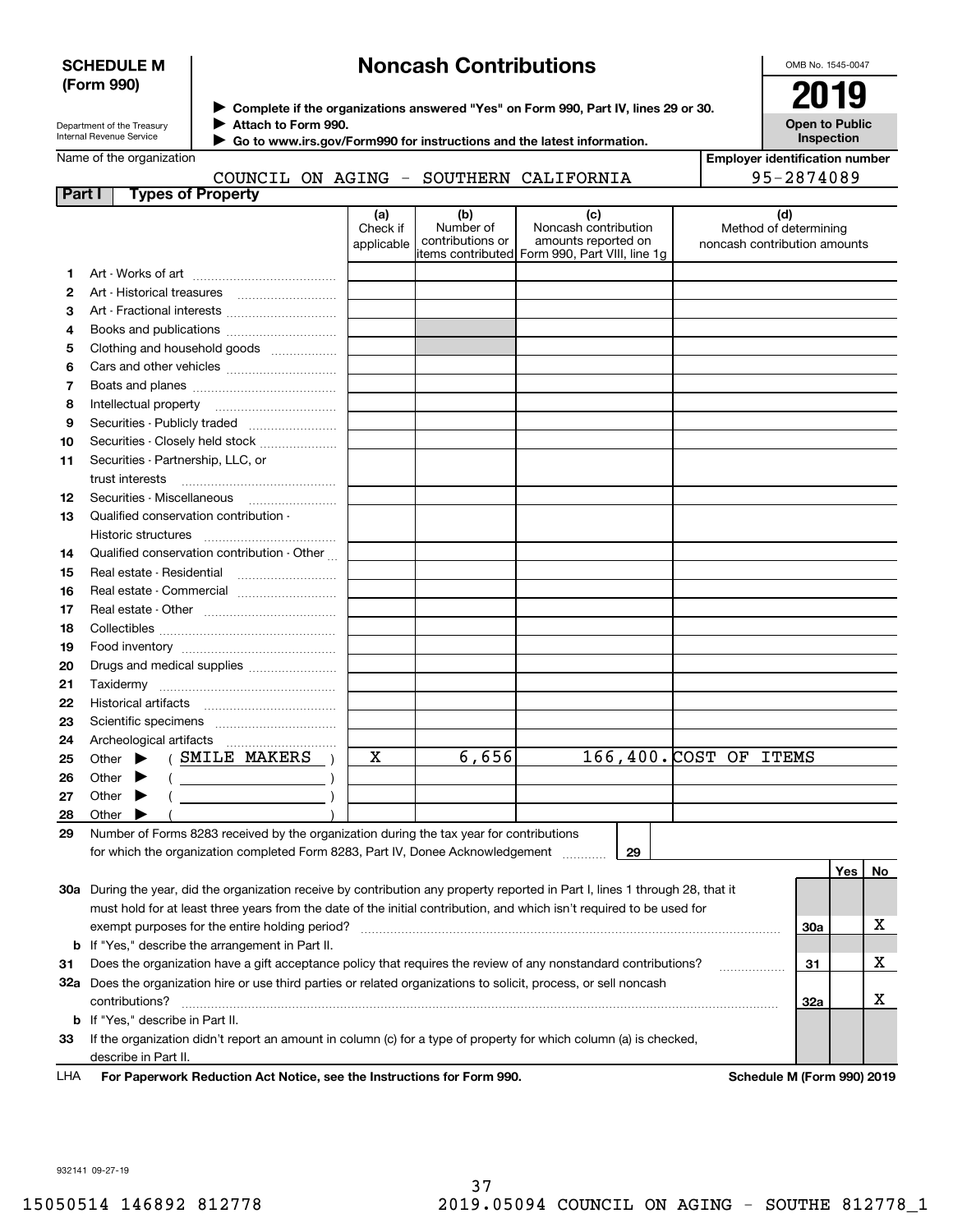| Schedule M (Form 990) 2019 | COUNCIL ON | AGING | SOUTHERN CALIFORNIA | 2874089 | Page 2 |
|----------------------------|------------|-------|---------------------|---------|--------|
|                            |            |       |                     |         |        |

Part II | Supplemental Information. Provide the information required by Part I, lines 30b, 32b, and 33, and whether the organization is reporting in Part I, column (b), the number of contributions, the number of items received, or a combination of both. Also complete this part for any additional information.

#### SCHEDULE M, PART I, COLUMN (B):

#### THE NUMBER OF CONTRIBUTIONS IN COLUMN (B) REPRESENT THE NUMBER OF ITEMS

RECEIVED.

**Schedule M (Form 990) 2019**

932142 09-27-19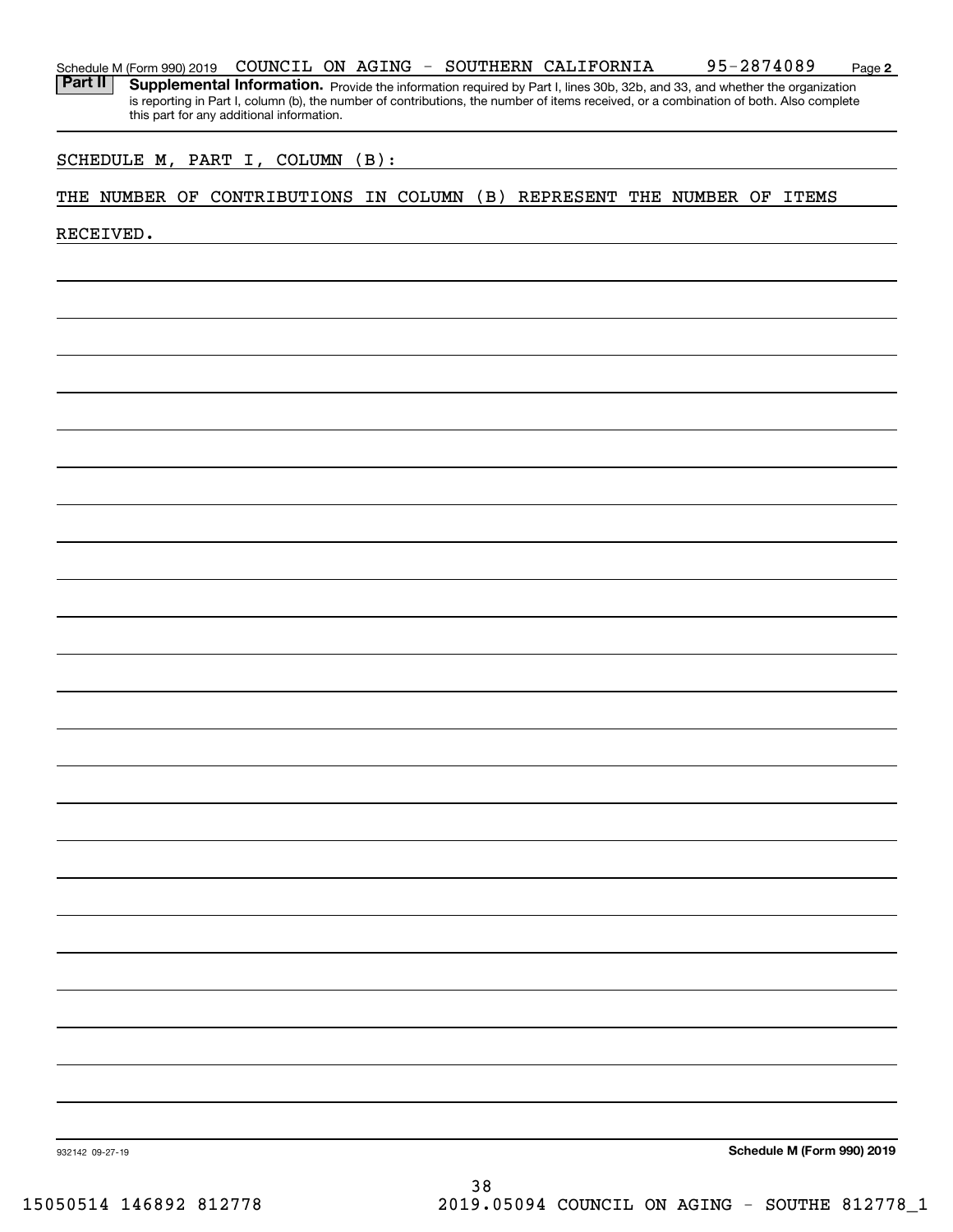**(Form 990 or 990-EZ)**

Department of the Treasury Internal Revenue Service Name of the organization

### **SCHEDULE O Supplemental Information to Form 990 or 990-EZ**

**Complete to provide information for responses to specific questions on Form 990 or 990-EZ or to provide any additional information. | Attach to Form 990 or 990-EZ. | Go to www.irs.gov/Form990 for the latest information.**



COUNCIL ON AGING - SOUTHERN CALIFORNIA | 95-2874089

**Employer identification number**

FORM 990, PART III, LINE 4D, OTHER PROGRAM SERVICES:

ANSWERS GUIDE: THE COUNCIL PUBLISHES AND DISTRIBUTES ONLINE A 128-PAGE

ANSWERS GUIDE WHICH INCLUDES INFORMATION ON HEALTHCARE, CAREGIVING,

HOUSING, FINANCE, LEGAL, INSURANCE, COMMUNITY RESOURCES AS WELL AS

HELPFUL CHECKLISTS. IN ADDITION TO PROMOTING THE COUNCIL ON AGING'S

PROGRAMS AND SERVICES, ANSWERS ASSISTS IN CONNECTING SENIORS AND THOSE

WHO CARE FOR THEM WITH INFORMATION AND RESOURCES.

SENIOR PROTECTION PROGRAM (SPP) AND FINANCIAL ABUSE SPECIALIST TEAM

(FAST): THE PROGRAM PROVIDES EDUCATIONAL AWARENESS OF FINANCIAL ELDER

ABUSE ISSUES ON A NATIONAL AND COMMUNITY LEVEL WHILE PROVIDING

REFERRALS TO APPROPRIATE AGENCIES FOR THE INVESTIGATION OF FINANCIAL

ABUSE CASES. SPP IS ALSO PART OF THE FAST WHICH IS A MULTI-DISCIPLINARY

VOLUNTEER GROUP THAT ASSISTS ADULT PROTECTIVE SERVICES, THE OMBUDSMEN,

LAW ENFORCEMENT AND ATTORNEYS IN RESOLVING COMPLICATED MATTERS OF

ABUSE.

SMILEMAKERS PROGRAM: THE PROGRAM IS VOLUNTEER SERVICE GROUP THAT

COORDINATES, SOLICITS, AND DISTRIBUTES DONATED PERSONAL HOLIDAY GIFTS

TO INDIVIDUALS IN LICENSED CARE FACILITIES THROUGHOUT ORANGE AND

RIVERSIDE COUNTIES.

CONCIERGE CARE NAVIGATORS(CCN): CONCIERGE CARE NAVIGATORS IS LED BY A

REGISTERED NURSE AND GERONTOLOGIST TEAM WHO SPECIALIZE IN GERIATRIC

CARE MANAGEMENT AND ADVOCACY. CCN NURSES CREATE ONLINE, PERSONALIZED

LHA For Paperwork Reduction Act Notice, see the Instructions for Form 990 or 990-EZ. Schedule O (Form 990 or 990-EZ) (2019) CARE PLANS FOR CLIENTS IN CONJUNCTION WITH THEIR FAMILY AND HEALTH CARE

932211 09-06-19

39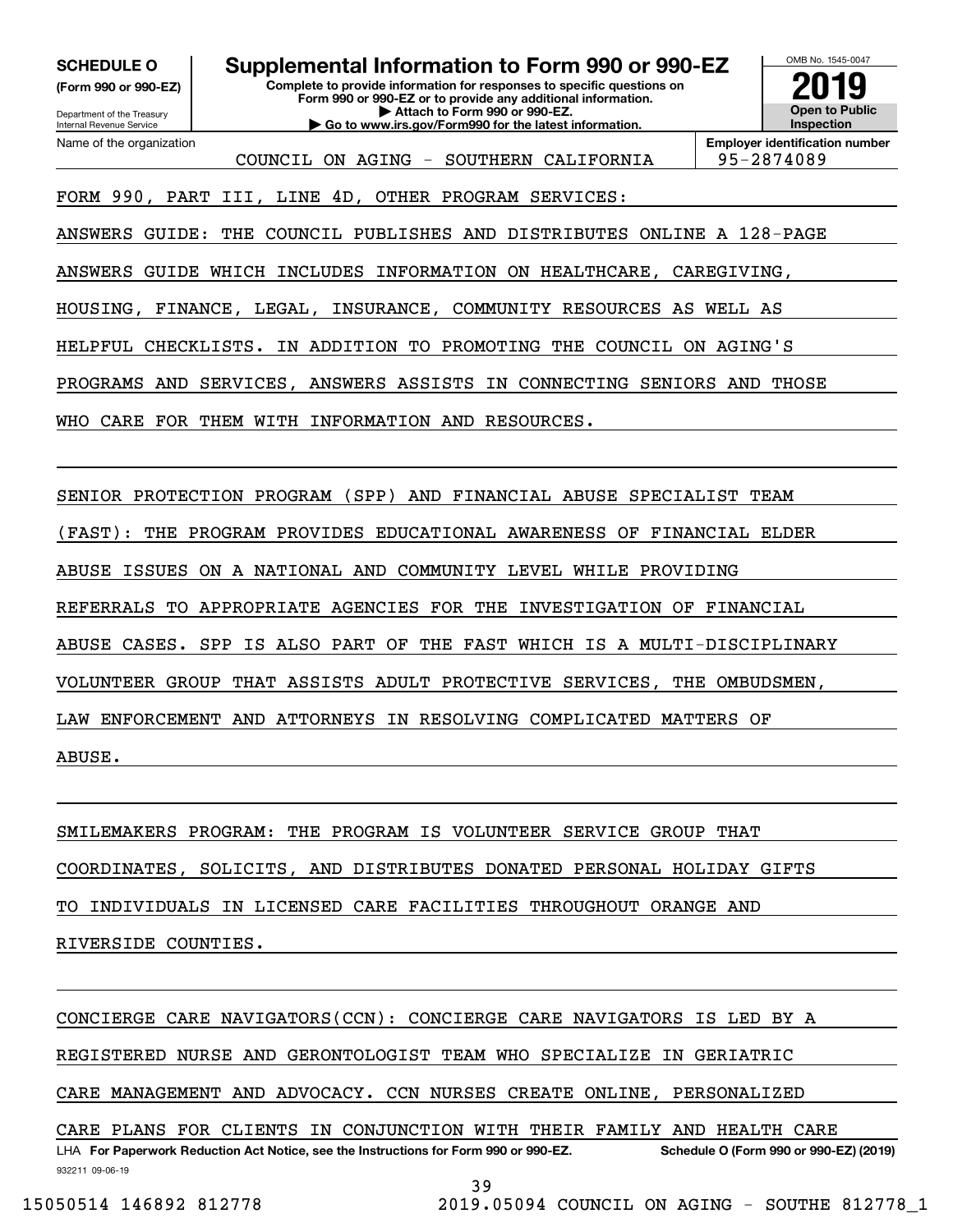| Schedule O (Form 990 or 990-EZ) (2019)                                | Page 2                                              |  |  |  |  |  |
|-----------------------------------------------------------------------|-----------------------------------------------------|--|--|--|--|--|
| Name of the organization<br>ON AGING - SOUTHERN CALIFORNIA<br>COUNCIL | <b>Employer identification number</b><br>95-2874089 |  |  |  |  |  |
| PROVIDERS.<br>THE PLAN INCLUDES MEDICAL AND NON-MEDICAL GOALS AND IS  |                                                     |  |  |  |  |  |
| ACCESSIBLE 24/7. CCN NURSES WORK WITH CLIENTS TO IMPLEMENT THE PLAN,  |                                                     |  |  |  |  |  |
| PROVIDING ADVICE, INSIGHT, AND SUPPORT.                               |                                                     |  |  |  |  |  |
| EXPENSES \$ 575,590. INCLUDING GRANTS OF \$ 0.<br>REVENUE \$ 161,713. |                                                     |  |  |  |  |  |
|                                                                       |                                                     |  |  |  |  |  |
| FORM 990, PART VI, SECTION B, LINE 11B:                               |                                                     |  |  |  |  |  |

THE AUDIT COMMITTEE REVIEWS THE FORM 990 AND COMMUNICATES WITH AUDITORS IN PREPARATION OF THE FINAL DRAFT. THE FINAL DRAFT IS REVIEWED BY THE EXECUTIVE COMMITTEE AND THEN THE BOARD OF DIRECTORS, WHICH APPROVES THE DOCUMENT.

FORM 990, PART VI, SECTION B, LINE 12C:

POTENTIAL CONFLICT MATTERS ARE BROUGHT TO THE ATTENTION OF THE CEO, OR THE COMPLIANCE OFFICER DISCUSSES THE MATTER WITH THE BOARD CHAIR AND THE BOARD CHAIR DETERMINES HOW THE MATTER SHOULD BE HANDLED OR DISCUSSED FURTHER WITH THE EXECUTIVE COMMITTEE. THE EXECUTIVE COMMITTEE THEN DETERMINES WHAT ACTIONS (IF ANY) SHOULD BE TAKEN AND THE ISSUE AND RESOLUTION IS DISCUSSED OR DELIBERATED WITH THE BOARD. IF POTENTIAL CONFLICT INVOLVED THE CEO, THEN THE MATTER GOES TO THE BOARD CHAIR WHO DETERMINES HOW THE MATTER SHOULD BE HANDLED OR DISCUSSED FURTHER WITH THE EXECUTIVE COMMITTEE.

FORM 990, PART VI, SECTION B, LINE 15:

THE ORGANIZATION'S BOARD OF DIRECTORS ANNUALLY APPROVES THE BUDGET FOR ALL

OFFICERS' SALARIES AND KEY EMPLOYEES' SALARIES.

FORM 990, PART VI, SECTION C, LINE 19:

THE ORGANIZATION MAKES ITS GOVERNMING DOCUMENTS AND FINANCIAL STATEMENTS

40

AVAILABLE TO THE PUBLIC UPON REQUEST.

932212 09-06-19